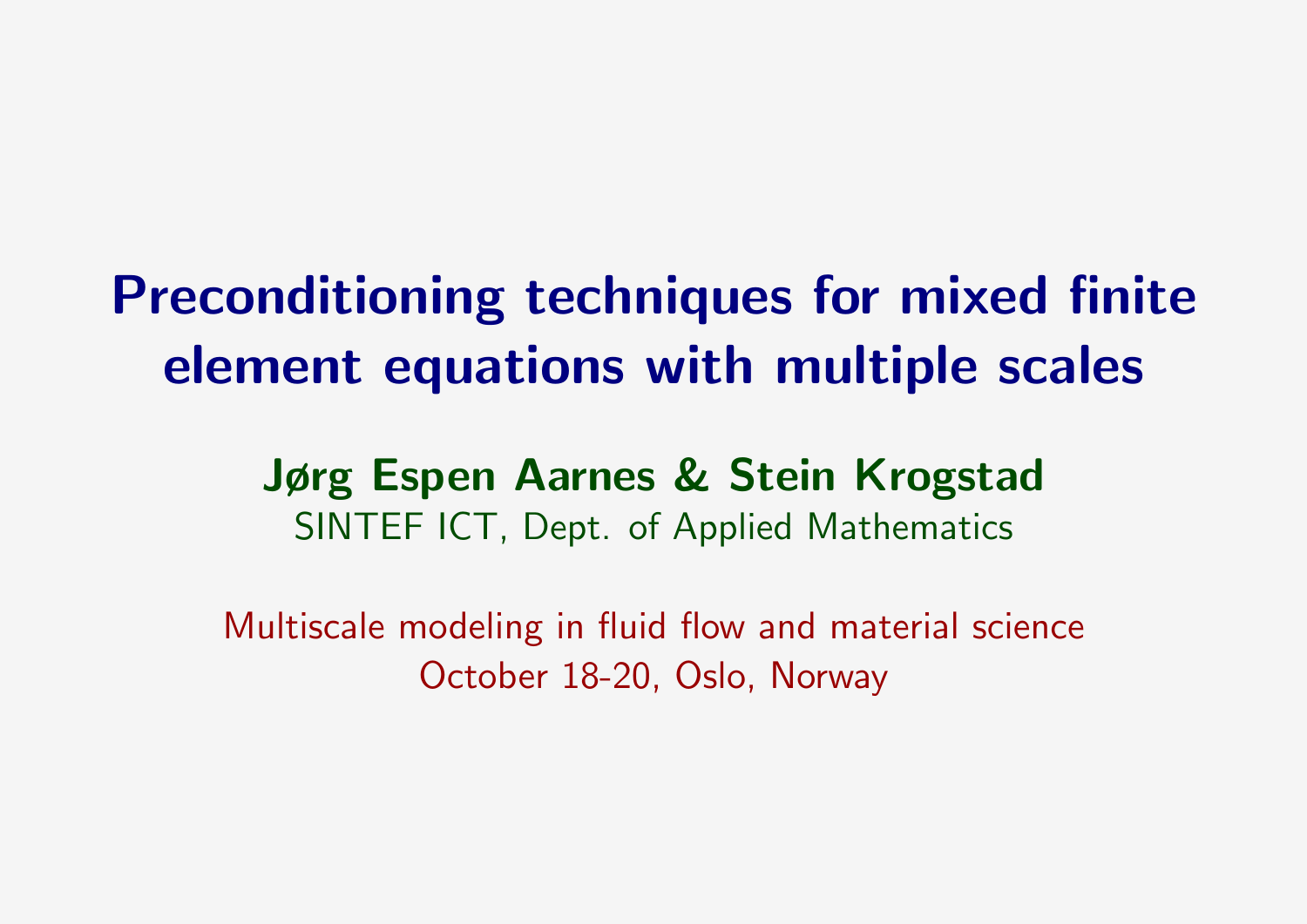### **Outline**

- · Model problem and mixed FEM formulation.
- · Preconditioning mixed FEM eqs. and eqs. with multiple scales.
- · The construction of a multiscale DD preconditioner.
- · A family of multiscale multigrid preconditioners for elliptic eqs.
- · Two alternative iterative schemes for solving mixed FEM eqs.
- · Numerical results and concluding remarks.

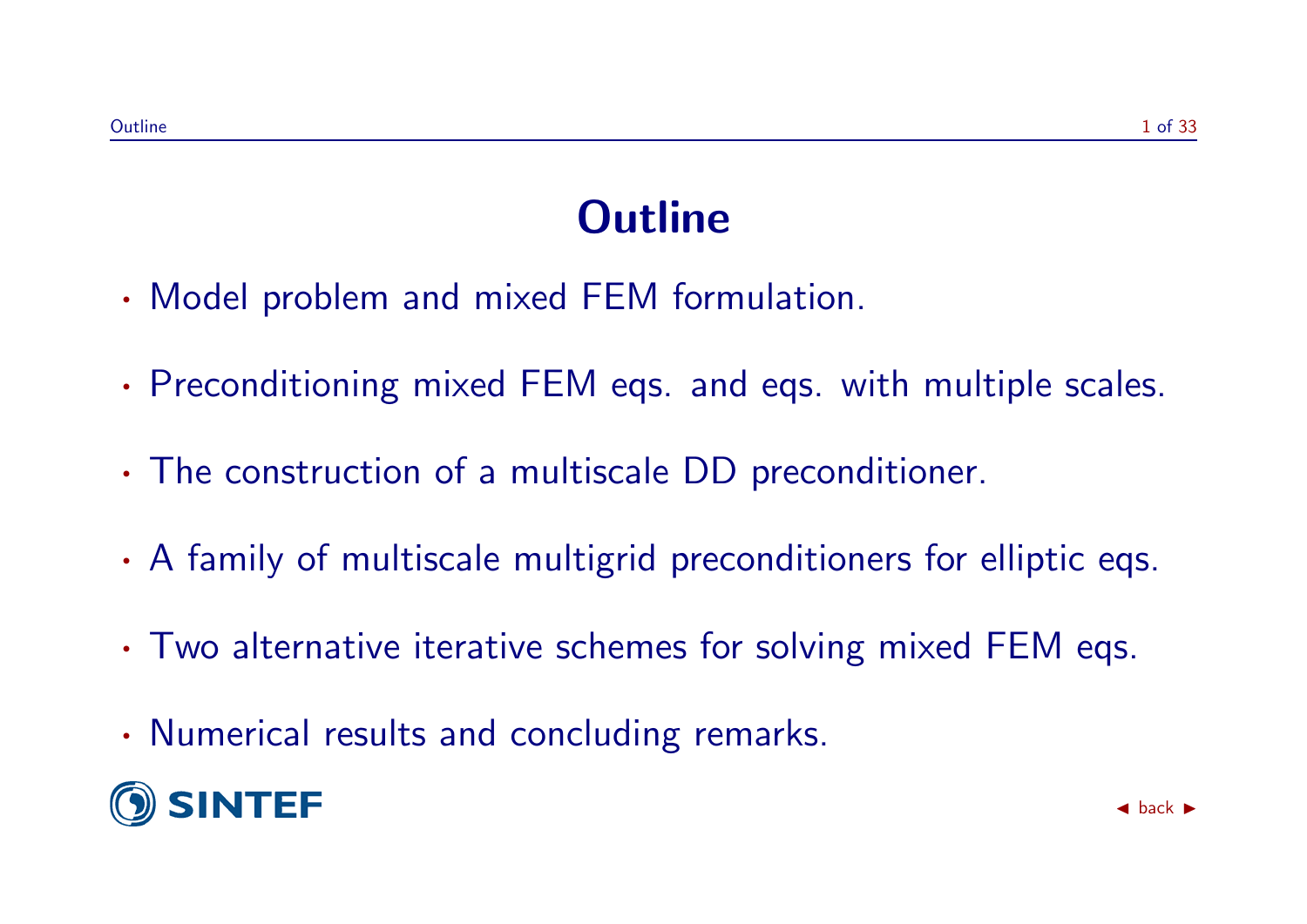### Model problem

We consider the following elliptic model problem:

$$
-\nabla \cdot k(x)\nabla u + c(x)u = f \text{ in } \Omega,
$$
  

$$
(-k(x)\nabla u) \cdot n = 0 \text{ on } \partial \Omega.
$$

Here  $c$  is a non-negative function in  $L^2(\Omega)$  and  $k$  is a symmetric positive definite tensor with uniform upper and lower bounds:

$$
0 < \alpha \leq \frac{\xi^T k(x)\xi}{\xi^T \xi} \leq \beta < \infty \qquad \forall \xi \in \mathcal{R}^d \setminus \{0\}, \quad \forall x \in \Omega.
$$

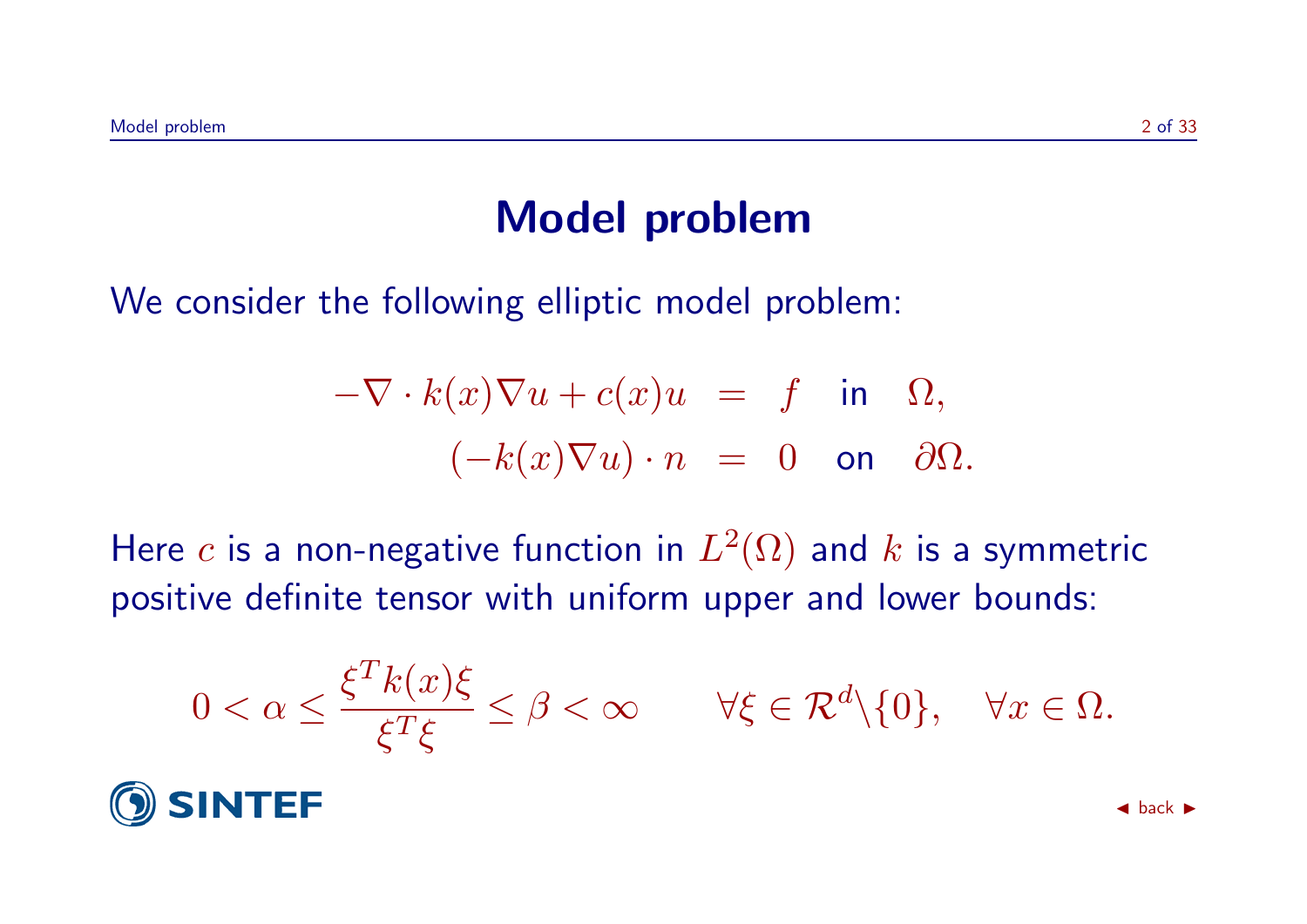### The mixed formulation

The mixed formulation of the model problem reads: Find  $q \in H_0^{1,\text{div}}$  $\mathcal{O}_0^{1,\mathrm{div}}(\Omega)$  and  $u\in L^2(\Omega)$  such that

$$
\int_{\Omega} k^{-1} q \cdot p \, dx - \int_{\Omega} u \, \nabla \cdot p \, dx = 0
$$
  

$$
\int_{\Omega} v \, \nabla \cdot q \, dx + \int_{\Omega} cuv \, dx = \int_{\Omega} fv \, dx
$$

for all  $p\in H_0^{1,\mathrm{div}}$  $v_0^{1,\mathop{\mathrm{div}}\nolimits}(\Omega)$  and  $v\in L^2(\Omega)$ .

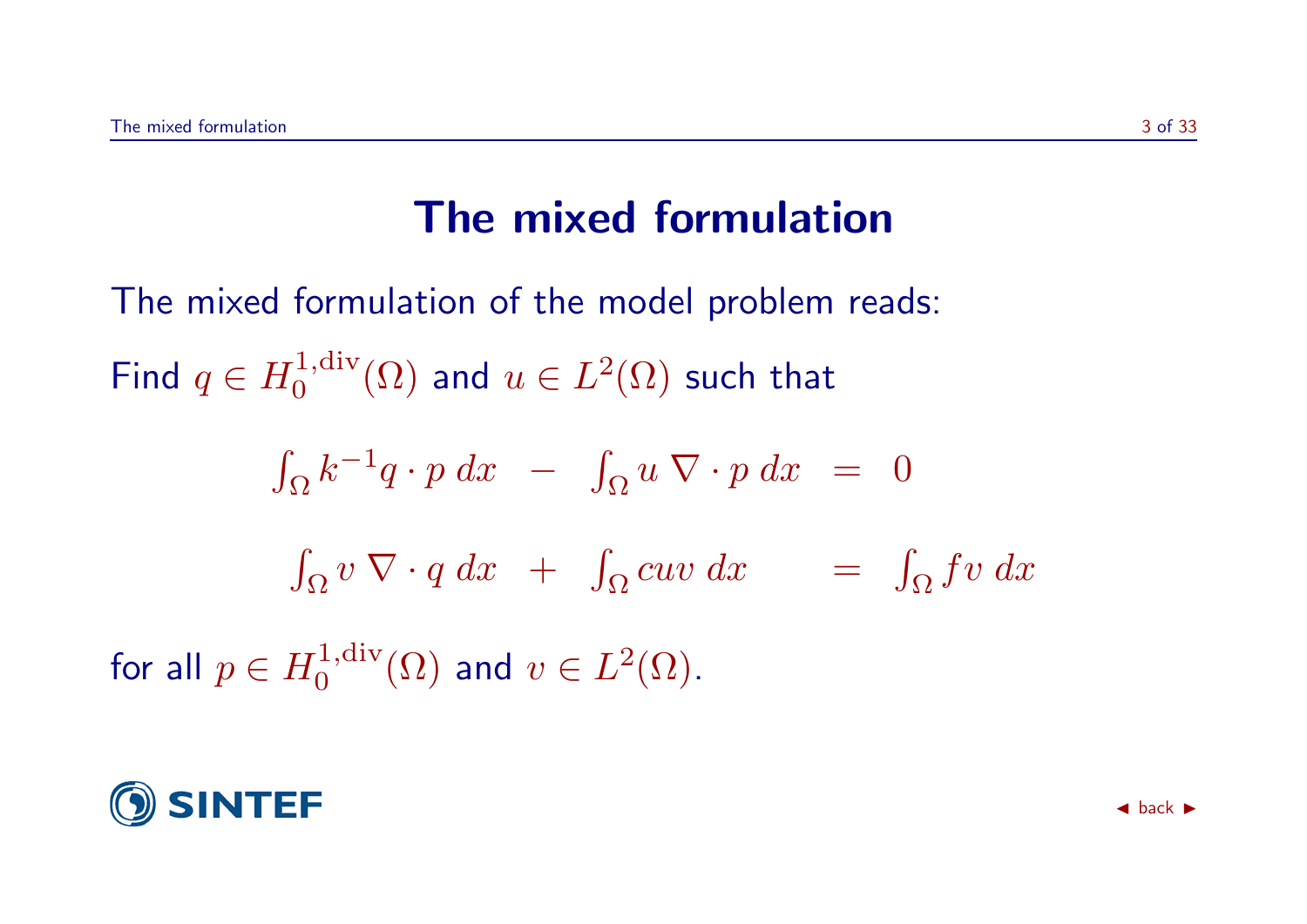### The mixed FEM formulation

Replacing  $H_0^{1,\mathrm{div}}$  $L^{1,\operatorname{div}}_{0}(\Omega)$  and  $L^{2}(\Omega)$  with finite dimensional subspaces  $Q = \text{span}\{\psi_i\}$  and  $V = \text{span}\{\phi_m\}$  we obtain:

Find  $q=\sum_i q_i\psi_i$  and  $u=\sum_m u_m\phi_m$  such that

$$
\int_{\Omega} k^{-1} q \cdot \psi_j \, dx \quad - \quad \int_{\Omega} u \nabla \cdot \psi_j \, dx \quad = 0
$$
\n
$$
\int_{\Omega} \phi_n \nabla \cdot q \, dx \quad + \quad \int_{\Omega} cu \phi_n \, dx \quad = \int_{\Omega} f \phi_n \, dx
$$

for all  $\psi_i$  and  $\phi_n$ .

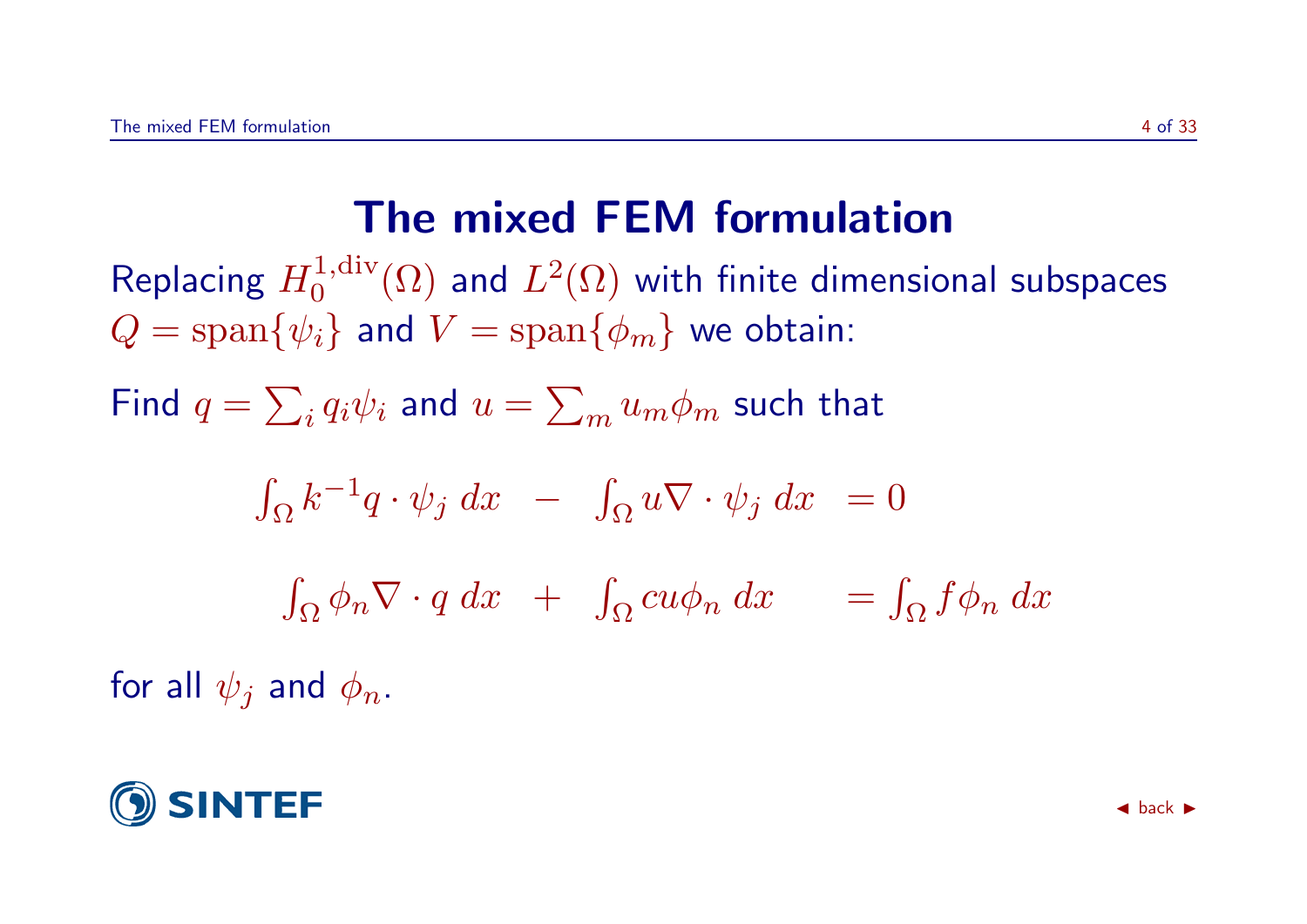Thus, the mixed FEM formulation gives rise to the linear system

$$
\begin{bmatrix} \mathbf{B} & -\mathbf{C}^T \\ \mathbf{C} & \mathbf{D} \end{bmatrix} \begin{bmatrix} \mathbf{q} \\ \mathbf{u} \end{bmatrix} = \begin{bmatrix} \mathbf{0} \\ \mathbf{f} \end{bmatrix},
$$

where

$$
q = \sum_{i} q_i \psi_i, \quad u = \sum_{m} u_m \phi_m, \quad f_m = \int_{\Omega} f \phi_m \, dx,
$$

and

$$
\mathbf{B} = \left[\int_{\Omega} k^{-1} \psi_i \cdot \psi_j dx\right], \mathbf{C} = \left[\int_{\Omega} \phi_m \operatorname{div}(\psi_j) dx\right], \mathbf{D} = \left[\int_{\Omega} c \phi_m \phi_n dx\right].
$$

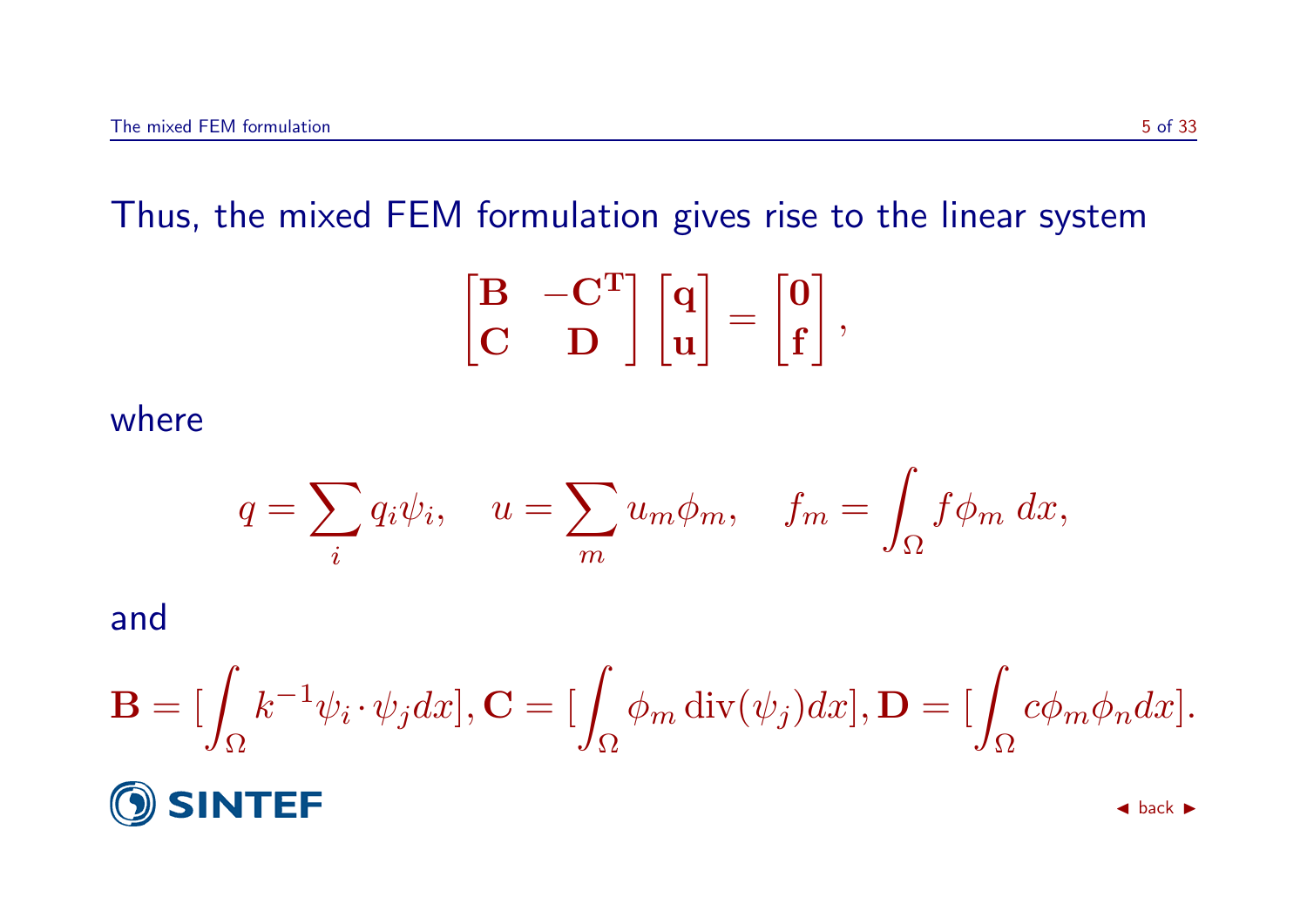

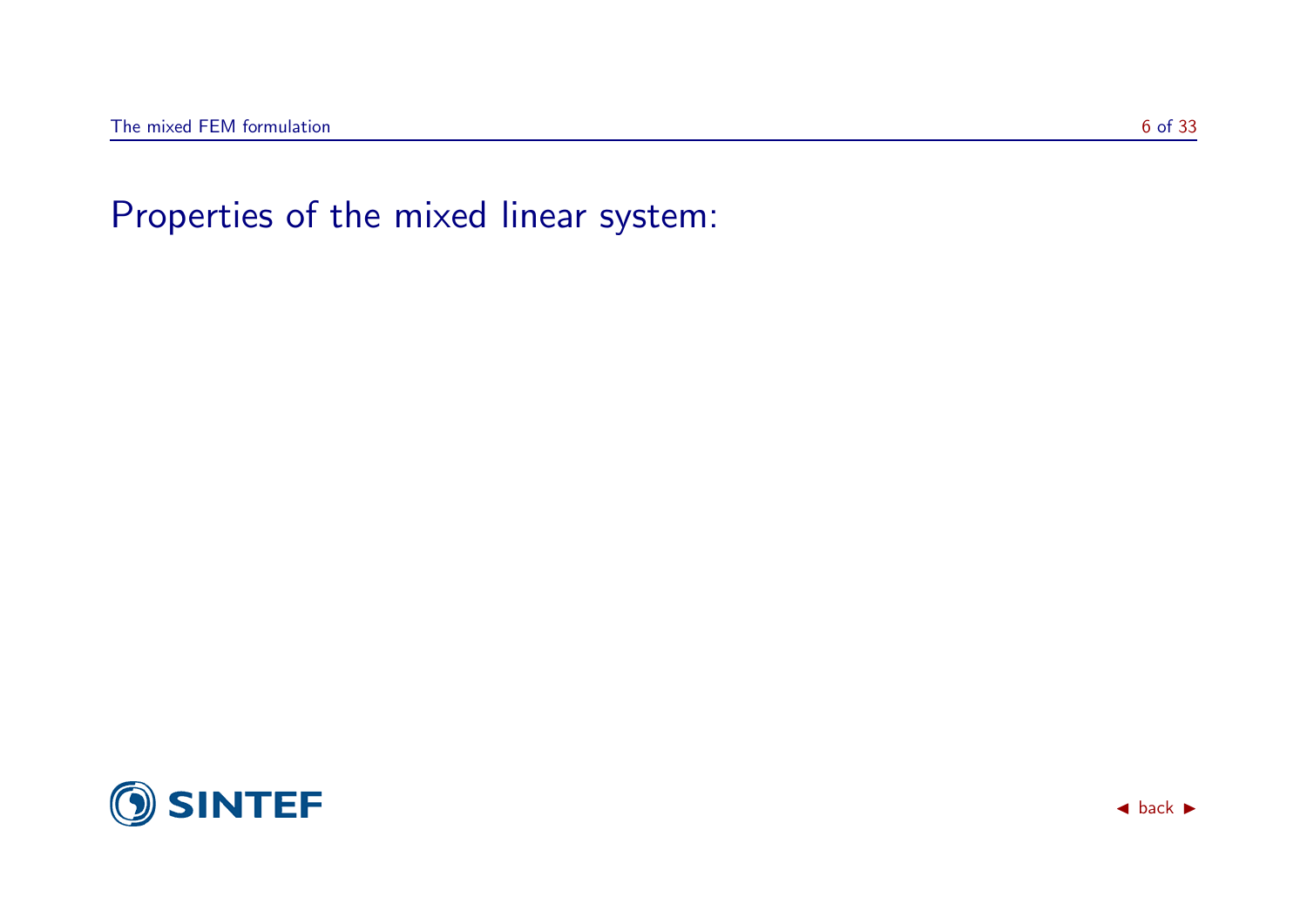· Mixed formulations give rise to saddle point problems:

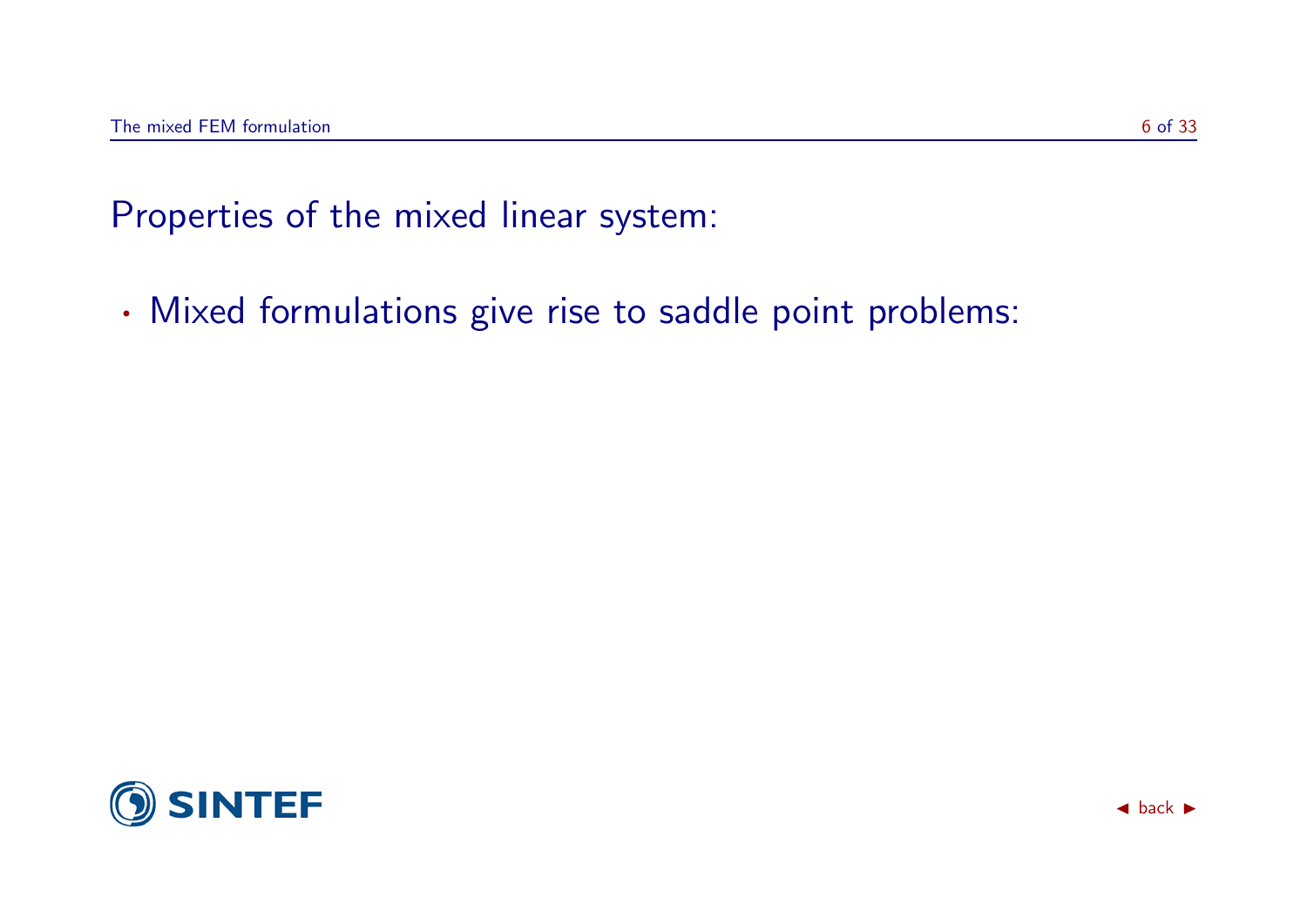- · Mixed formulations give rise to saddle point problems:
	- The mixed linear system is indefinite.

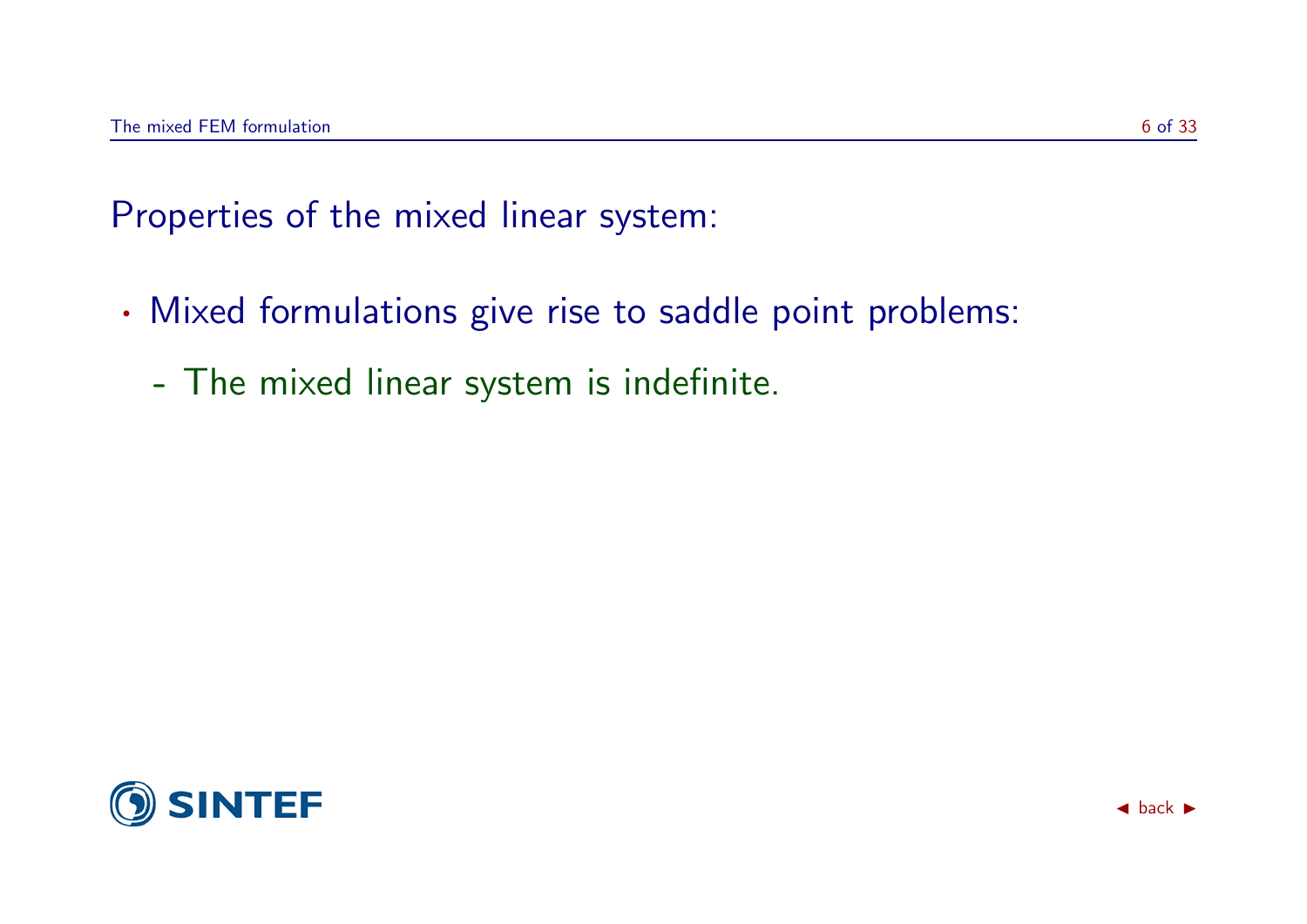- · Mixed formulations give rise to saddle point problems:
	- The mixed linear system is indefinite.
- $\cdot$  B is SPD, and  $B^{-1}$  is dense.

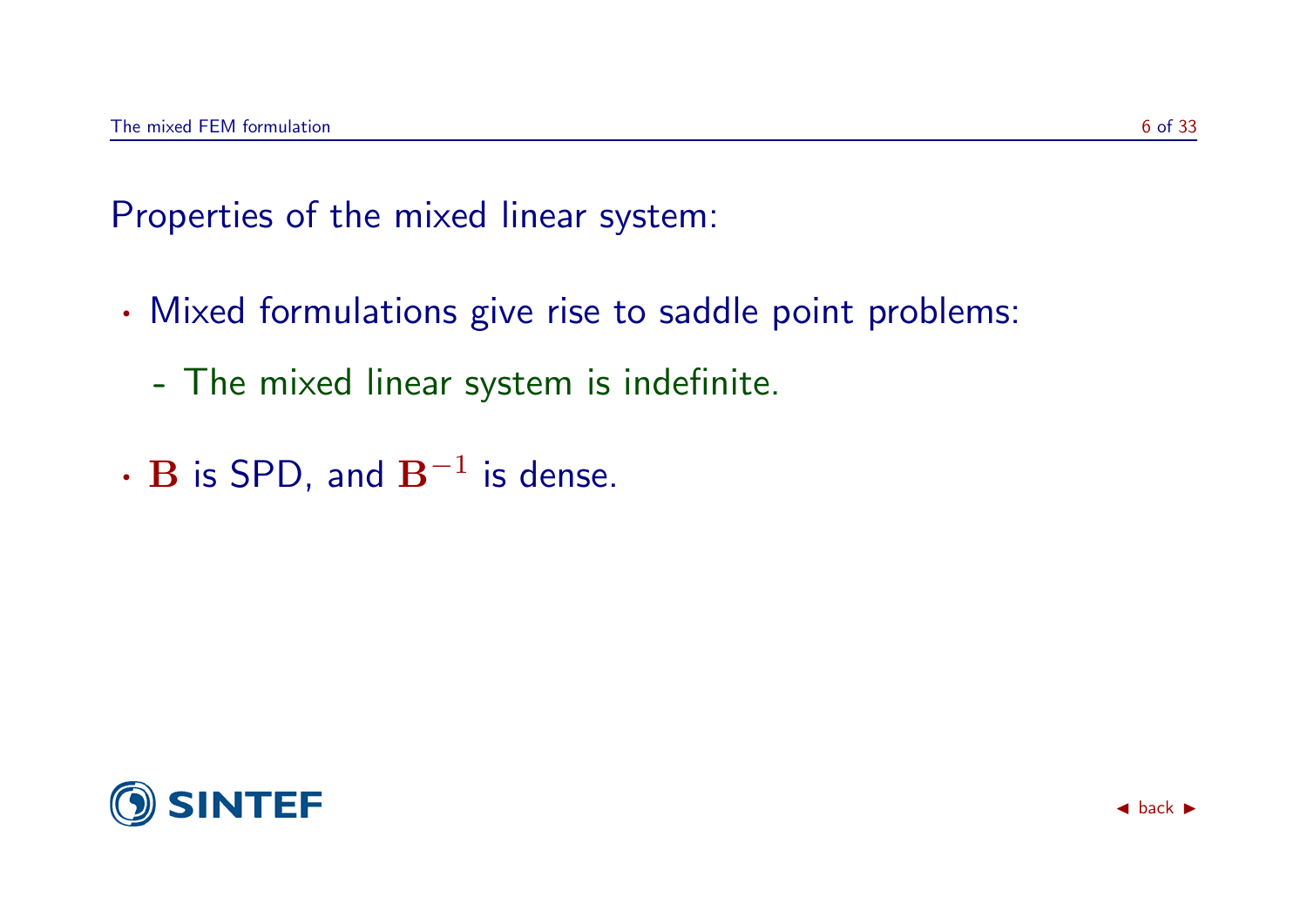- · Mixed formulations give rise to saddle point problems:
	- The mixed linear system is indefinite.
- $\cdot$  B is SPD, and  $B^{-1}$  is dense.
- $\cdot$  D is non-negative and  $D + CB^{-1}C^{T}$  is SPD.

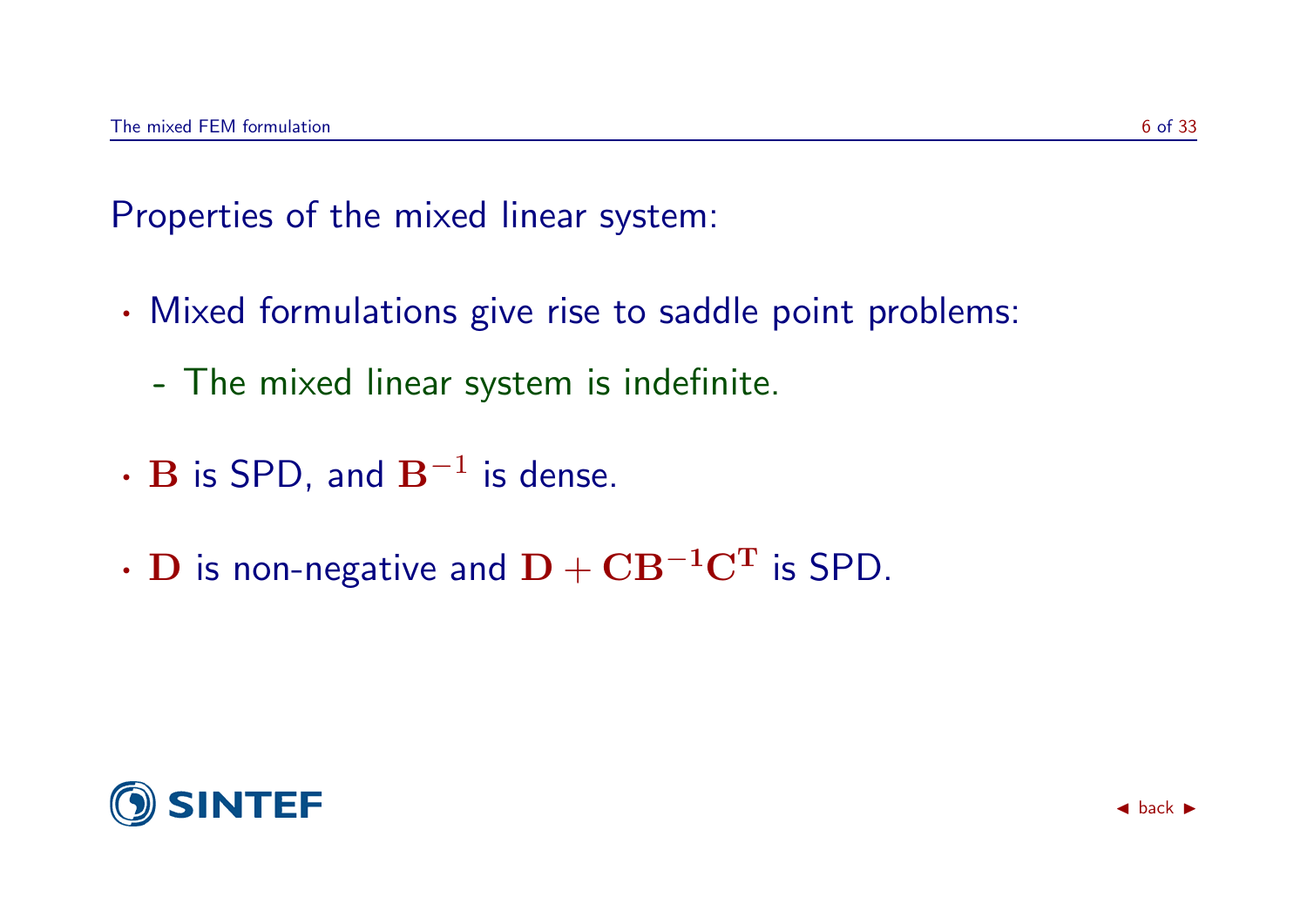- · Mixed formulations give rise to saddle point problems:
	- The mixed linear system is indefinite.
- $\cdot$  B is SPD, and  $B^{-1}$  is dense.
- $\cdot$  D is non-negative and  $D + CB^{-1}C^{T}$  is SPD.
- $\cdot$  B and D (may) contain multiple scales.

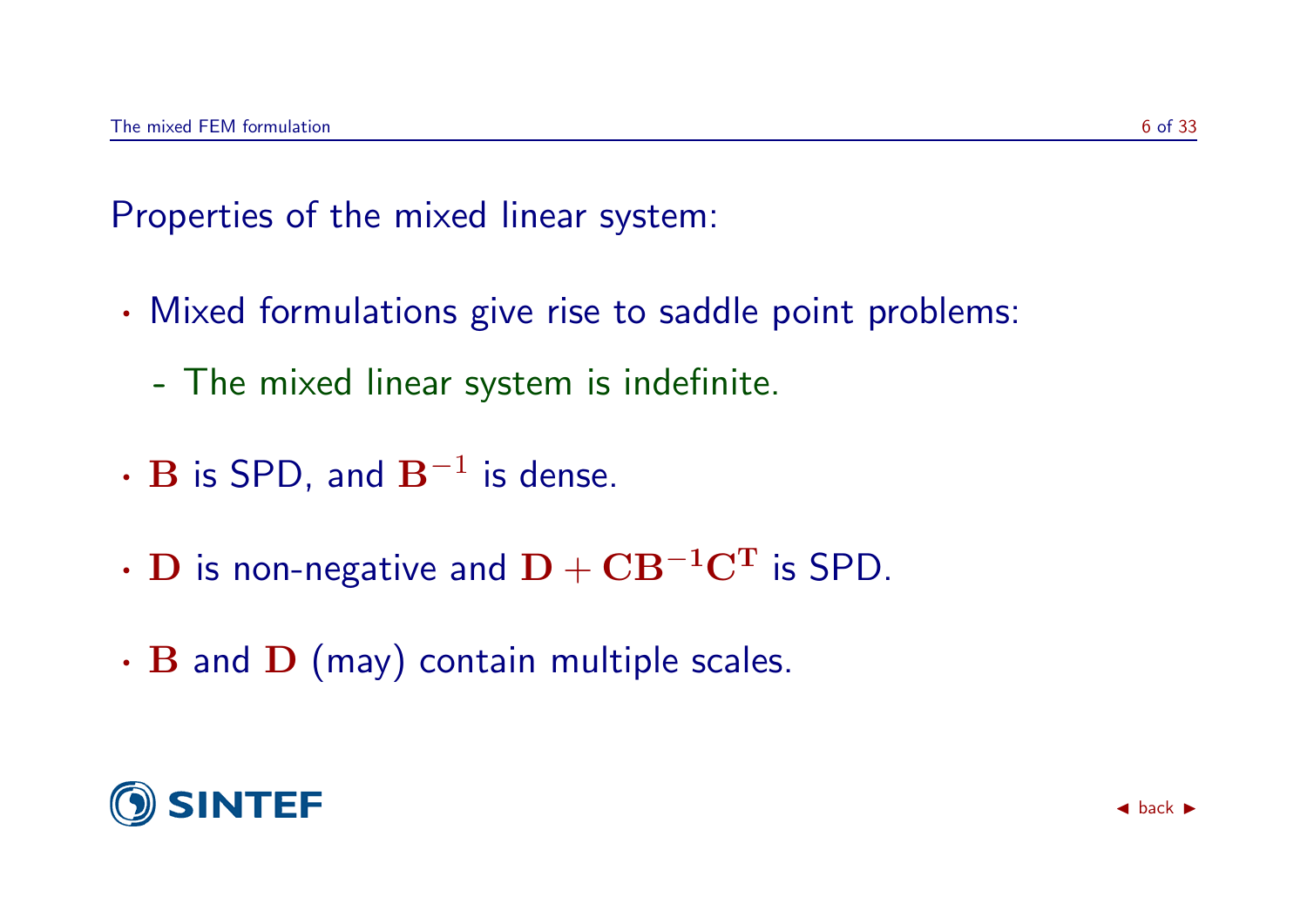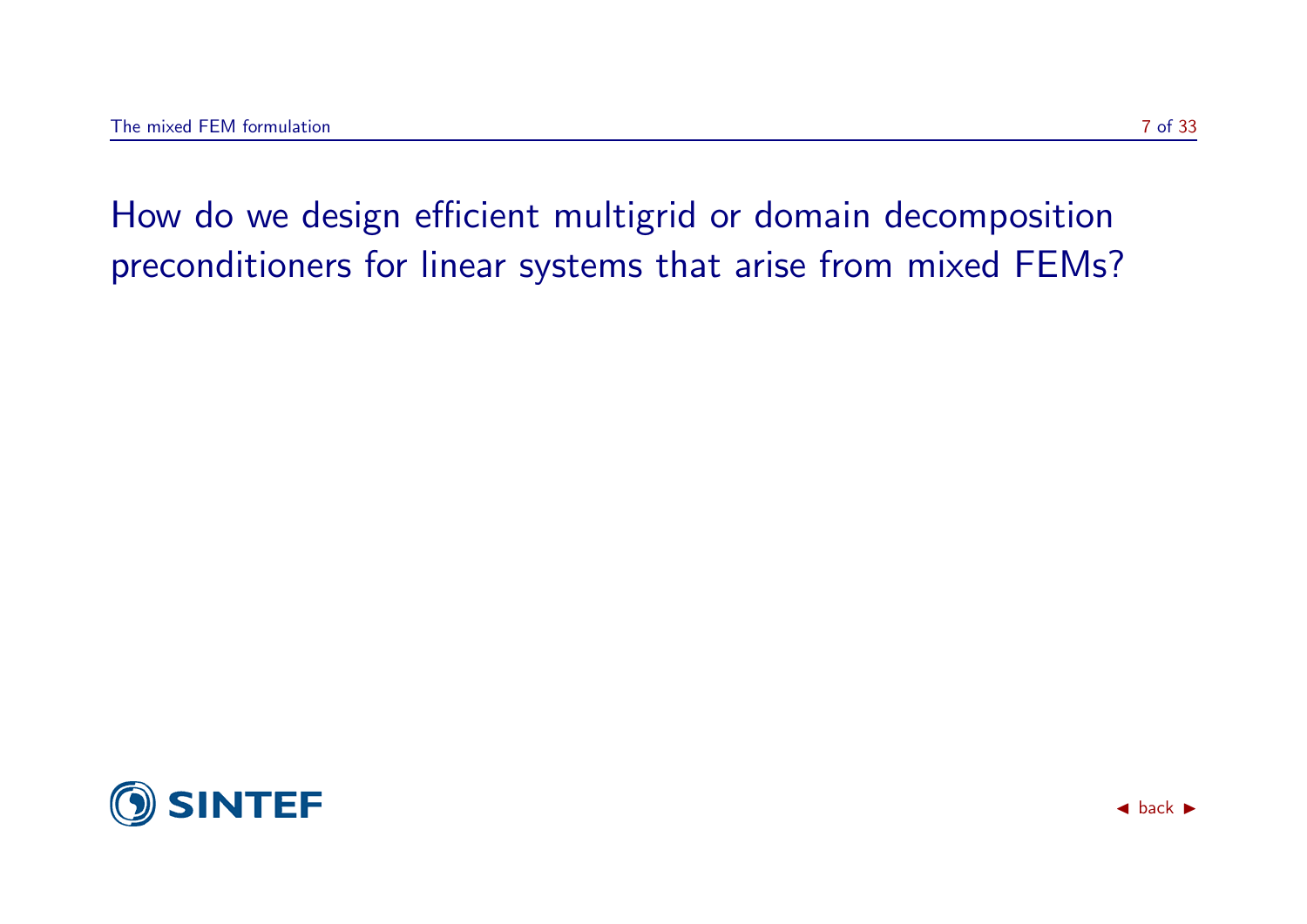· Details at all scales have a strong impact on the solution:

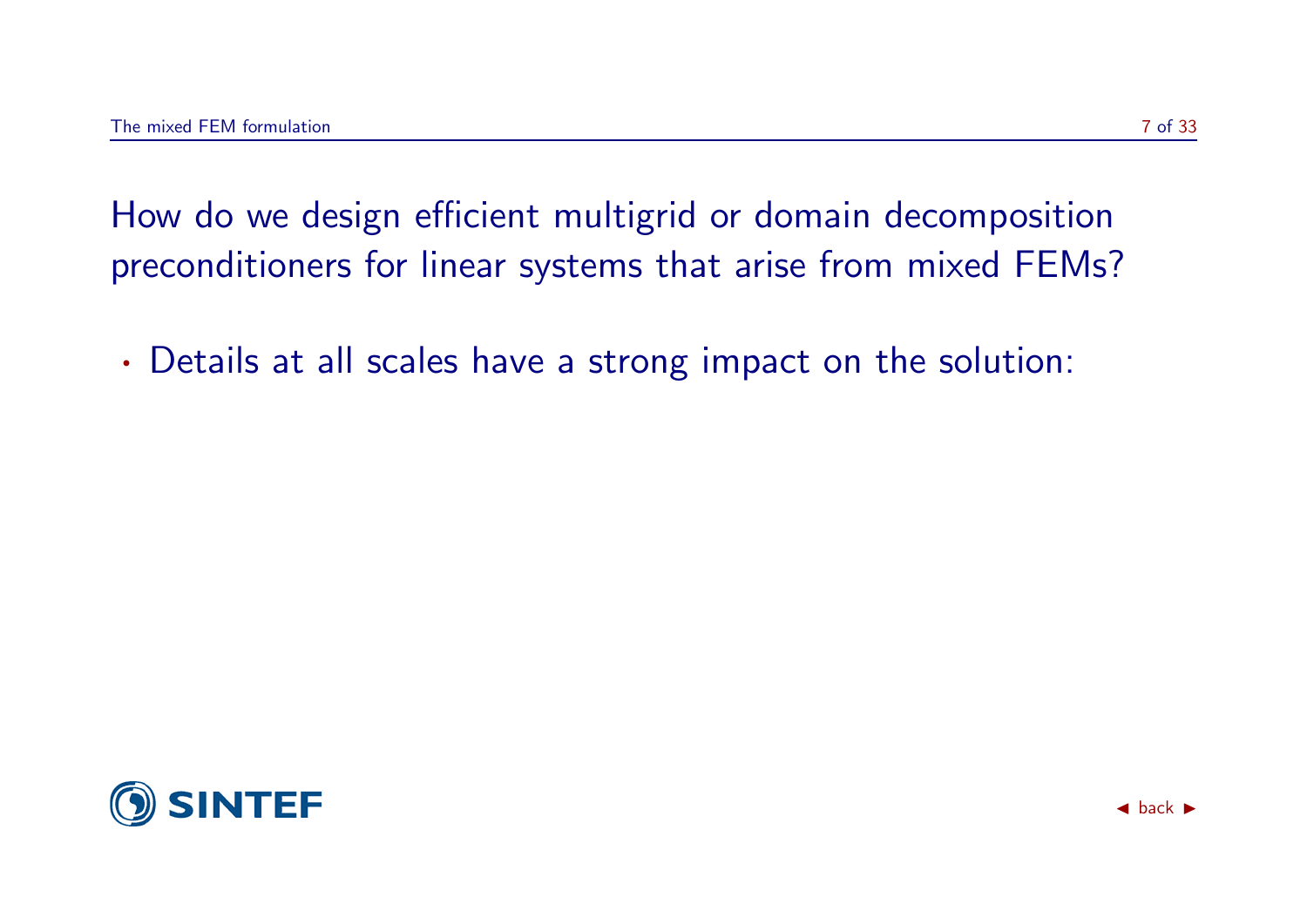- · Details at all scales have a strong impact on the solution:
	- we need to construct subspace correction operators that reflect "all" scales, and employ proper intergrid transfer operators.

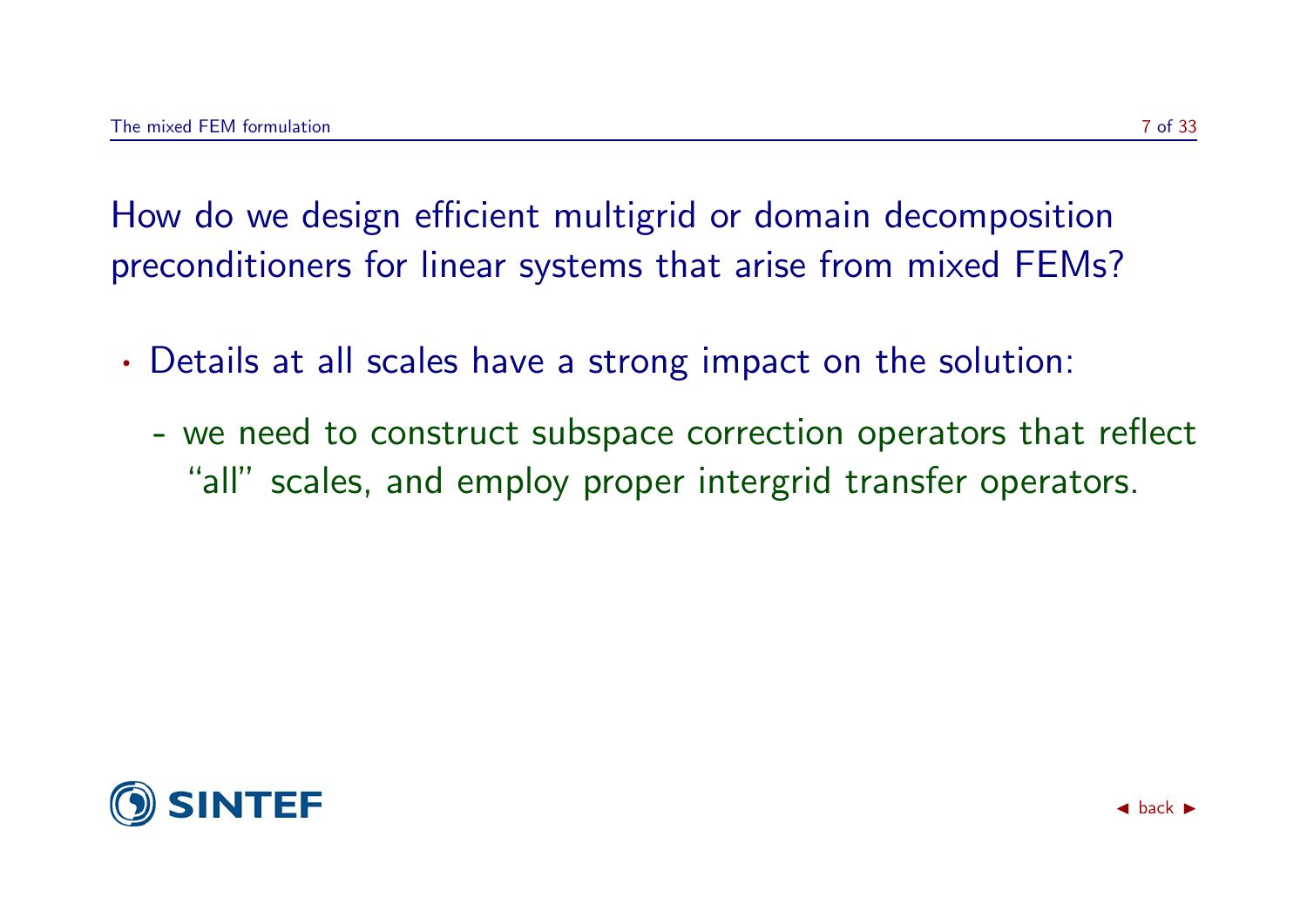- · Details at all scales have a strong impact on the solution:
	- we need to construct subspace correction operators that reflect "all" scales, and employ proper intergrid transfer operators.
- Multiscale<sup>[1](#page-15-0)</sup> finite element methods (MsFEMs) honor the subgrid scales and give rise to natural intergrid transfer operators that are adaptive to the local property of the differential operator.

<span id="page-15-0"></span> $1$ *Multiscale methods*: Methods that incorporate fine scale information into a set of coarse scale equations in a way which is consistent with the local property of the differential operator.

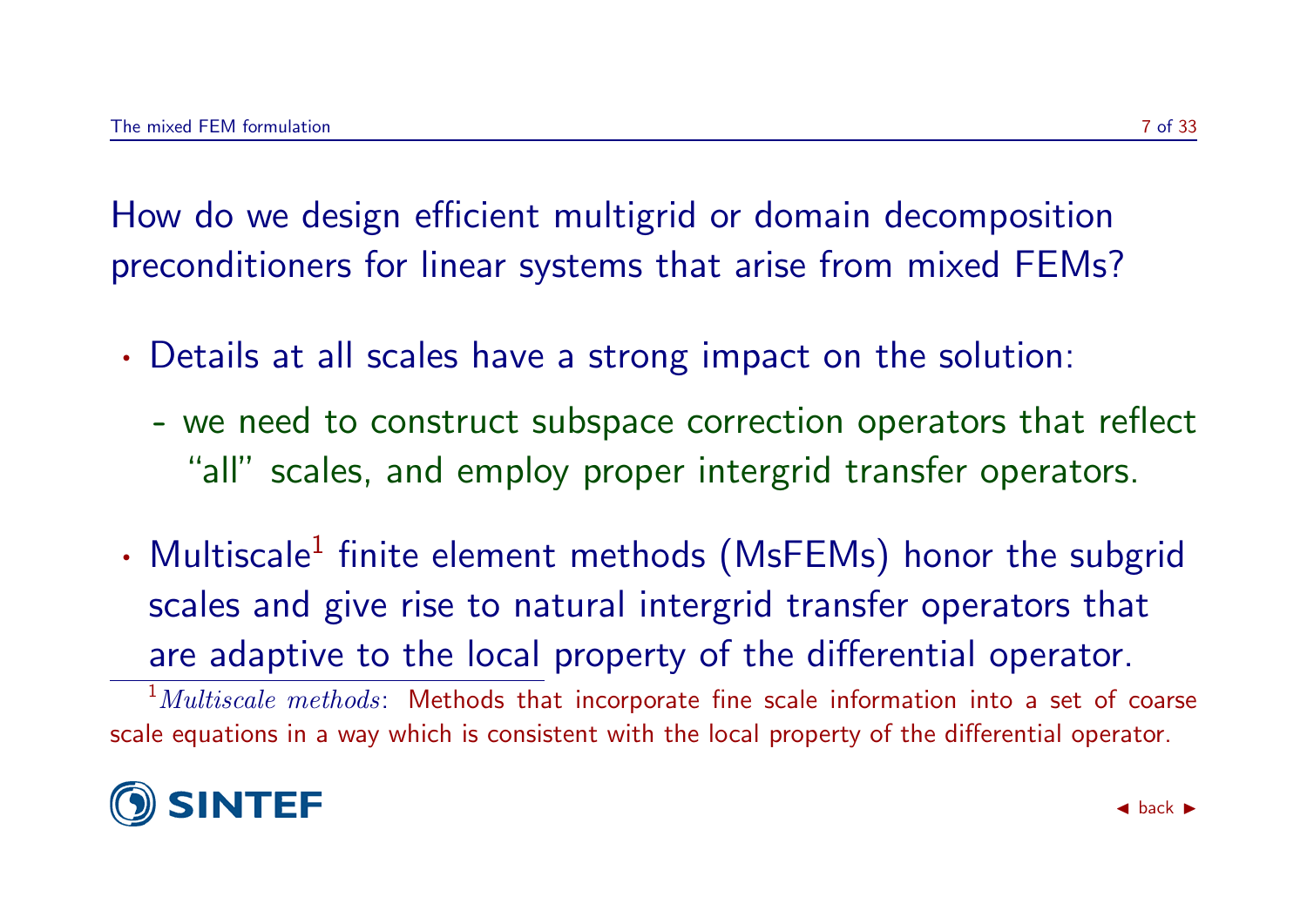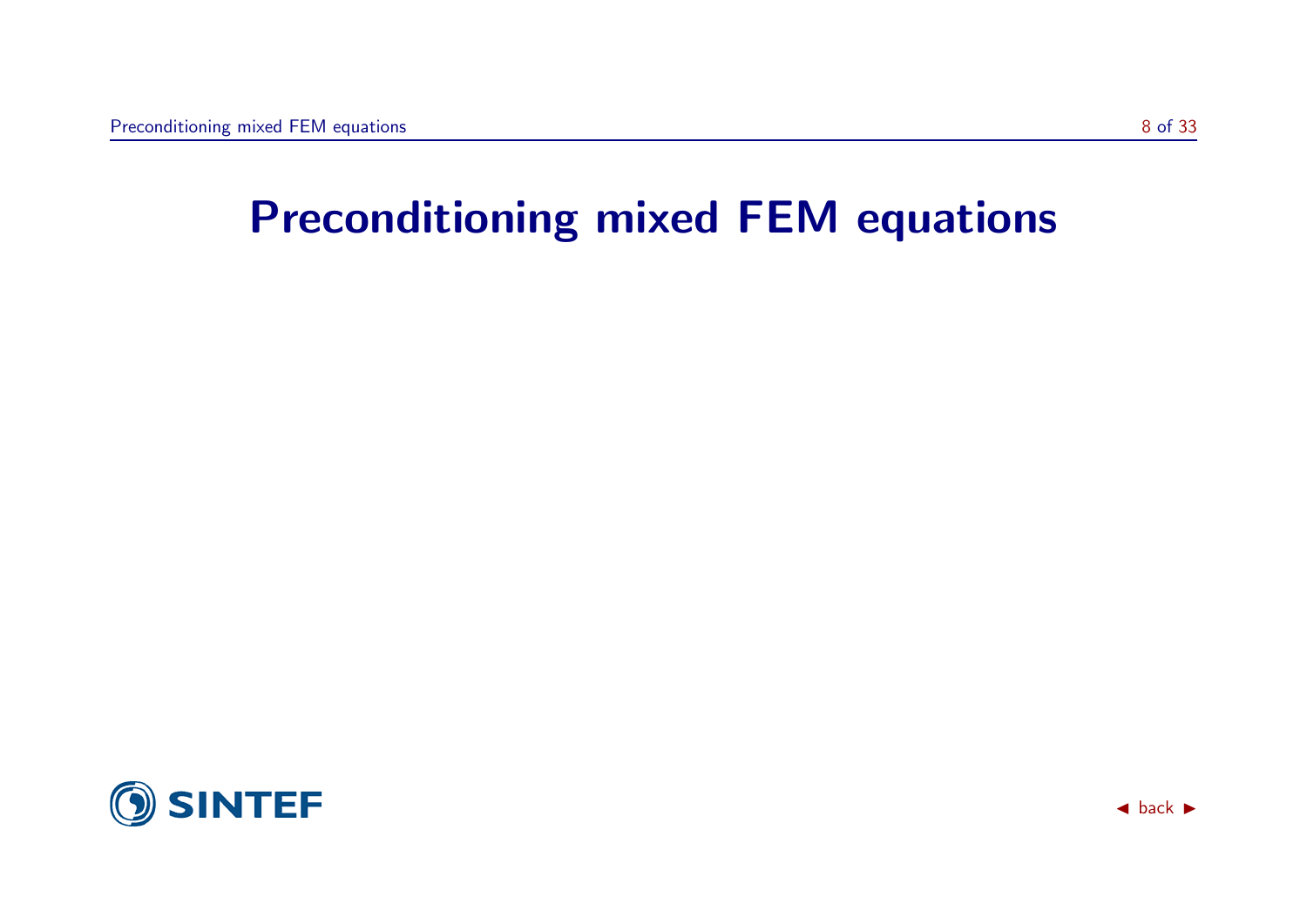· Multigrid methods and domain decomposition methods are for the most part geared toward positive definite systems.

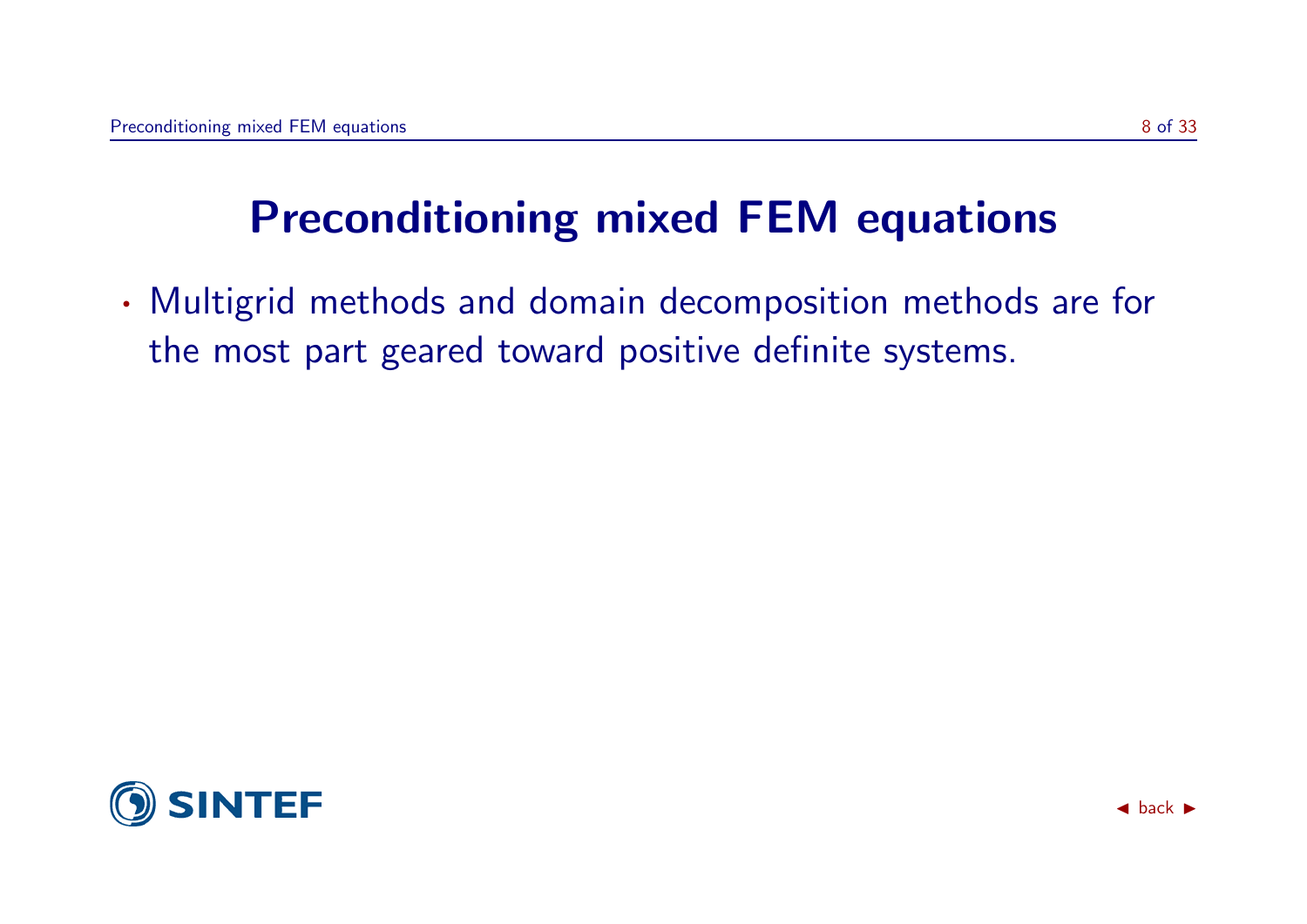- · Multigrid methods and domain decomposition methods are for the most part geared toward positive definite systems.
- · To use MG or DD techniques to construct preconditioners for indefinite systems on the present form, we can

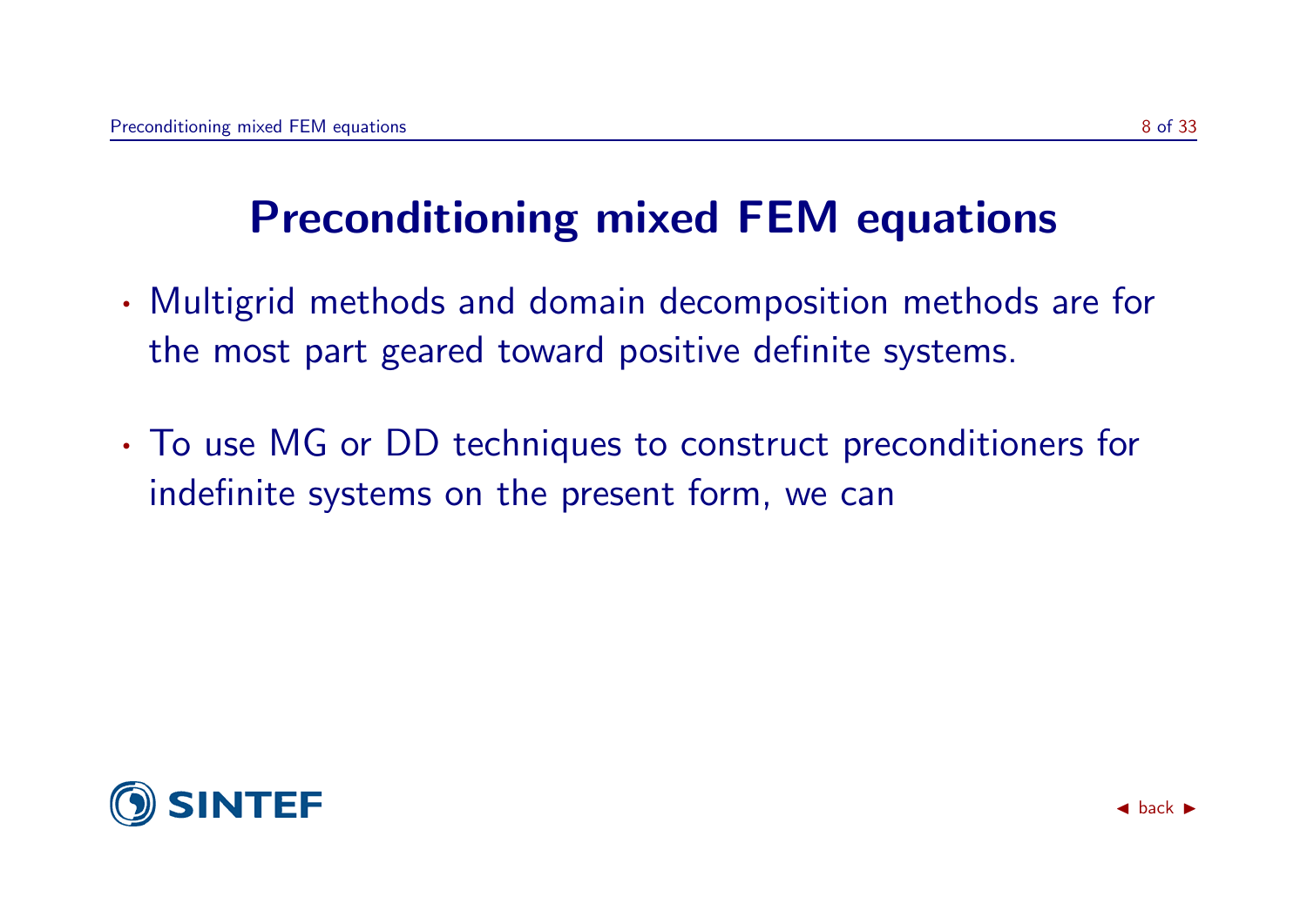- · Multigrid methods and domain decomposition methods are for the most part geared toward positive definite systems.
- · To use MG or DD techniques to construct preconditioners for indefinite systems on the present form, we can
	- employ an inexact Uzawa type algorithm and develop a MG or DD preconditioner for the resulting systems,

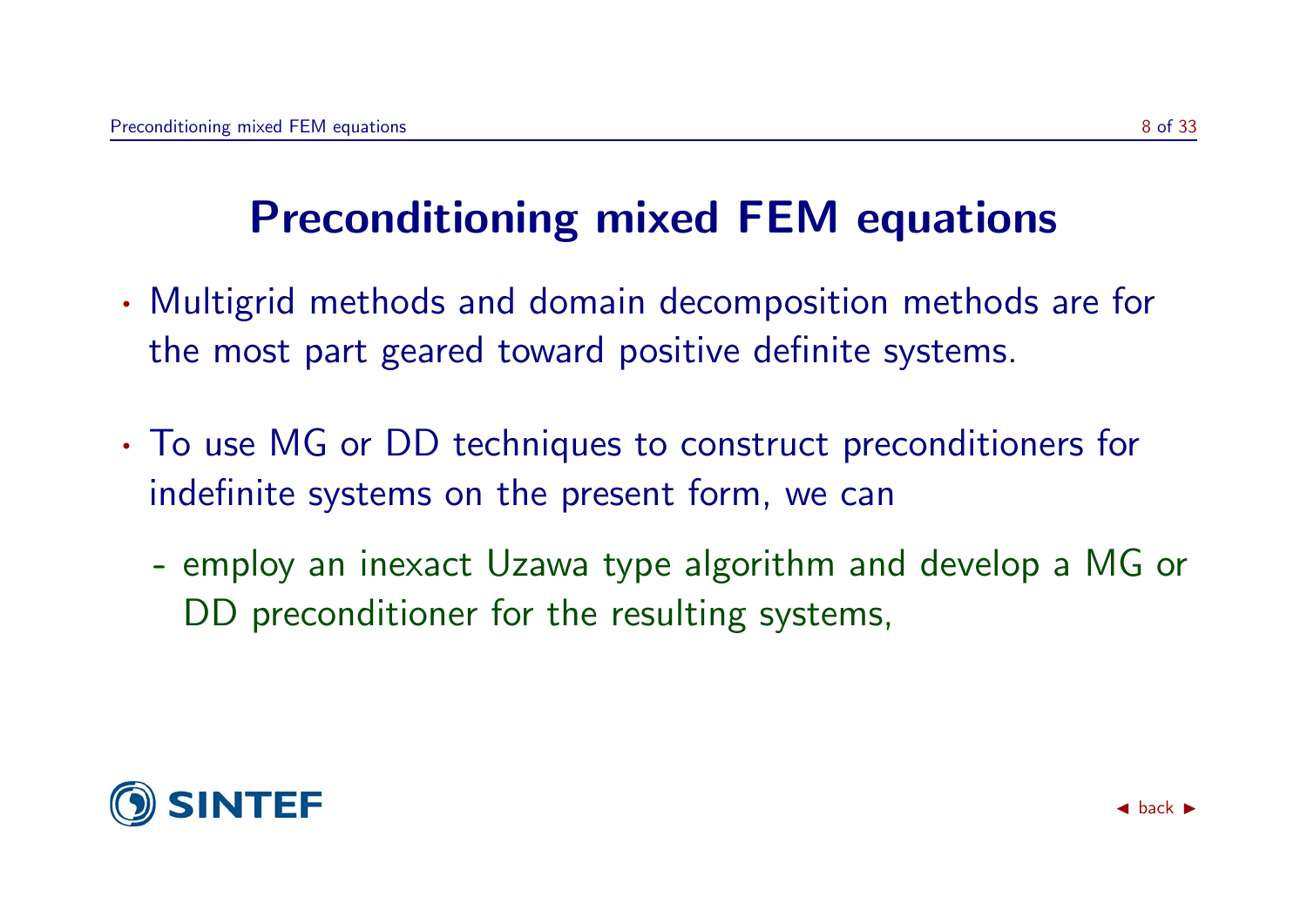- · Multigrid methods and domain decomposition methods are for the most part geared toward positive definite systems.
- · To use MG or DD techniques to construct preconditioners for indefinite systems on the present form, we can
	- employ an inexact Uzawa type algorithm and develop a MG or DD preconditioner for the resulting systems,
	- develop a preconditioner for the full mixed system where some blocks are MG or DD preconditioners for a submatrix (e.g., B).

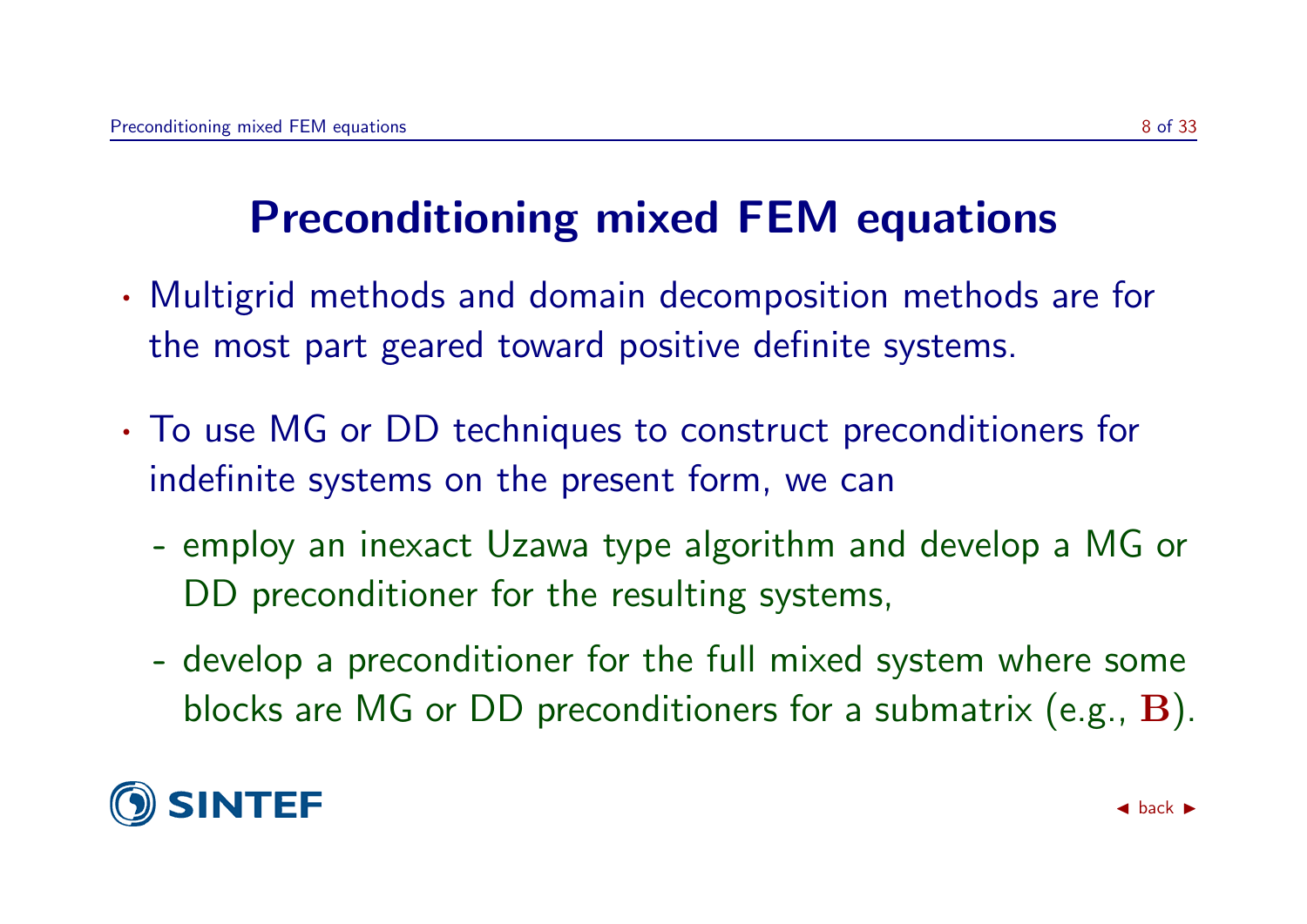### Preconditioning elliptic eqs. with multiple scales

The convergence rate of traditional MG methods and DD methods may deteriorate for elliptic problems with multiple scale coefficients.

Define  $c(x) = 0$  and let  $k(x)$  be a scalar periodic function:



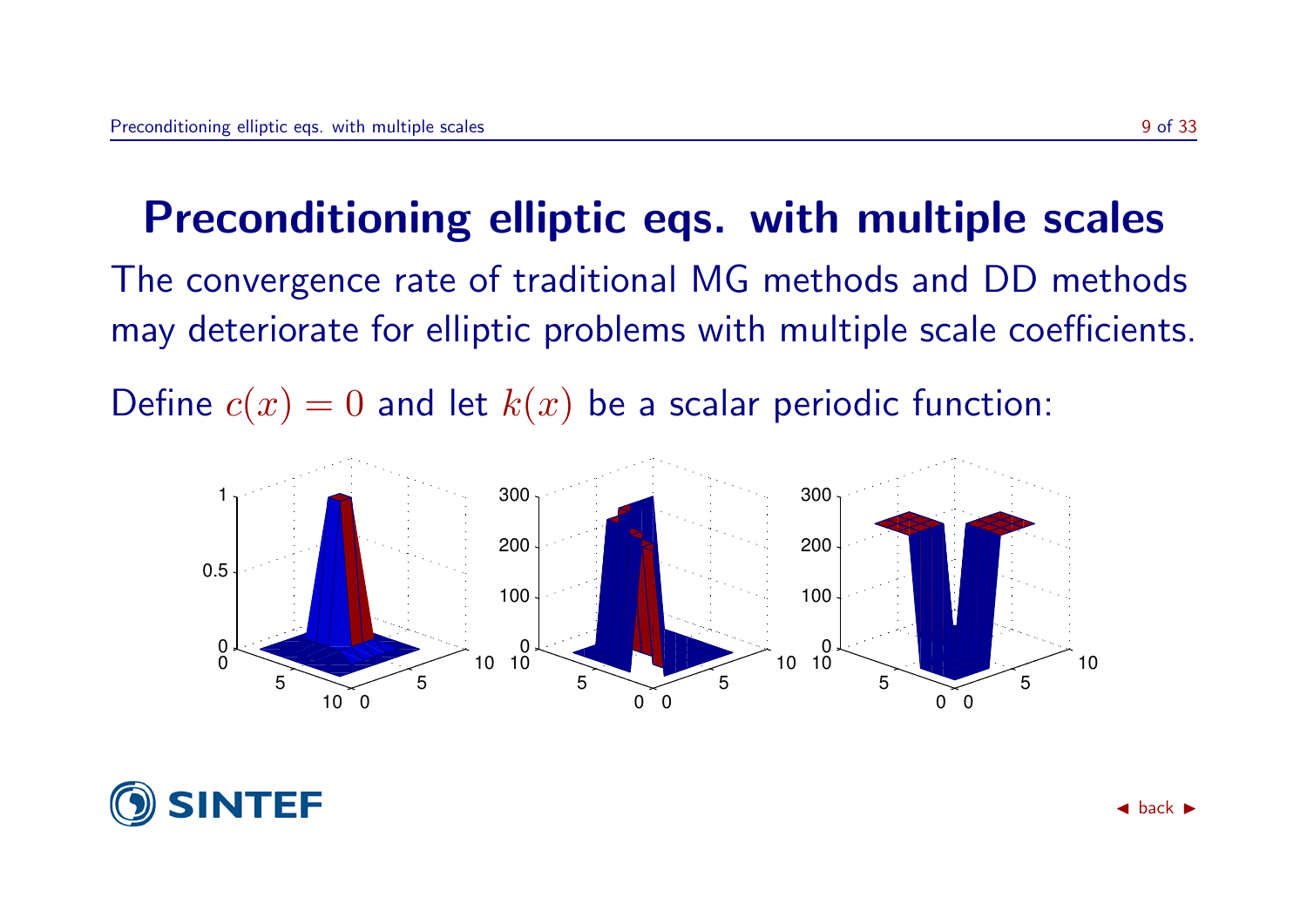#### We now scale the coefficients so that

$$
\max(k(x))/\min(k(x)) = 2^p,
$$

and investigate a DD method with an optimal rate of convergence.



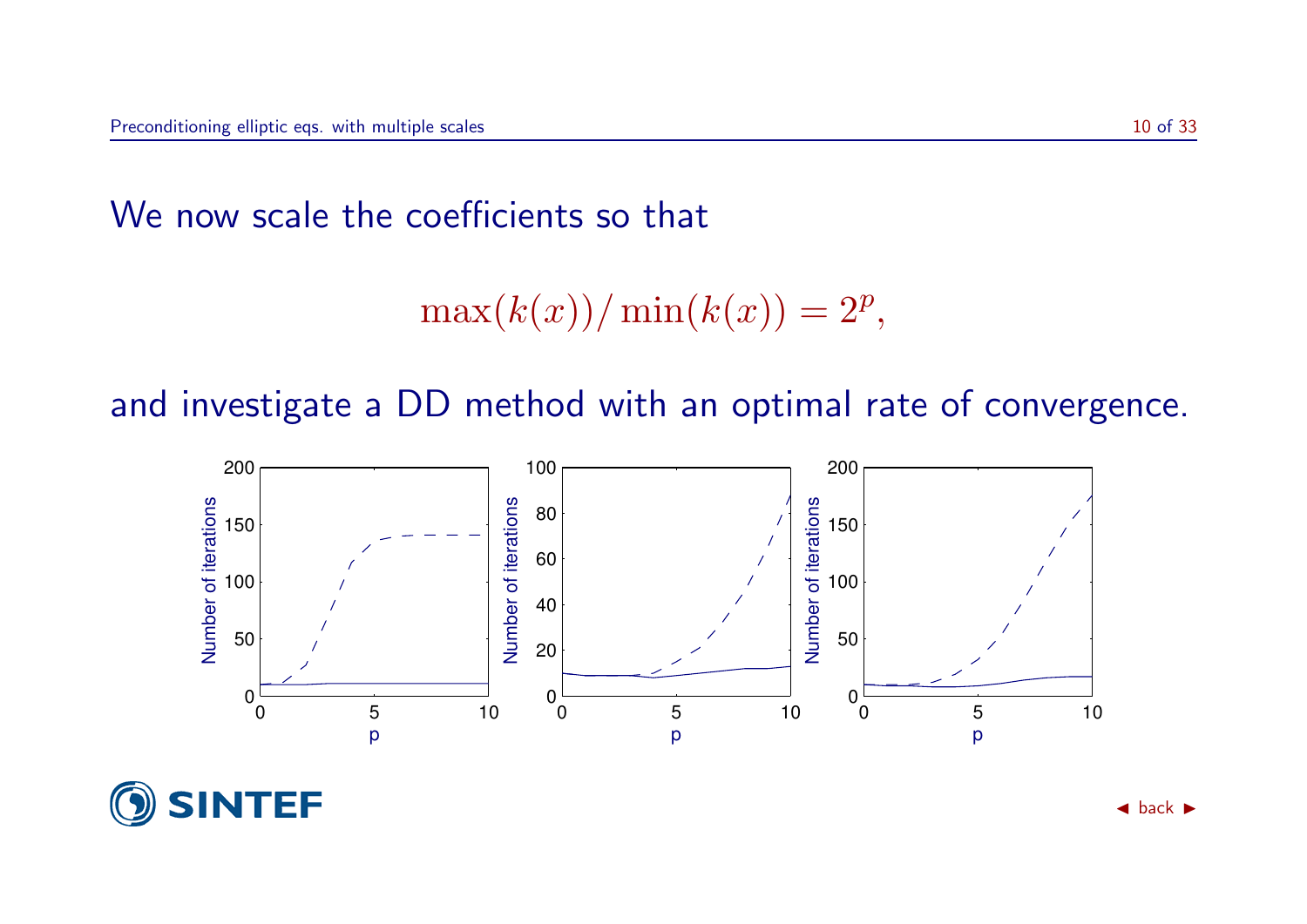Analysis:

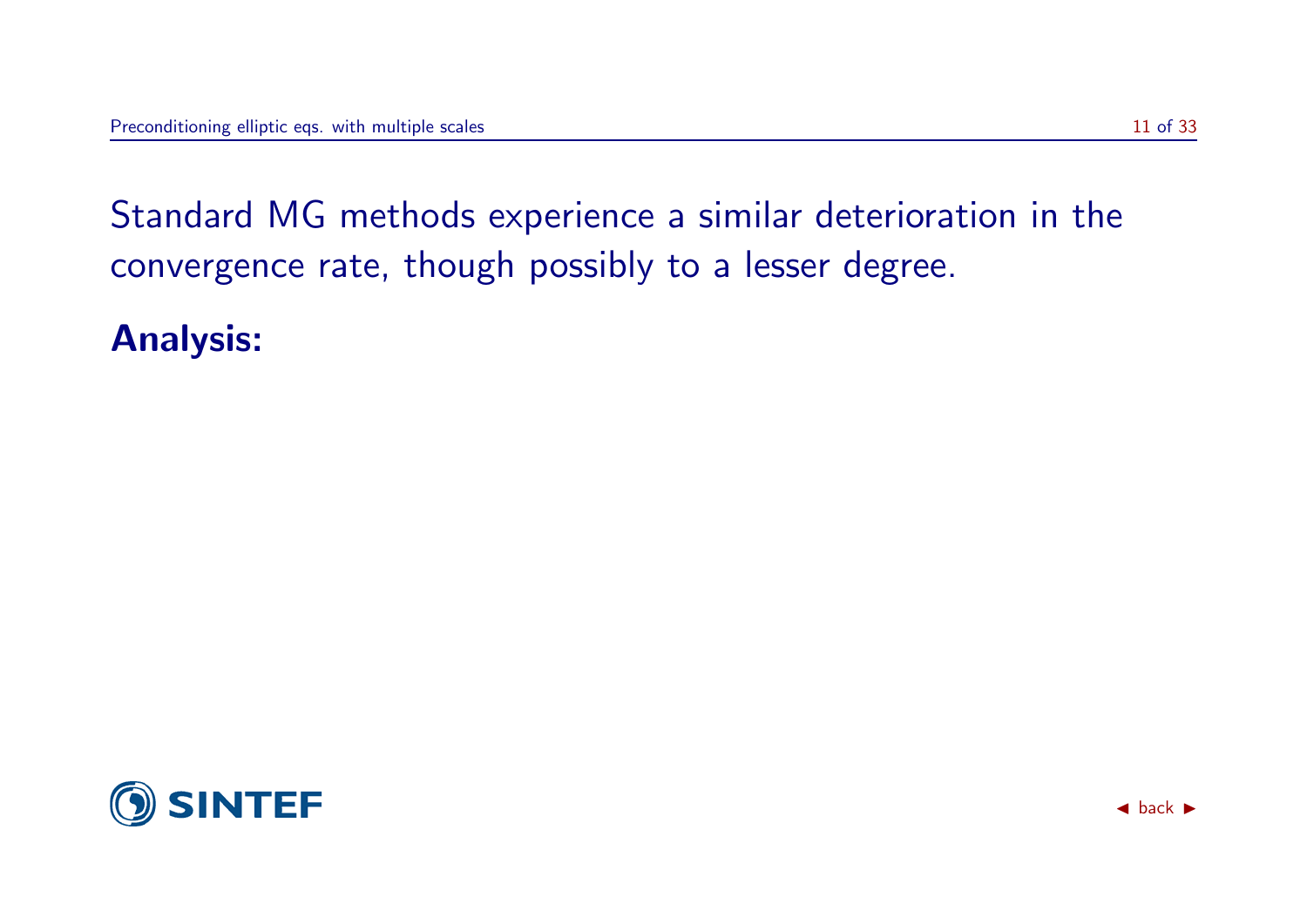#### Analysis:

· The coarse subspace correction operator does not reflect smaller scales, i.e., the scales that are not resolved by the coarse grid.

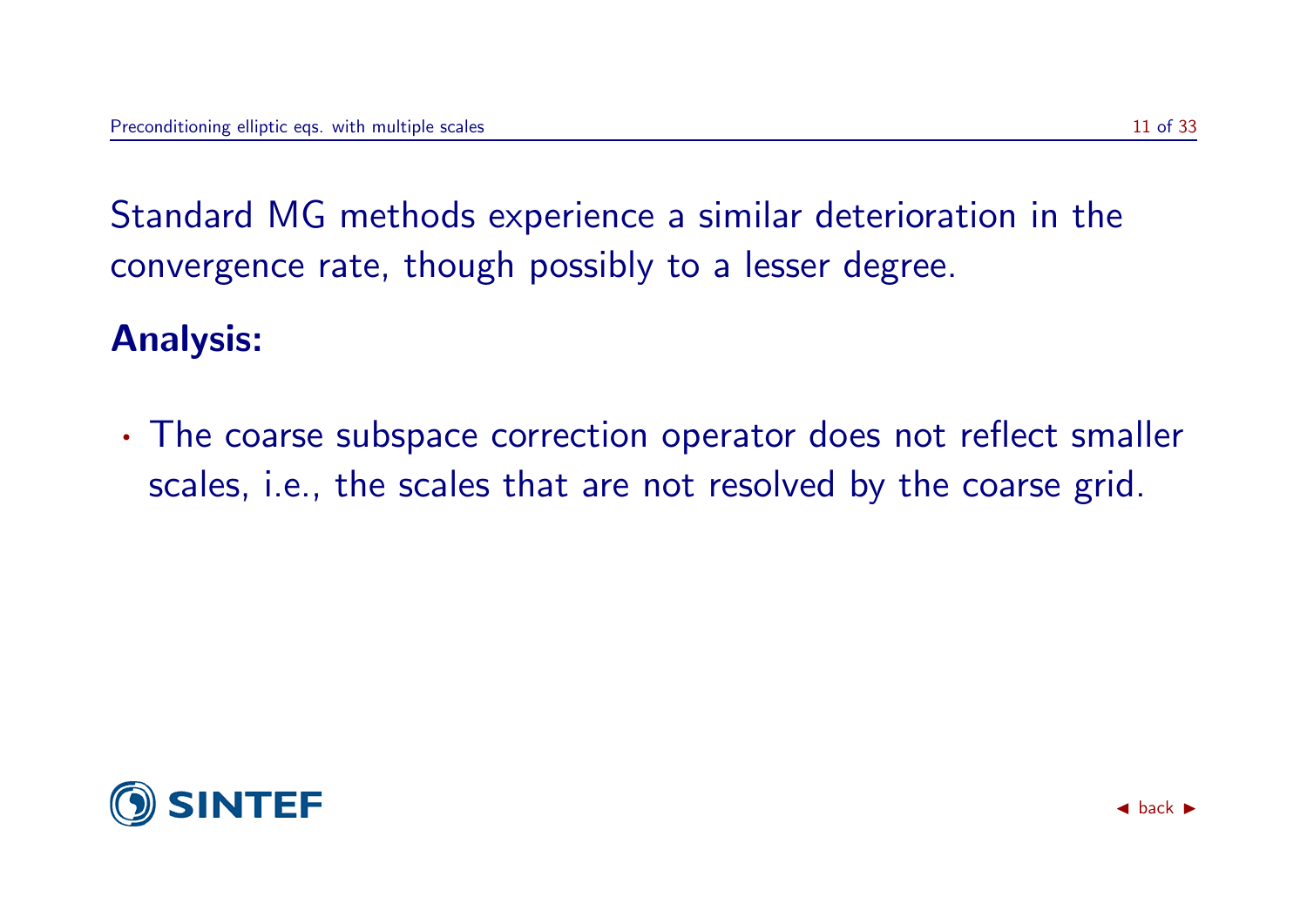#### Analysis:

- · The coarse subspace correction operator does not reflect smaller scales, i.e., the scales that are not resolved by the coarse grid.
	- the subspace correction has poor approximation properties at the "coarse grid nodal points".

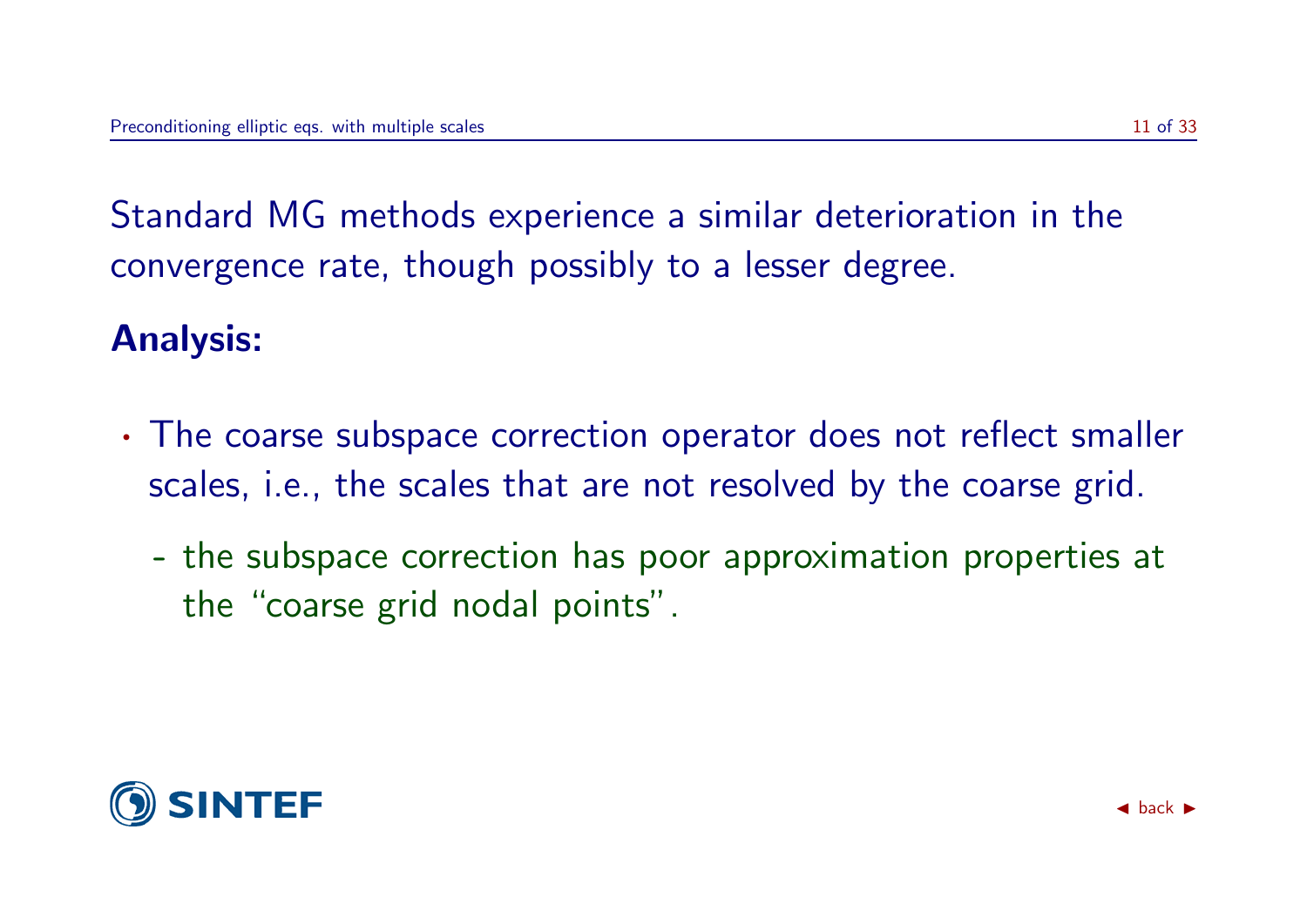#### Analysis:

- · The coarse subspace correction operator does not reflect smaller scales, i.e., the scales that are not resolved by the coarse grid.
	- the subspace correction has poor approximation properties at the "coarse grid nodal points".
	- the coarse to fine grid interpolation operator (induced by the FEM approximation space) do not honor subgrid information.

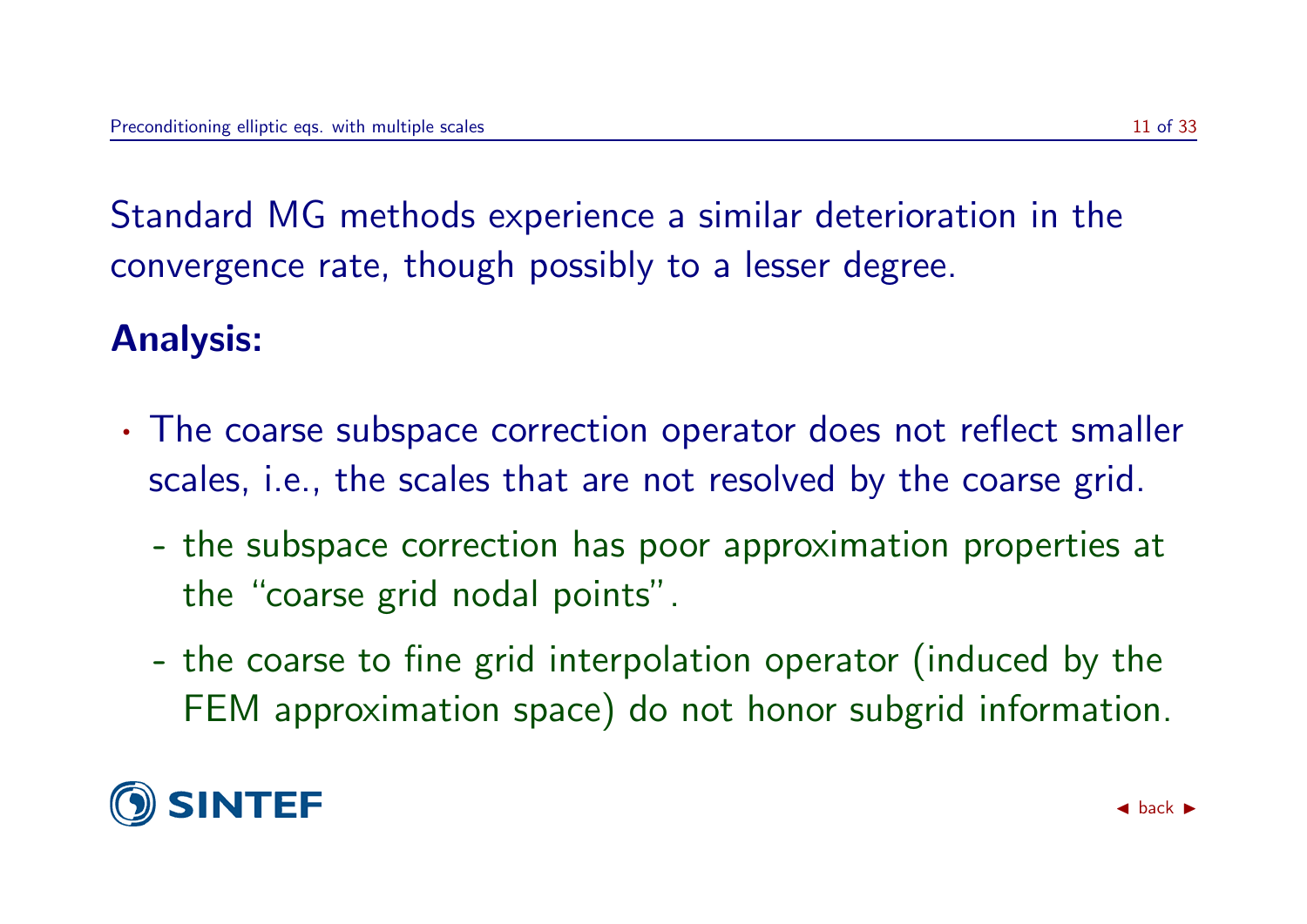Since MsFEM serve as a remedy to these problems, we construct

multigrid type preconditioners for elliptic systems where

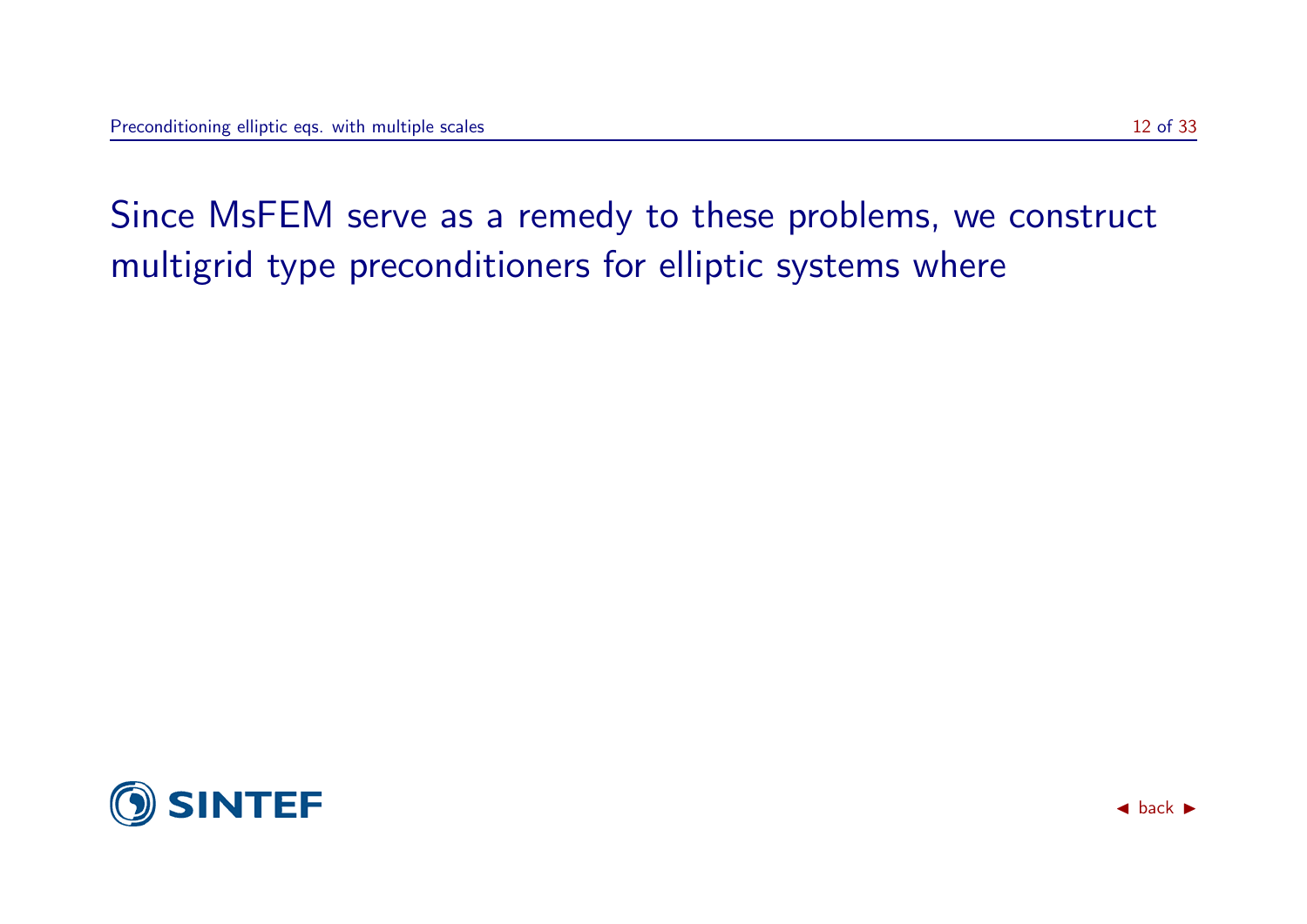Since MsFEM serve as a remedy to these problems, we construct multigrid type preconditioners for elliptic systems where

· the inter grid transfer operators are obtained from MsFEM approximation spaces.

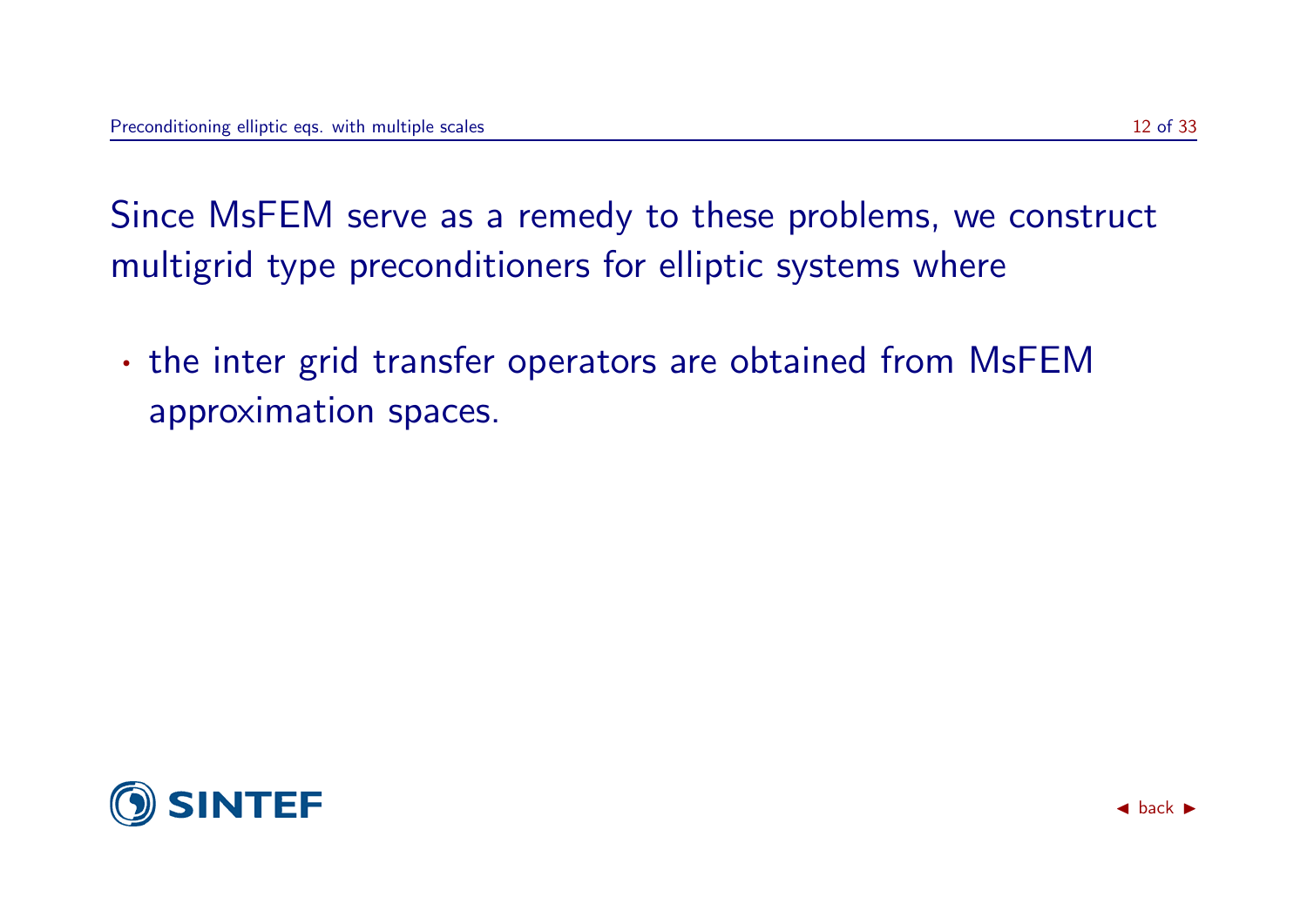Since MsFEM serve as a remedy to these problems, we construct multigrid type preconditioners for elliptic systems where

- · the inter grid transfer operators are obtained from MsFEM approximation spaces.
- · the coarse grid operator is based on an algebraic variant of the MsFEM construction.

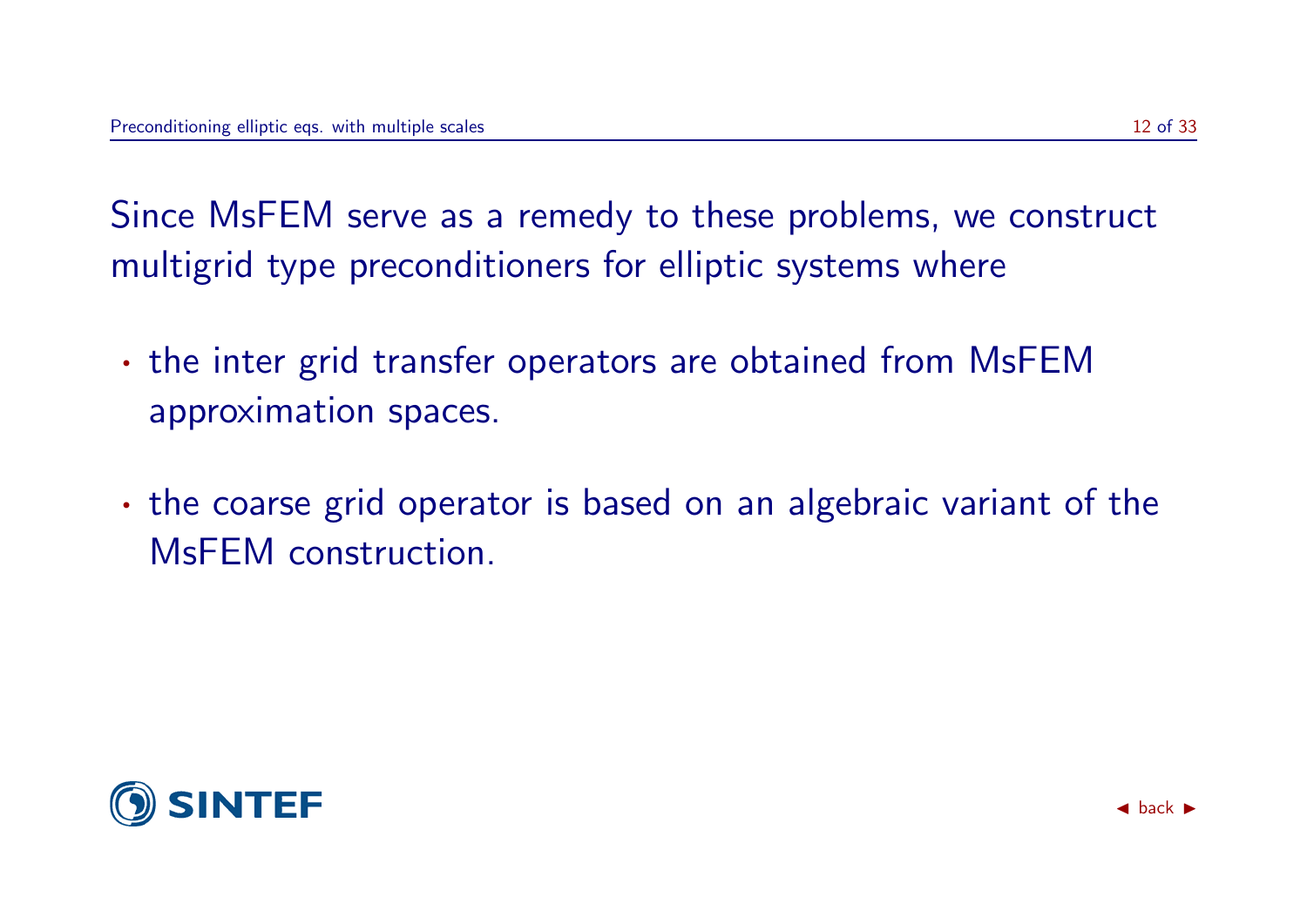Since MsFEM serve as a remedy to these problems, we construct multigrid type preconditioners for elliptic systems where

- · the inter grid transfer operators are obtained from MsFEM approximation spaces.
- · the coarse grid operator is based on an algebraic variant of the MsFEM construction.
- · The multigrid smoothers are replaced with a single level domain decomposition sweep.

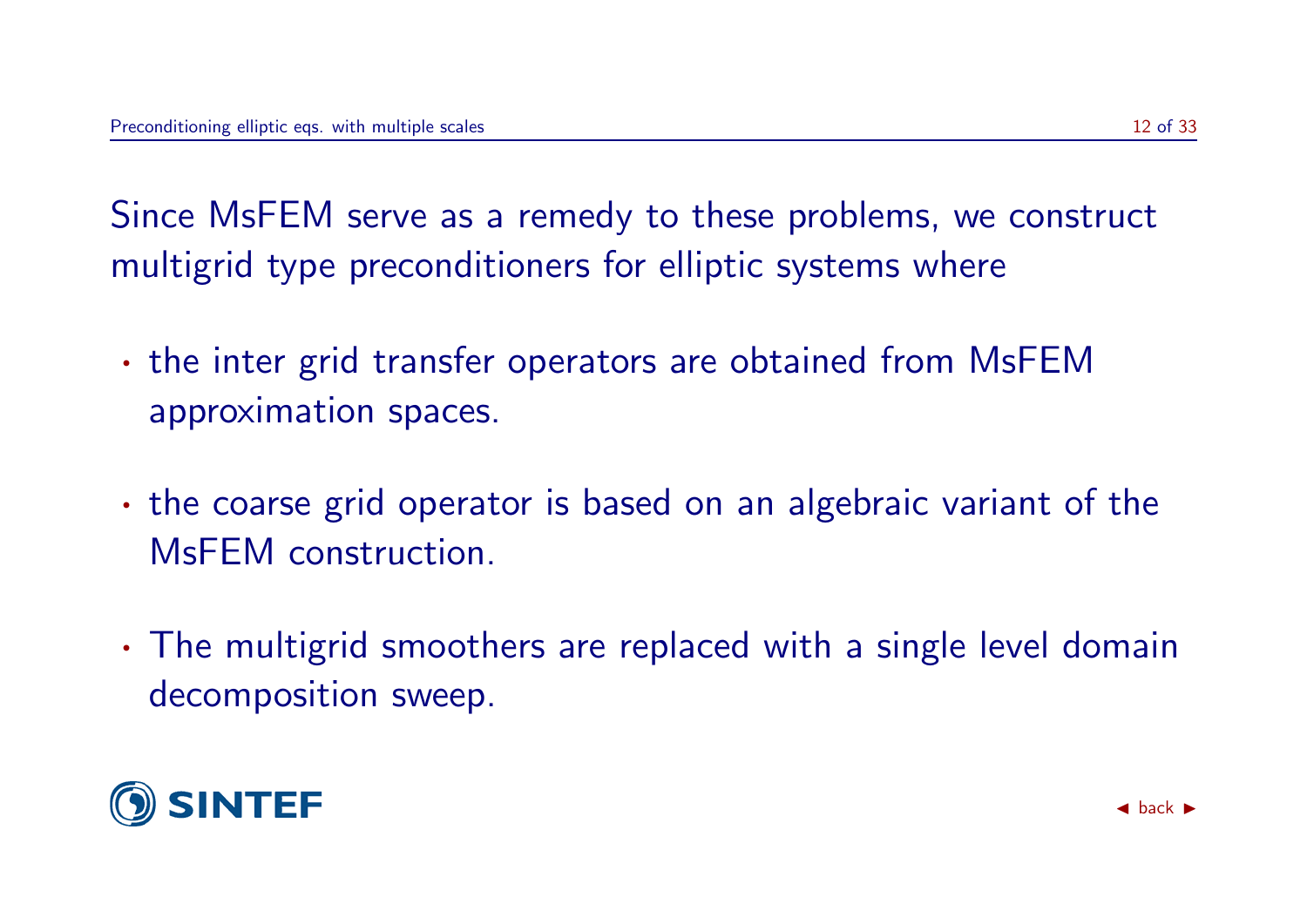# The multiscale finite element method (MsFEM)

The MsFEM seeks a function  $u^{\text{ms}}$  in a multiscale approximation space  $V^{\text{ms}}$  and solves the variational formulation

$$
a(u^{\text{ms}}, v) = (f, v) \qquad \forall v \in V^{\text{ms}}.
$$

Here  $(\cdot, \cdot)$  is the inner product in  $L^2$  and  $a(\cdot, \cdot)$  is the bilinear form

$$
a(u,v) = \int_{\Omega} \nabla u \cdot k \nabla v + cuv \, dx.
$$

 $V^{\textbf{MS}}$  is spanned by special multiscale base functions  $\phi_i$ .

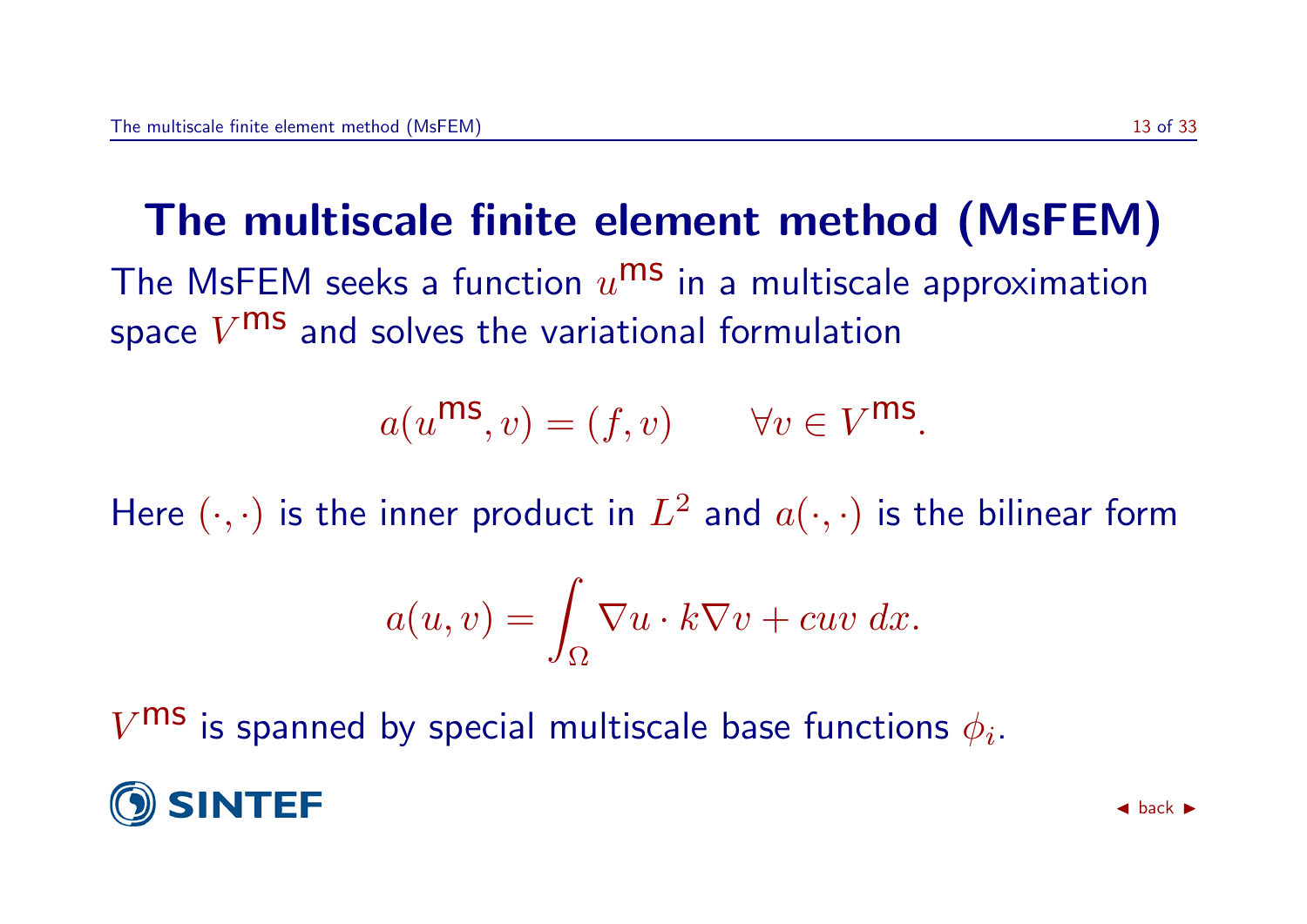The base functions  $\phi_i$  are constructed by solving a homogeneous equation inside a family of coarse grid elements  $\mathcal{K} = \{K\}$ .

$$
-\nabla \cdot k\nabla u + cu = 0 \quad \text{in } K \in \mathcal{K},
$$

and prescribed boundary conditions on  $\partial K$ .



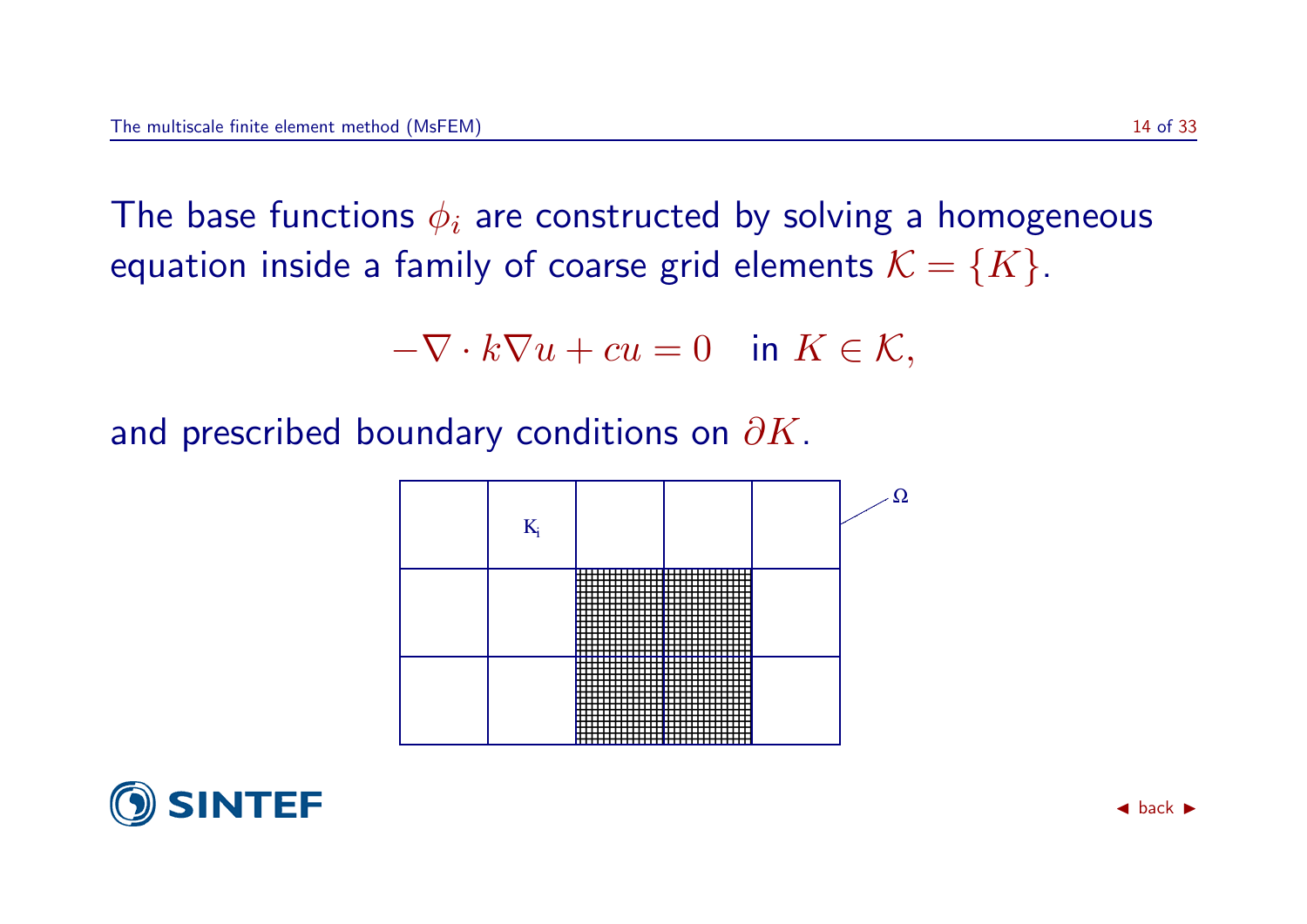Assume that the model equation is discretized at the subgrid scale with a FEM so that the corresponding linear system is on the form

$$
\mathbf{A}\mathbf{x} = \mathbf{b} \qquad \text{where} \qquad a_{i,j} = a(\xi_i, \xi_j), \quad \text{and} \quad b_i = (f, \xi_i).
$$

Furthermore, express the MsFEM base functions  $\phi_i$  as a linear combination of the FEM base functions:

$$
\phi_i = \sum_j r_{j,i} \xi_j
$$

and define the coarse to fine grid interpolation operator  $\mathbf{R_0} = [r_{i,j}]$ .

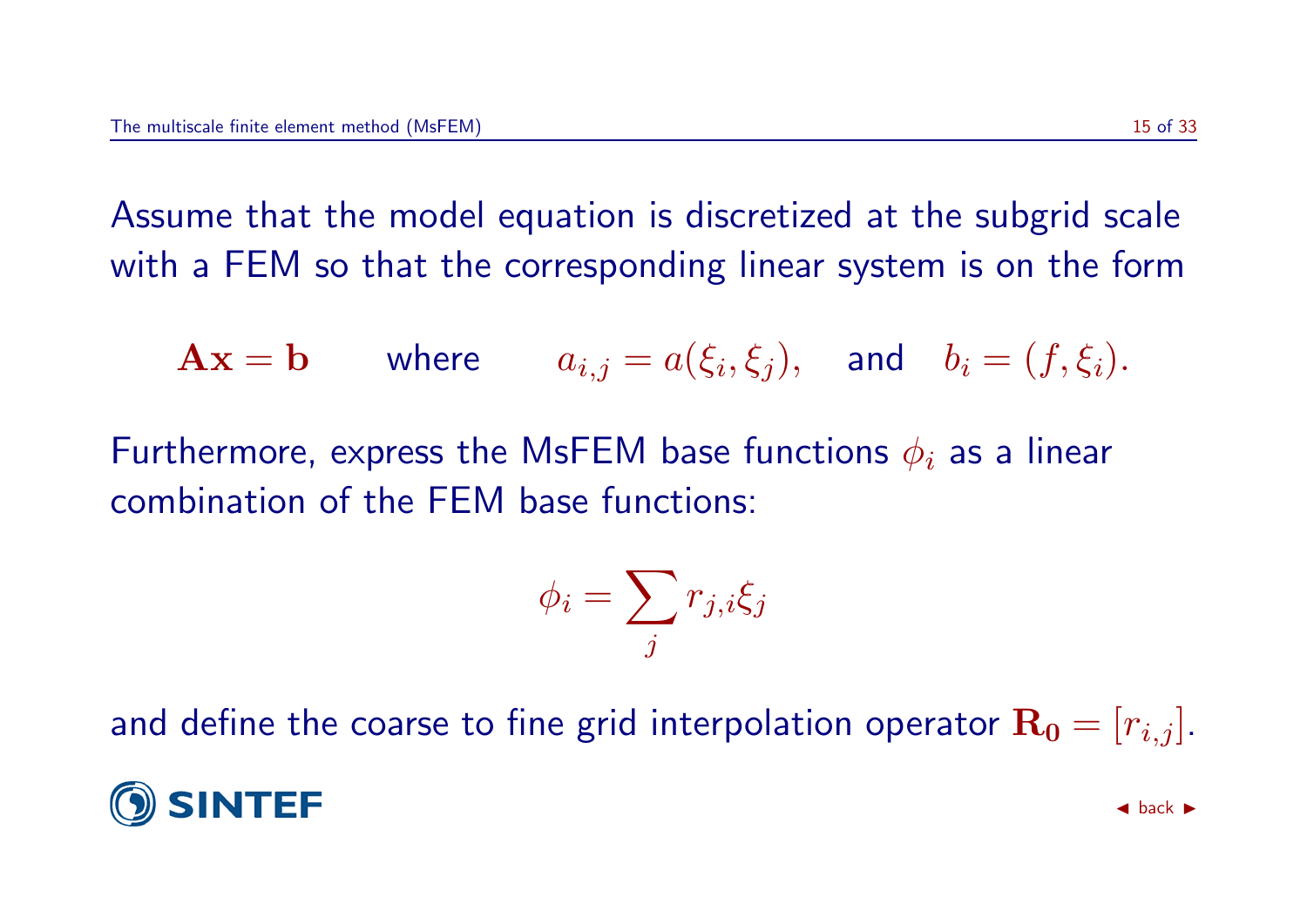The MsFEM correction, in algebraic form, now reads as follows.

$$
\mathbf{\tilde{x}} = \mathbf{x}^n + \mathbf{P}^{ms}(\mathbf{x} - \mathbf{x}^n) = \mathbf{x}^n + \mathbf{Q}^{ms}(\mathbf{b} - \mathbf{A}\mathbf{x}^n)
$$

**Here** 

- $\boldsymbol{\cdot}\ \mathbf{P}^{\textsf{MS}}=\mathbf{Q}^{\textsf{MS}}\mathbf{A}=\mathbf{R}_{\mathbf{0}}(\mathbf{R}_{\mathbf{0}}^{\textsf{T}}\mathbf{A}\mathbf{R}_{\mathbf{0}})^{-1}\mathbf{R}_{\mathbf{0}}^{\textsf{T}}\mathbf{A}$
- $\cdot \hspace{0.1cm} \textbf{r}_{:, \textbf{j}} = (\textbf{I} \sum_{\textbf{i}} \textbf{P}_{\textbf{K}_{\textbf{i}}}) \textbf{R}_{\textbf{BC}}$
- $\boldsymbol{\cdot} \ \mathbf{P}_\mathbf{K} = \mathbf{Q}_\mathbf{K} \mathbf{A} = \mathbf{R}_\mathbf{K} (\mathbf{R}_\mathbf{K}^T \mathbf{A} \mathbf{R}_\mathbf{K})^{-1} \mathbf{R}_\mathbf{K}^T \mathbf{A}$

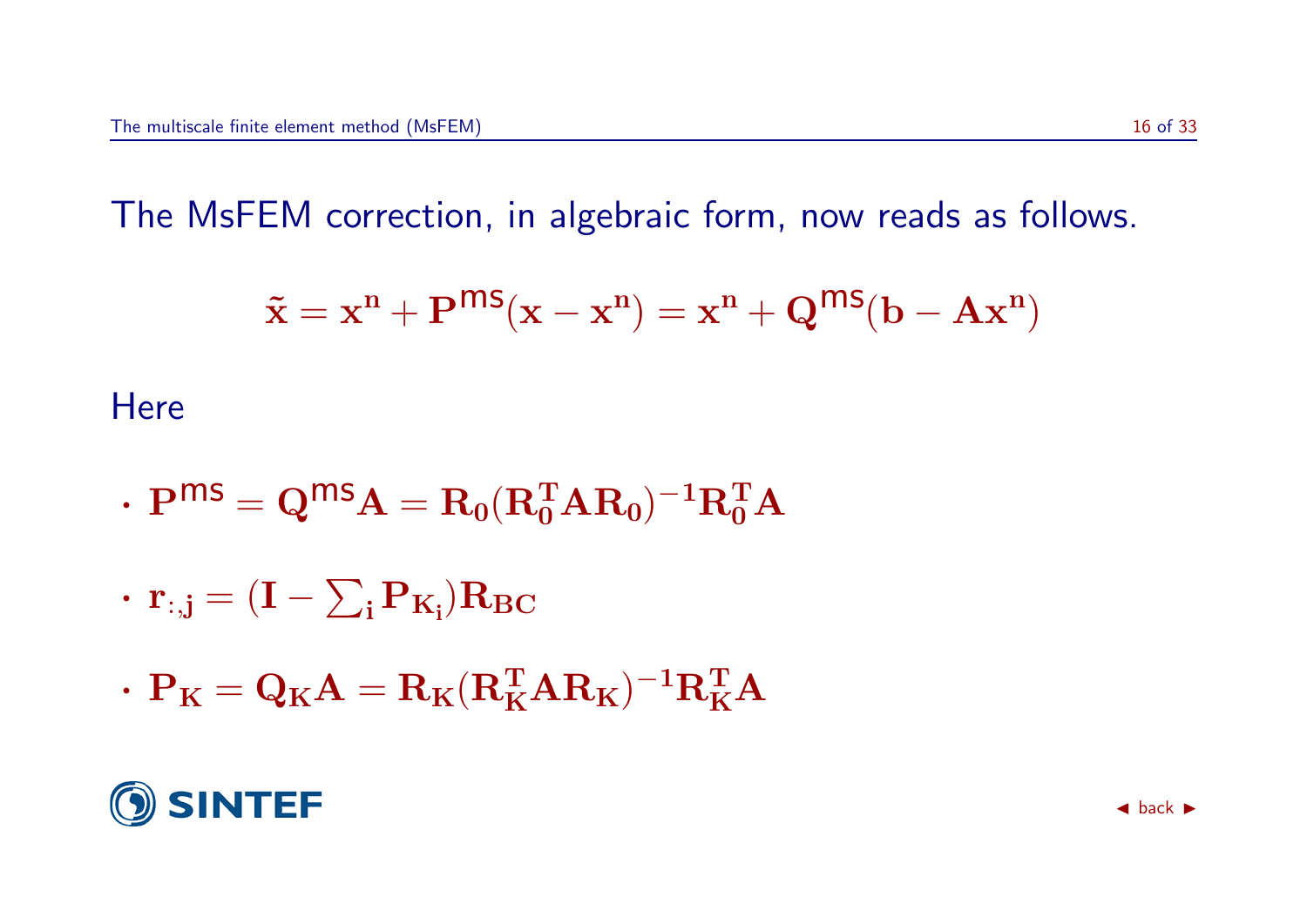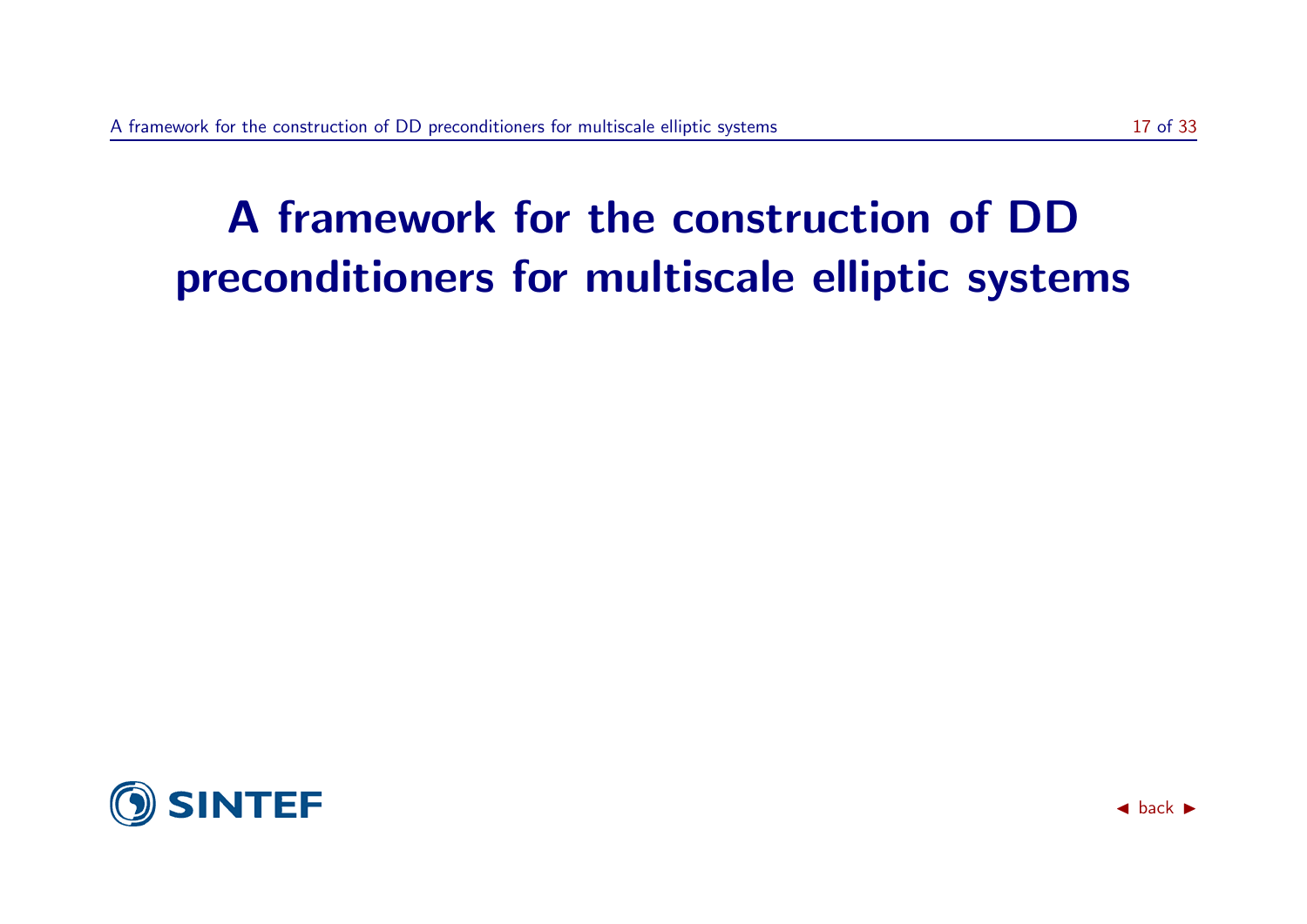· We shall use the algebraic form of the MsFEM to construct robust coarse grid solvers for "arbitrary" SPD matrices.

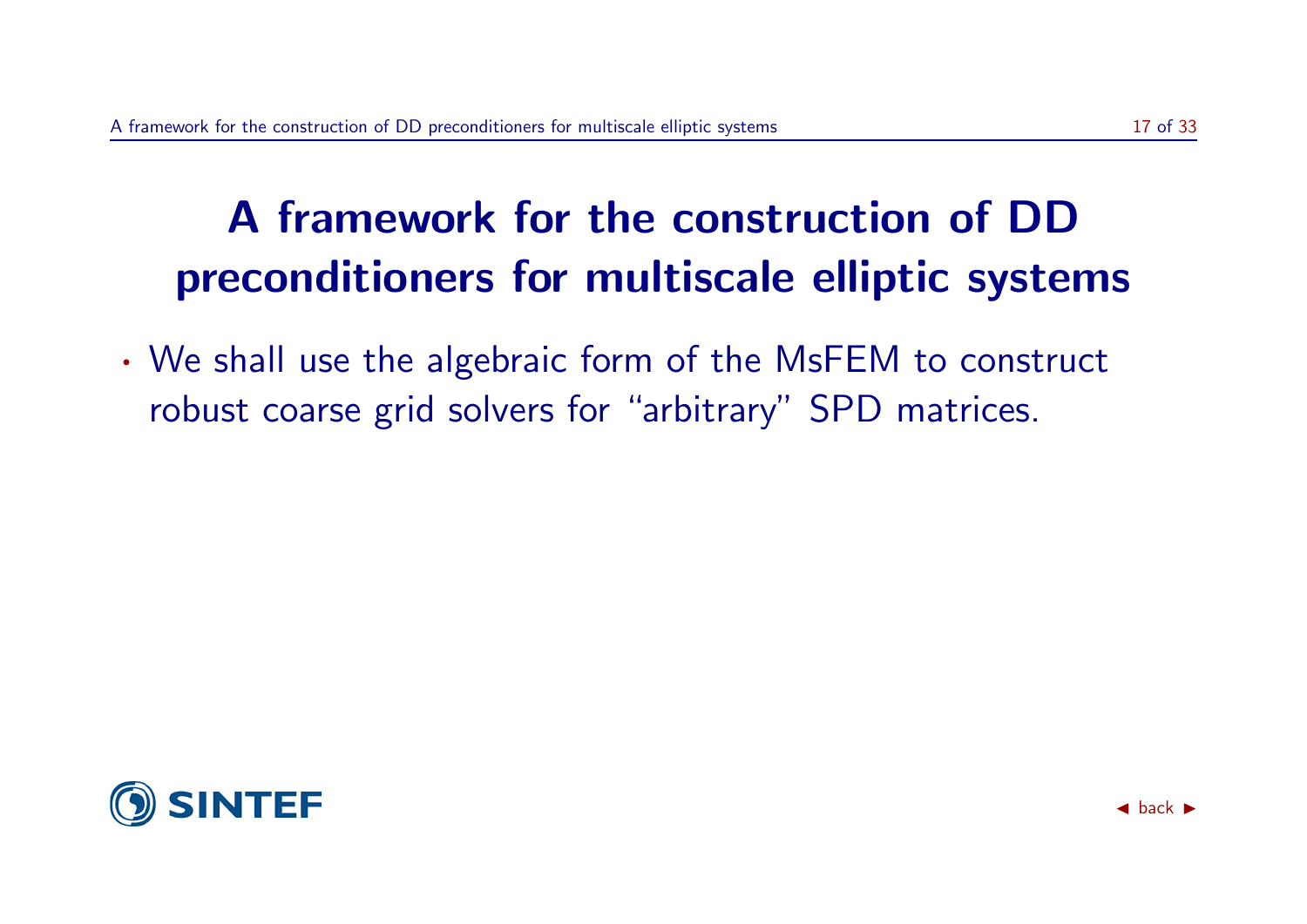- · We shall use the algebraic form of the MsFEM to construct robust coarse grid solvers for "arbitrary" SPD matrices.
- · By combining these coarse solvers with distributed local subspace corrections, we obtain DD preconditioners that are less sensitive to the problem coefficients than traditional DD preconditioners.

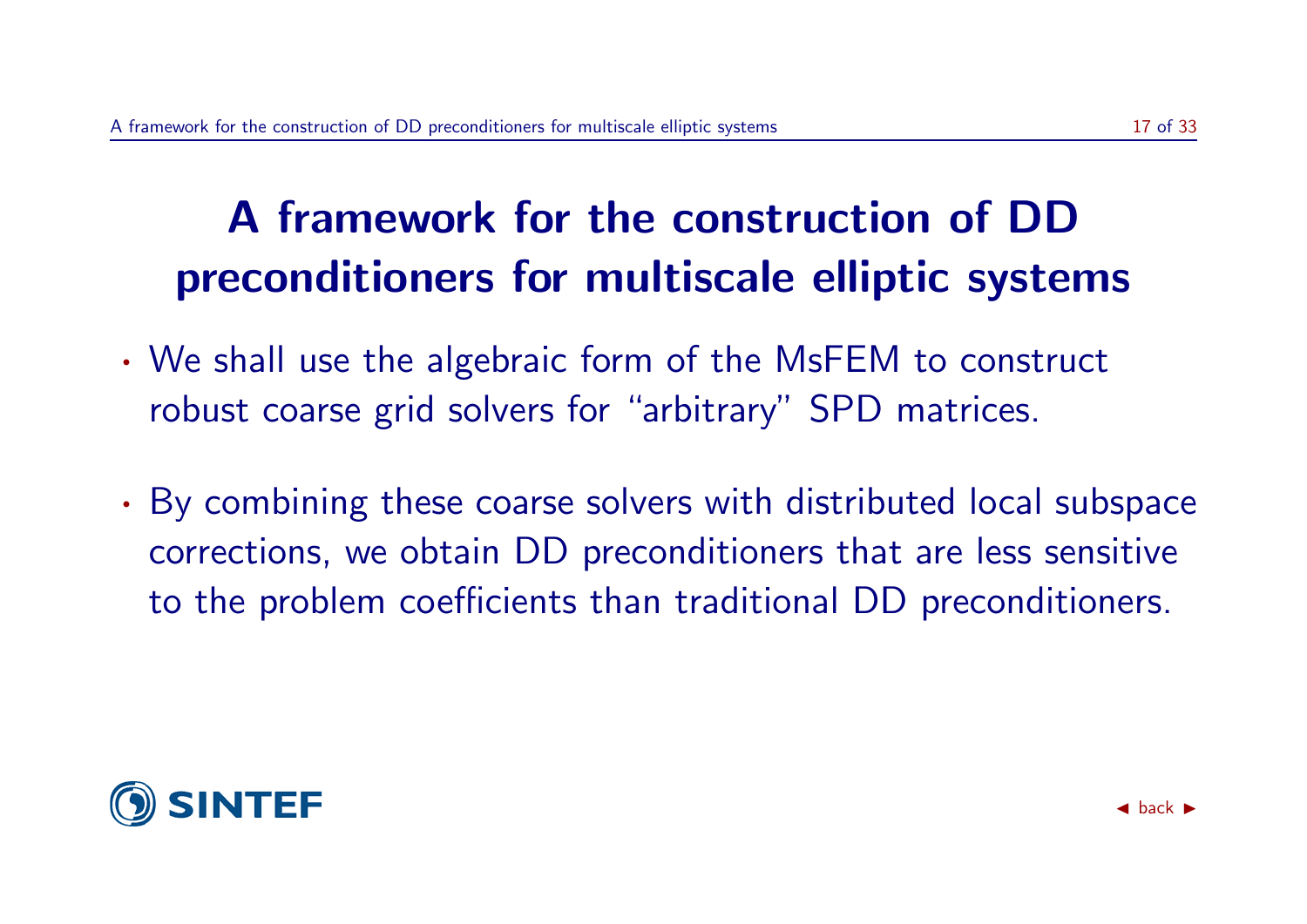- · We shall use the algebraic form of the MsFEM to construct robust coarse grid solvers for "arbitrary" SPD matrices.
- · By combining these coarse solvers with distributed local subspace corrections, we obtain DD preconditioners that are less sensitive to the problem coefficients than traditional DD preconditioners.
- · These auxiliary DD preconditioners will then be used to design effective iterative schemes for mixed systems with multiple scales.

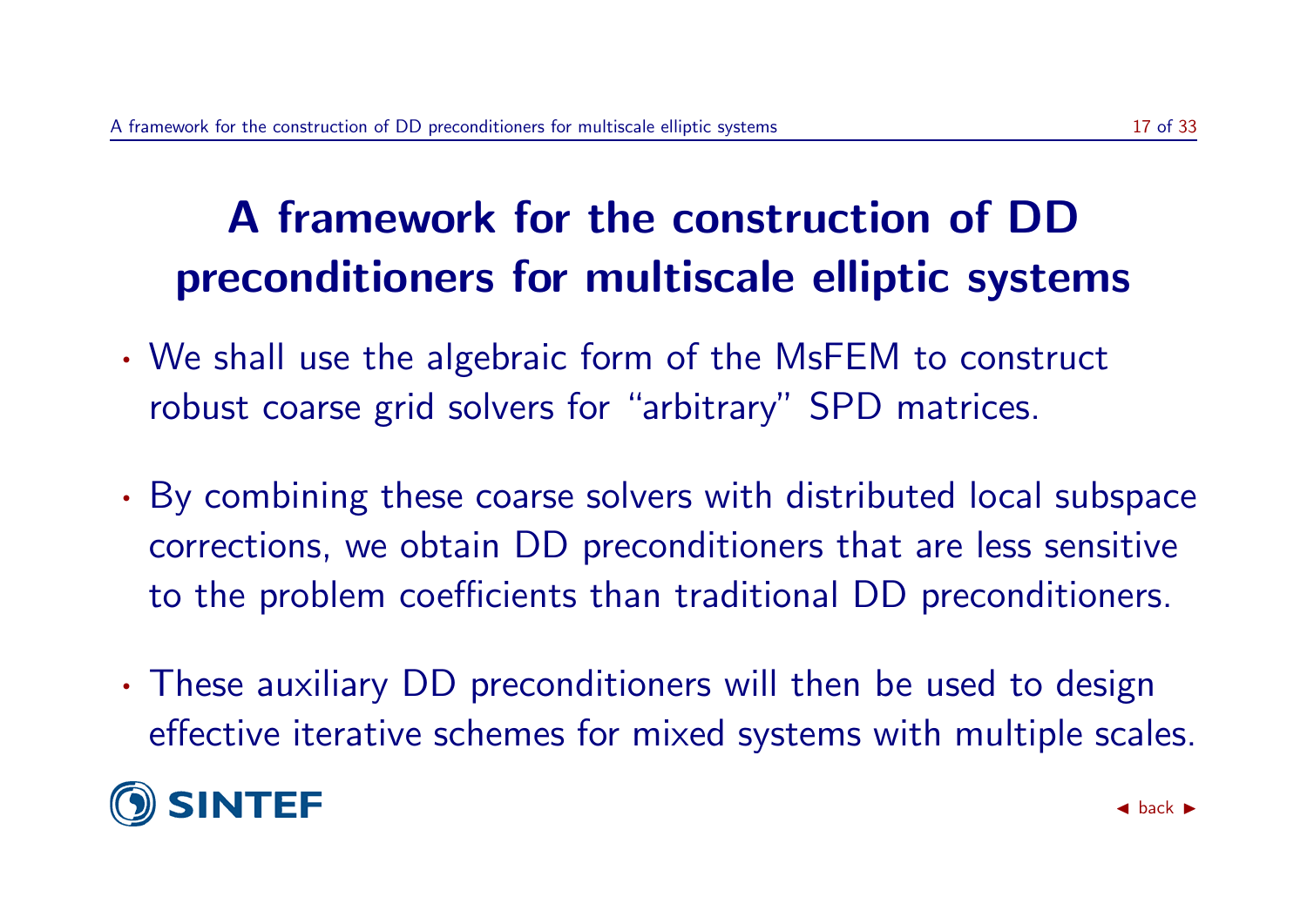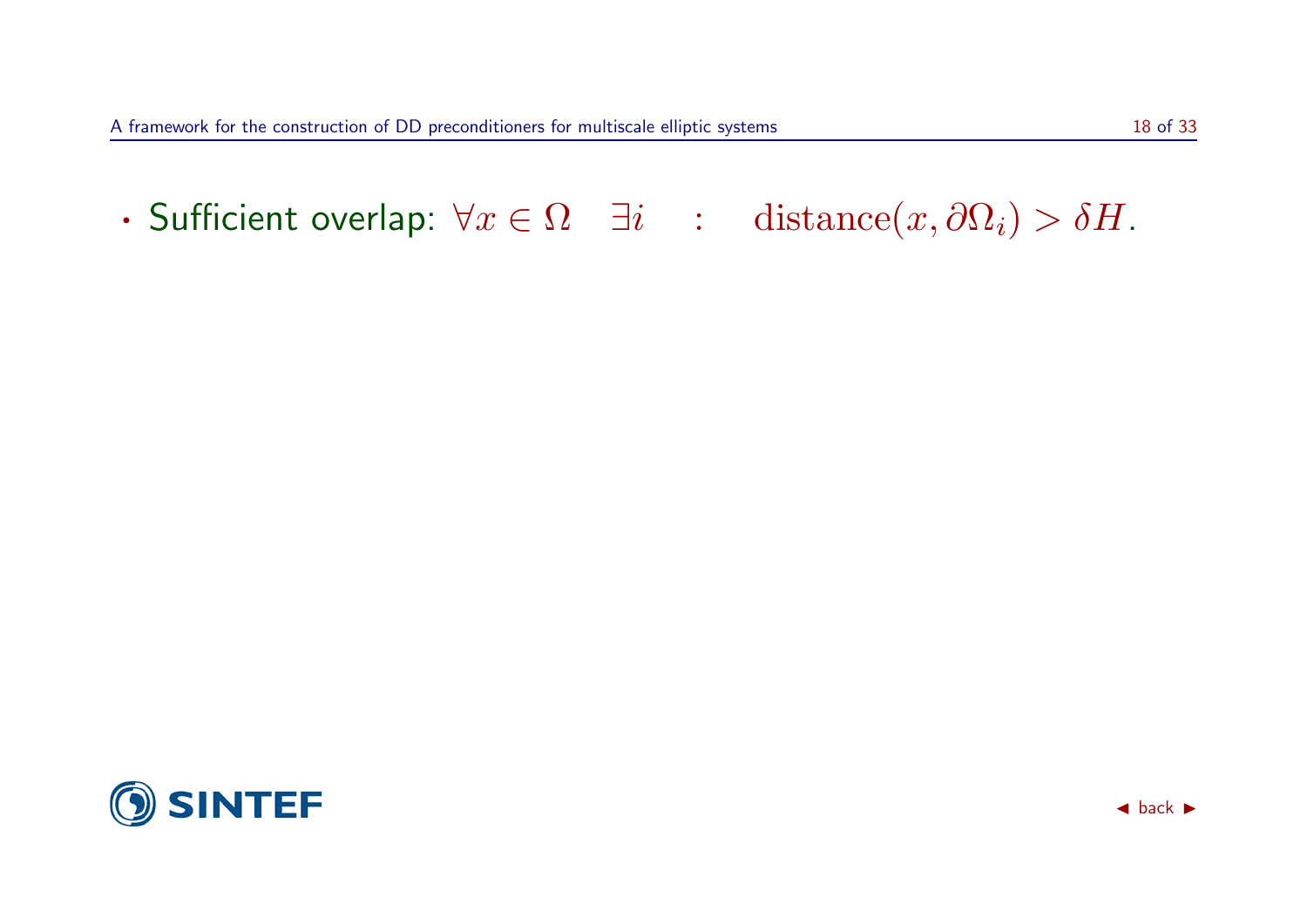

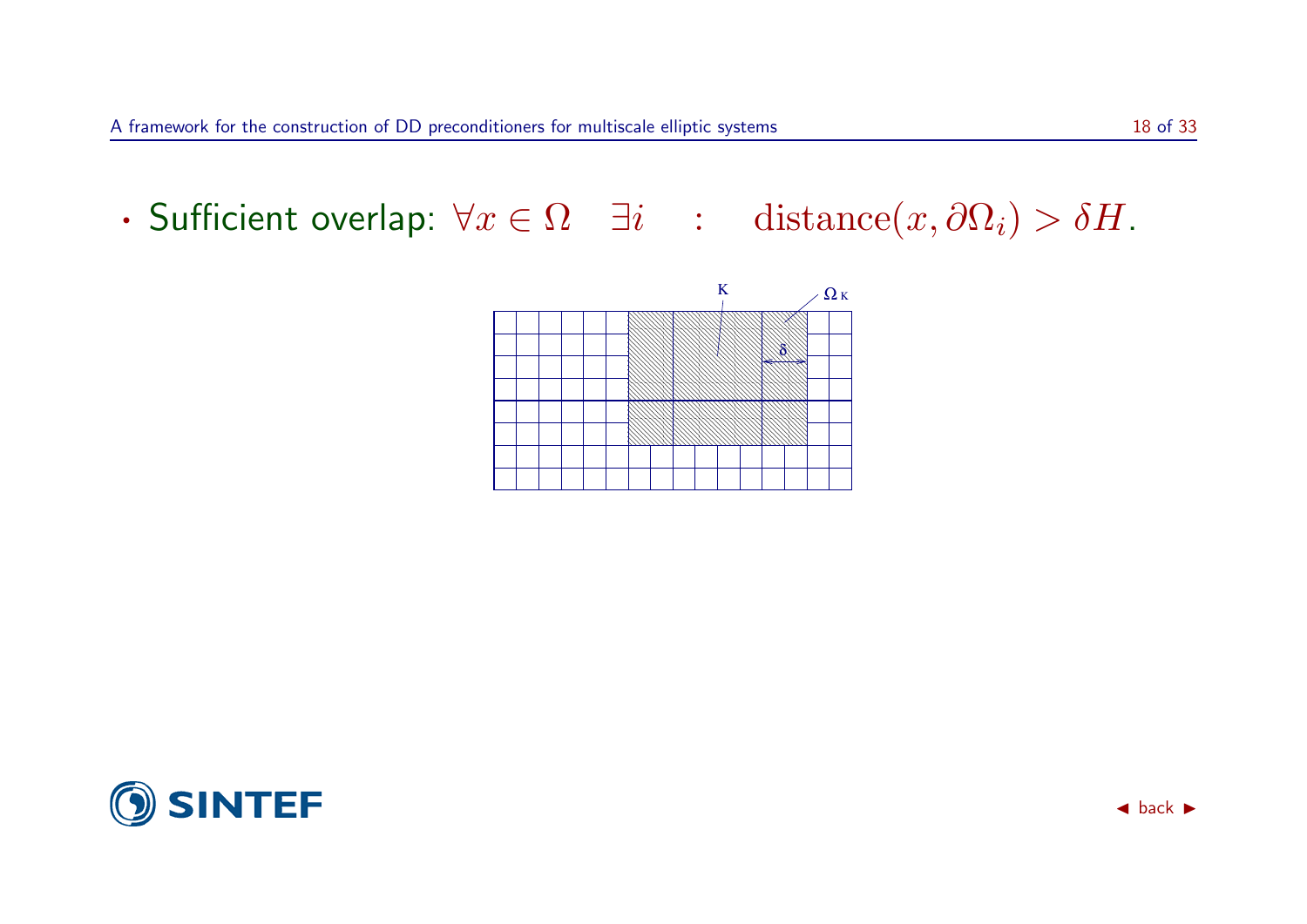

 $\cdot$  Bounded overlap: at most  $C$  subdomains overlap.

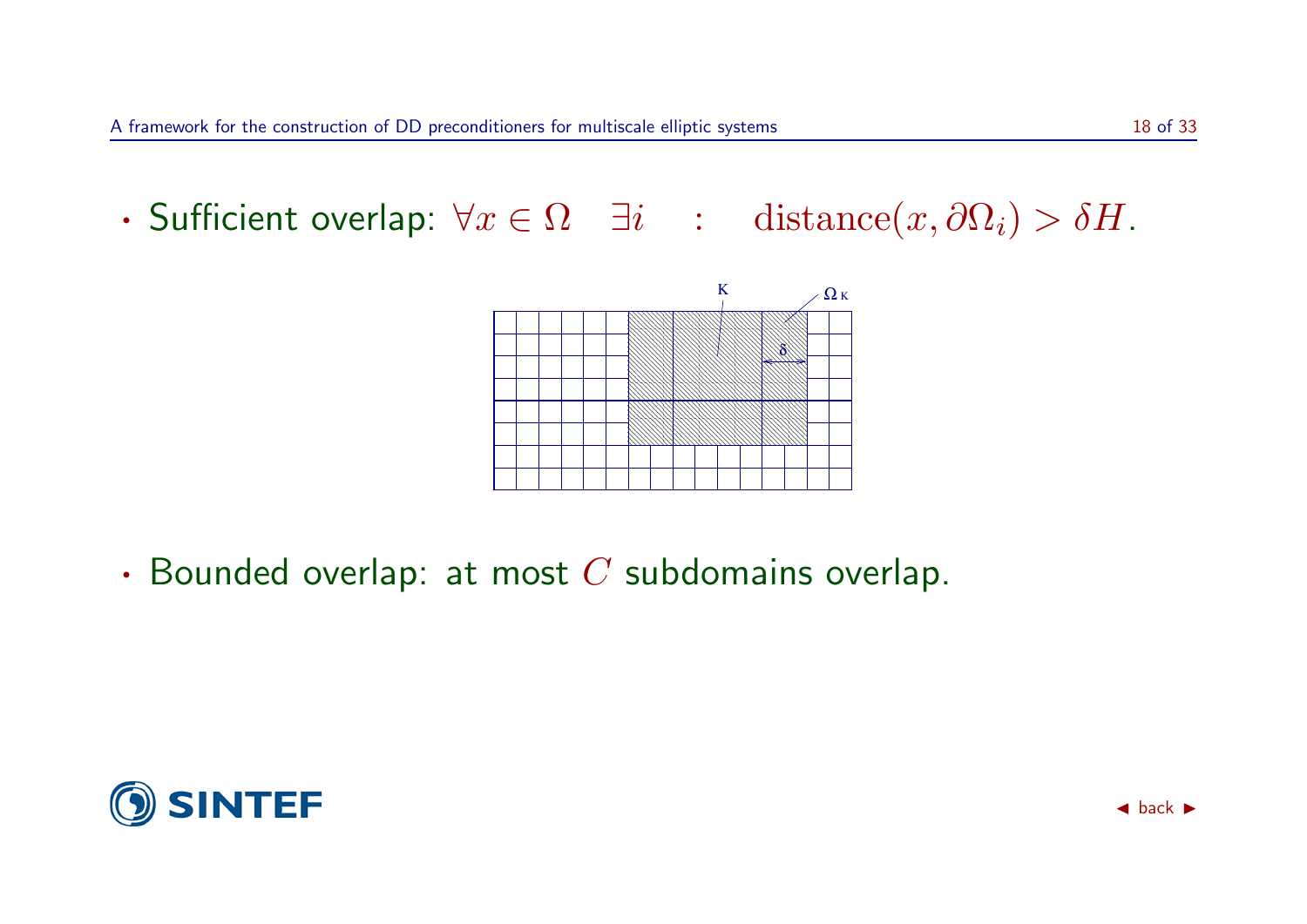

 $\cdot$  Bounded overlap: at most  $C$  subdomains overlap.



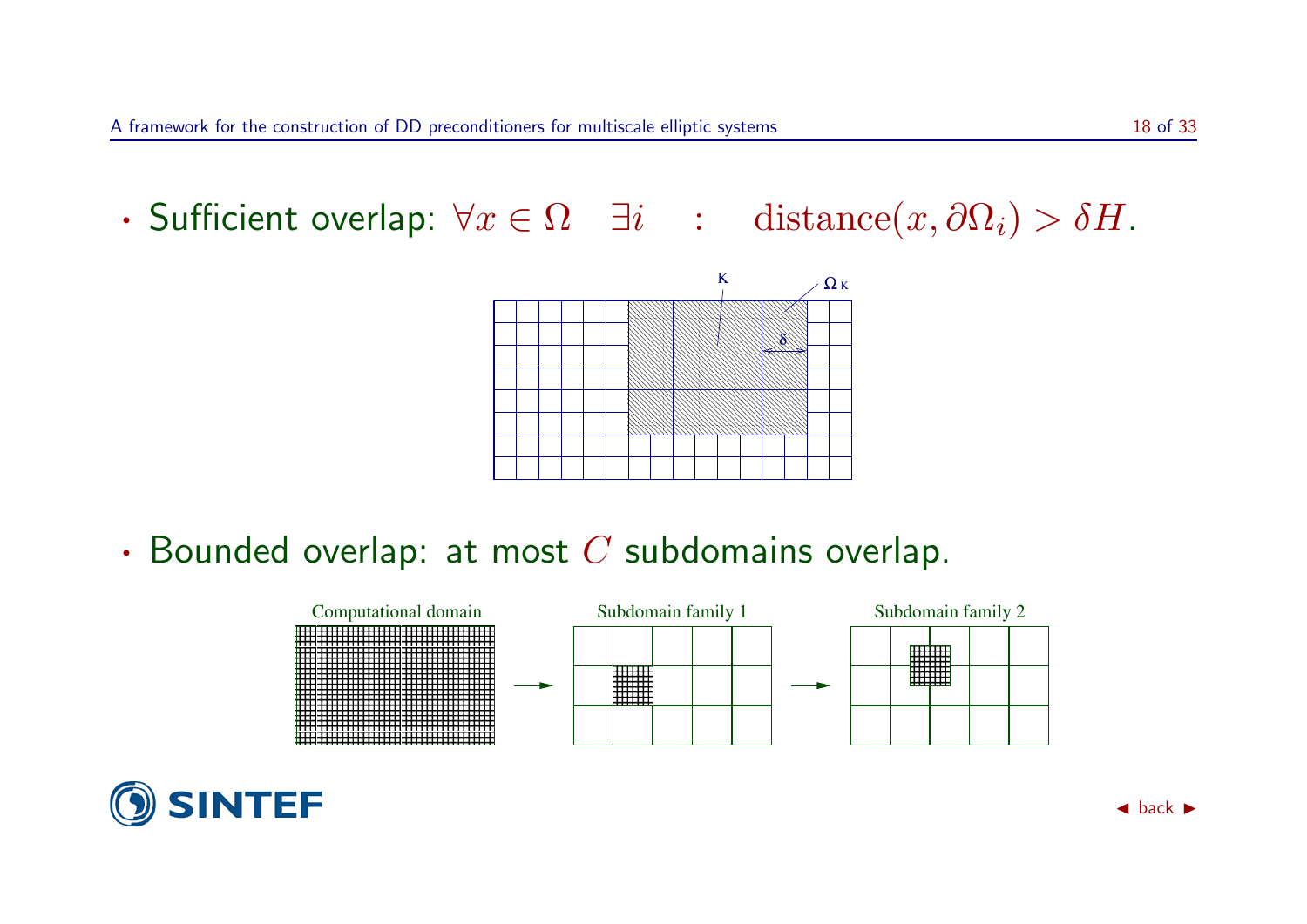#### A super convergence result: In 1D, that is if  $\Omega \subset \mathcal{R}$ , then  $H^1(\Omega) = V^{\mathsf{MS}} + H^1_0(\mathcal{K})$ .



Since  $V^{\textbf{MS}}$  is orthogonal to  $H^1_0(\mathcal{K})$  with respect to  $a(\cdot,\cdot)$ , this decomposition is a direct sum.

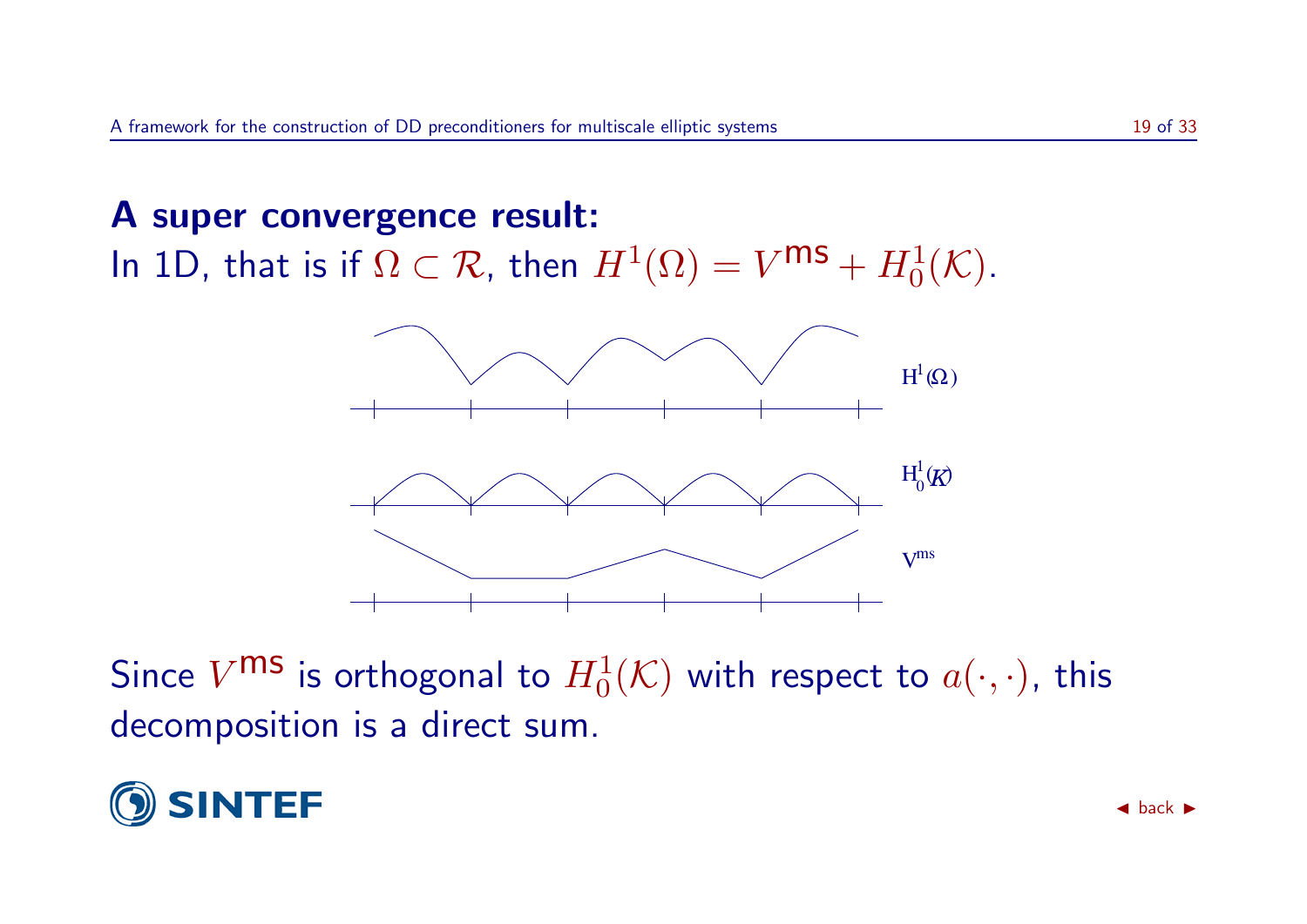If  $u$  is the solution to the variational formulation

 $u\in H^1(\Omega)$  such that  $a(u,v)=(f,v) \quad \forall v\in H^1(\Omega),$ 

then  $u = u^{ms} + u^*$  where

 $u^* \in H^1_0(\mathcal{K})$  such that  $a(u^*, v) = (f, v) \quad \forall v \in H^1_0(\mathcal{K})$ .  $u^{ms} \in V^{ms}$  such that  $a(u^{ms}, v) = (f, v) \quad \forall v \in V^{ms}.$ 

The preconditioner  $\Psi^{-1} = \mathbf{Q}^{\text{ms}} + \sum_{\mathbf{K} \in \mathcal{K}} \mathbf{Q}_{\mathbf{K}}$  is an ideal preconditioner for one dimensional problems:  $\Psi^{-1}A = I$ .

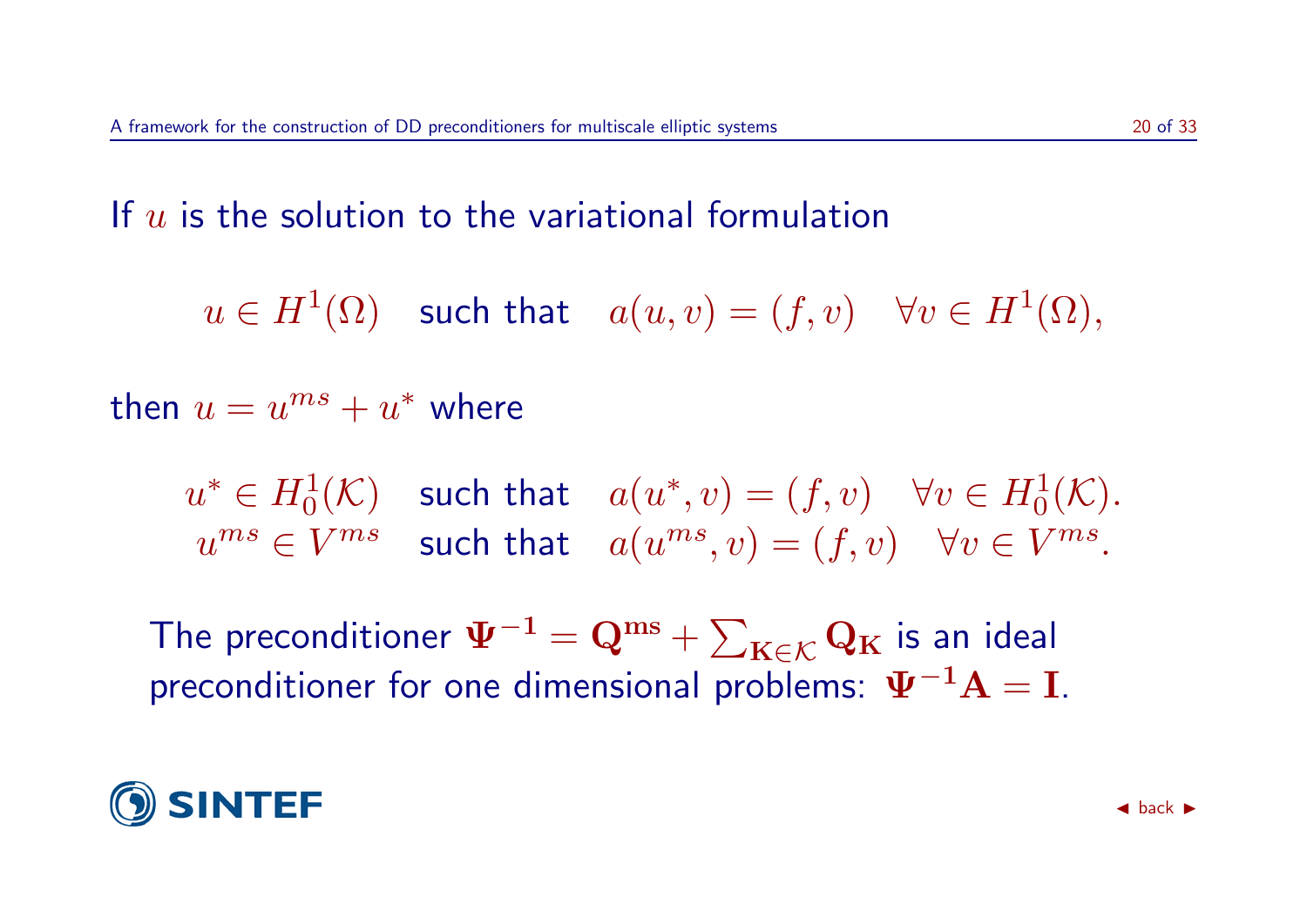### Additive and multiplicative DD algorithms

The DD preconditioner is now determined by the order in which we perform the subspace corrections. Two possible choices are



For the AS algorithm, the resulting DD preconditioner  $\Psi$  becomes

$$
\Psi^{-1} = \mathbf{Q}^{\mathsf{m}\mathsf{S}} + \sum_{\Omega_i \in \mathcal{F}_1} \mathbf{Q}_{\Omega_i} + \sum_{\Omega_i \in \mathcal{F}_2} \mathbf{Q}_{\Omega_i}, \quad \mathbf{Q} = \mathbf{R}(\mathbf{R}^{\mathsf{T}} \mathbf{A} \mathbf{R})^{-1} \mathbf{R}^{\mathsf{T}}.
$$

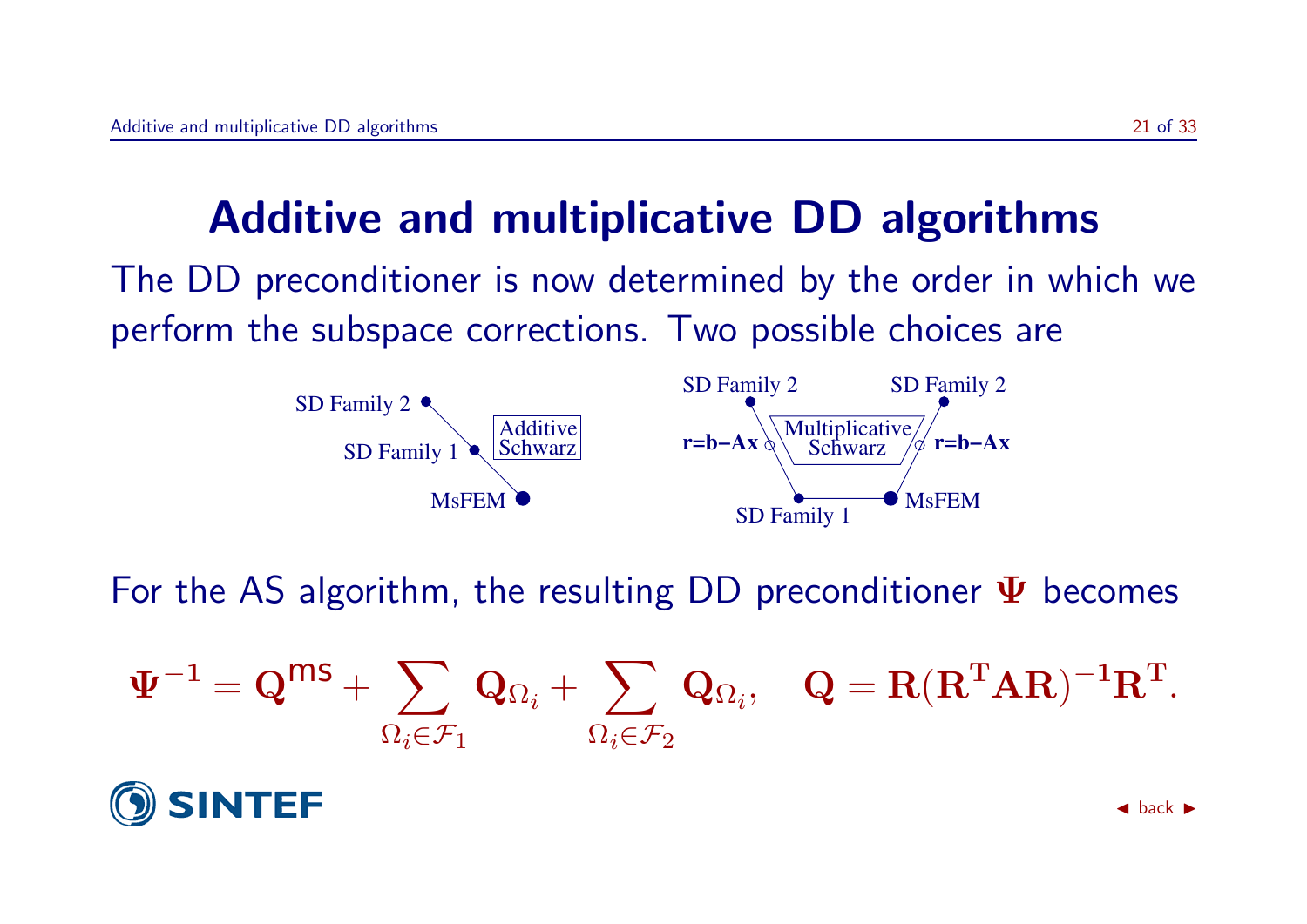### Condition number estimates

The Schwarz analysis framework can be used to estimate the condition number of the preconditioned linear system  $\Psi^{-1}$ A.

For the two-level additive Schwarz algorithm we have

$$
\kappa(\mathbf{\Psi}_{\mathbf{A}}^{-1}\mathbf{A}) \leq C_0(1+C)\gamma(k,c).
$$

Here  $C_0$  depends on the subdomain overlap and  $\gamma(k, c)$  depends on the regularity of the coefficients  $k$  and  $c$ . In particular,  $\gamma(k, c)$  will depend strongly on coefficient aspect ratios if we do not use a multiscale coarse solver.

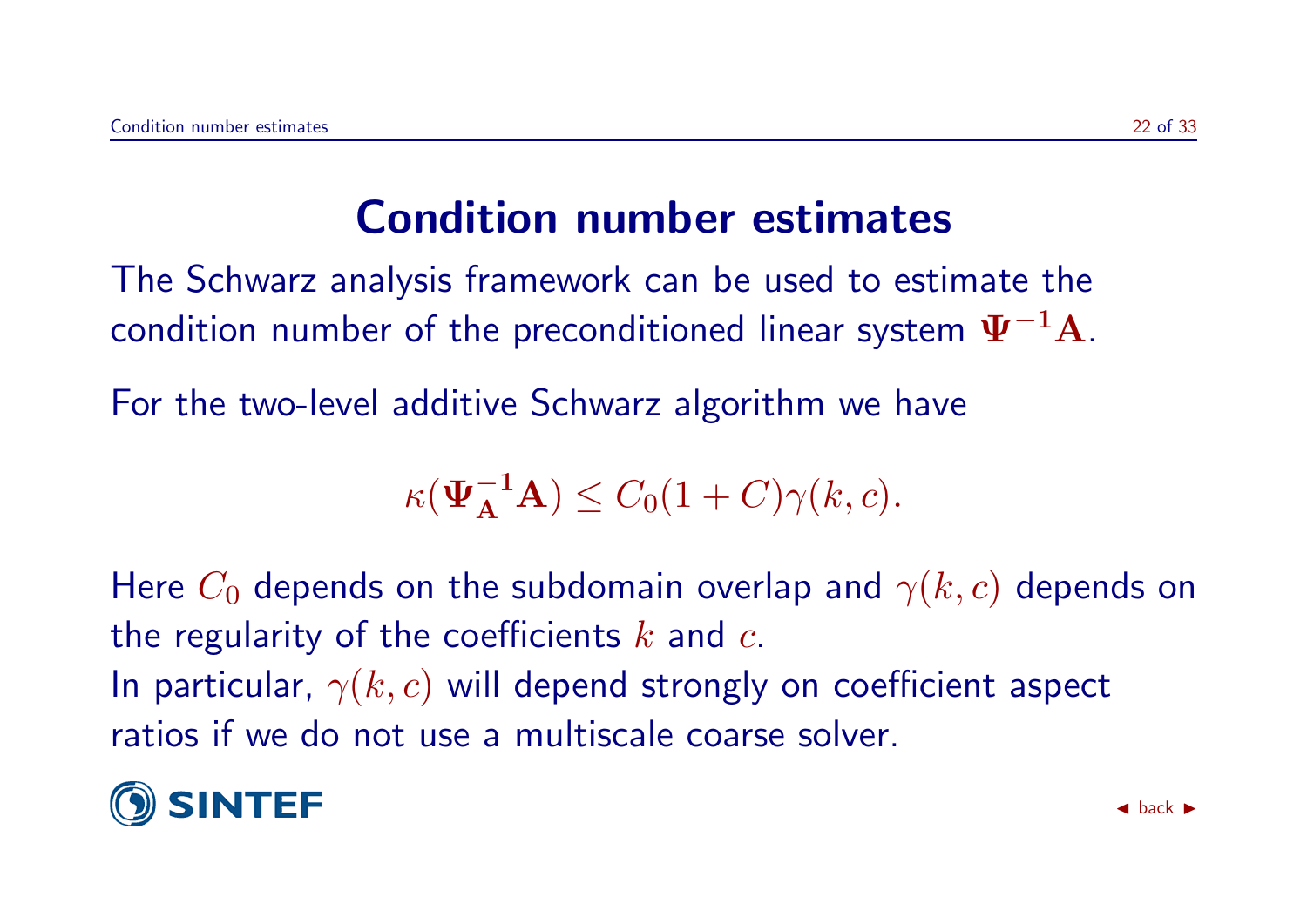### Multiscale DD preconditioner as part of multigrid

The multiscale DD preconditioner construction can also be incorporated into a multigrid framework.



Here the algebraic form of the MsFEM is used to construct intergrid transfer operators, and linear systems at the next coarser level.

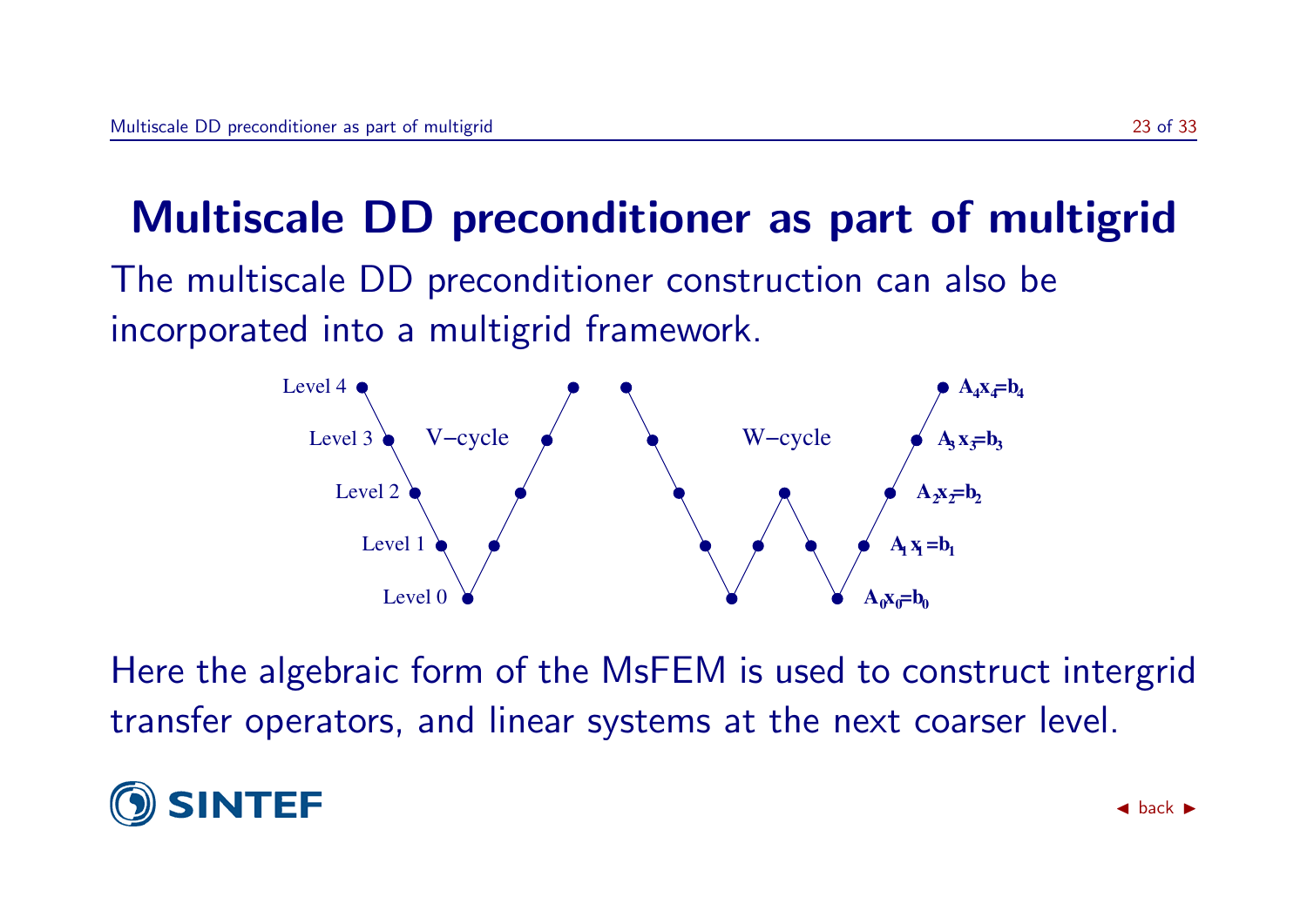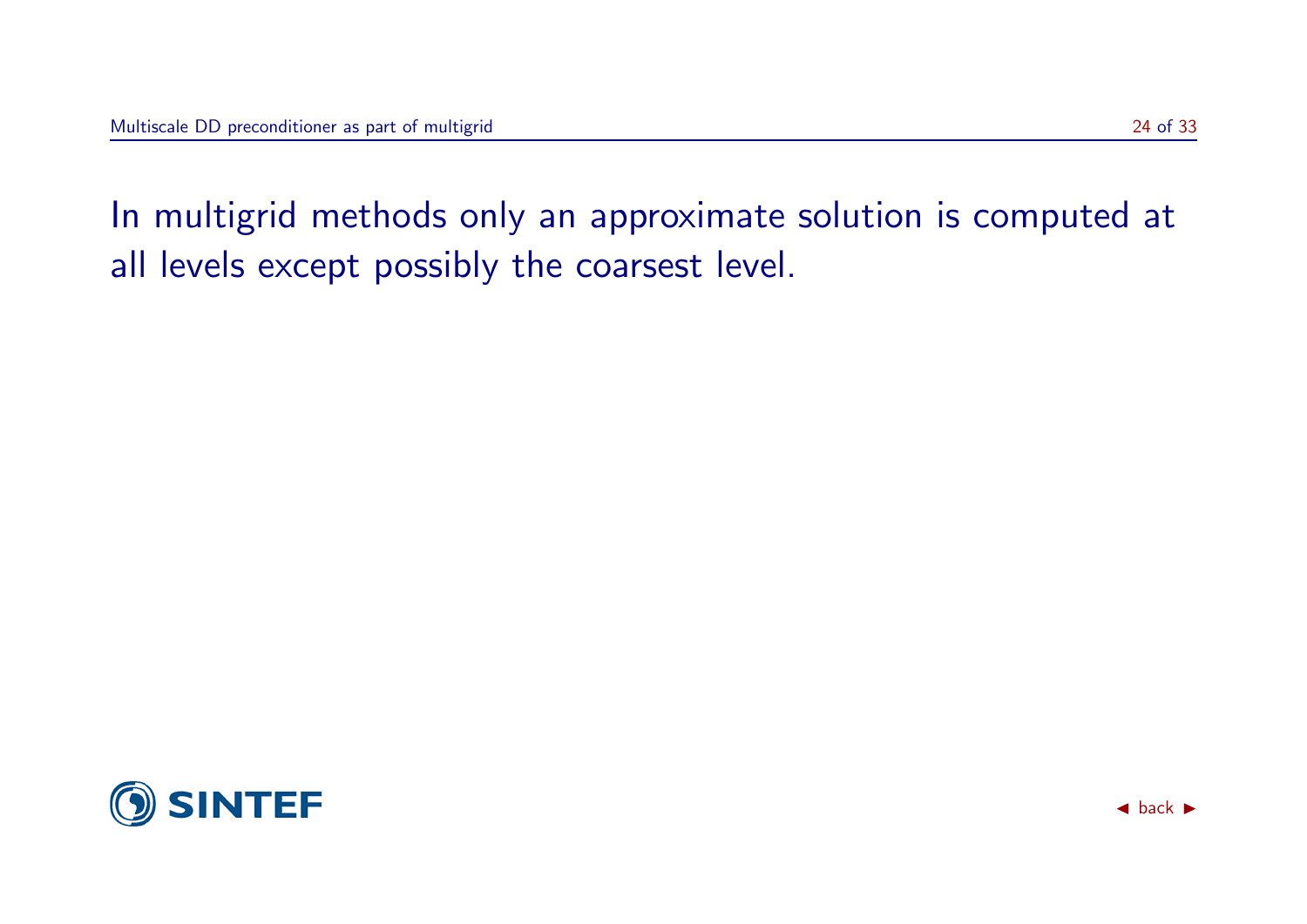· The smoothing sweeps must reflect subscale information, e.g., a sweep of a single level DD preconditioner.

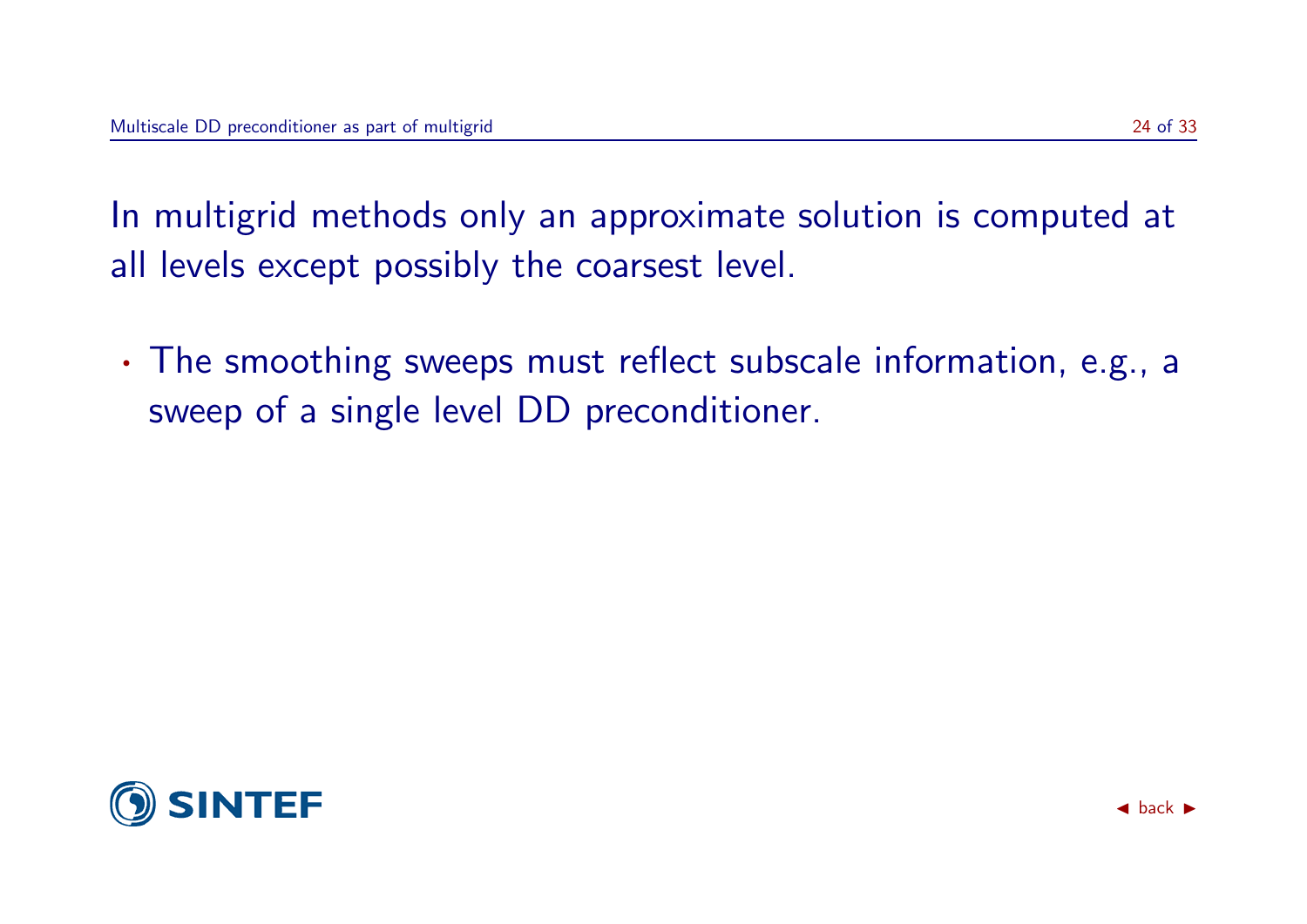- · The smoothing sweeps must reflect subscale information, e.g., a sweep of a single level DD preconditioner.
- · By employing algebraic MsFEM to create the coarser level linear systems we automatically ensure that:

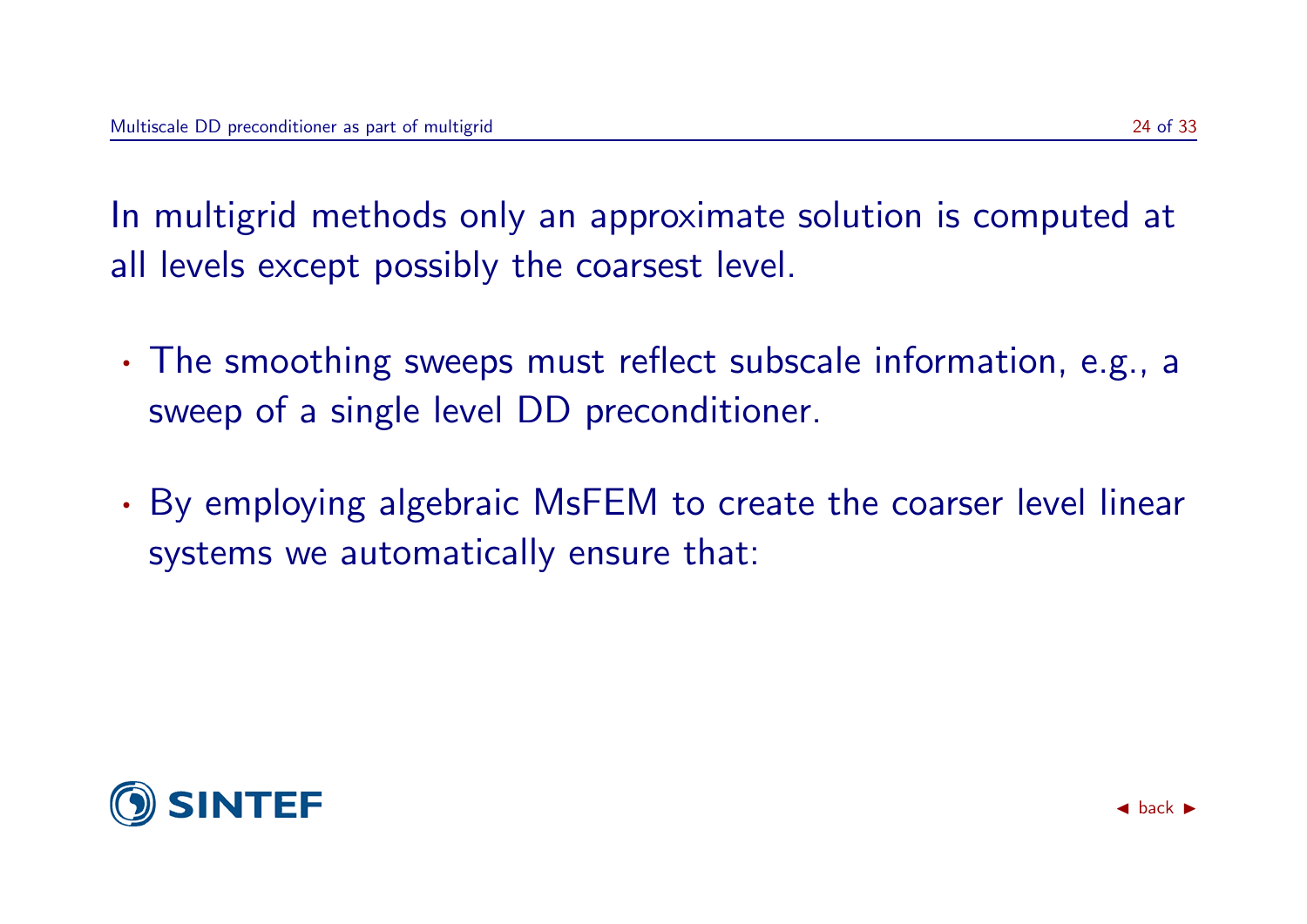- · The smoothing sweeps must reflect subscale information, e.g., a sweep of a single level DD preconditioner.
- · By employing algebraic MsFEM to create the coarser level linear systems we automatically ensure that:
	- interpolation operators properly reflect subscale information,

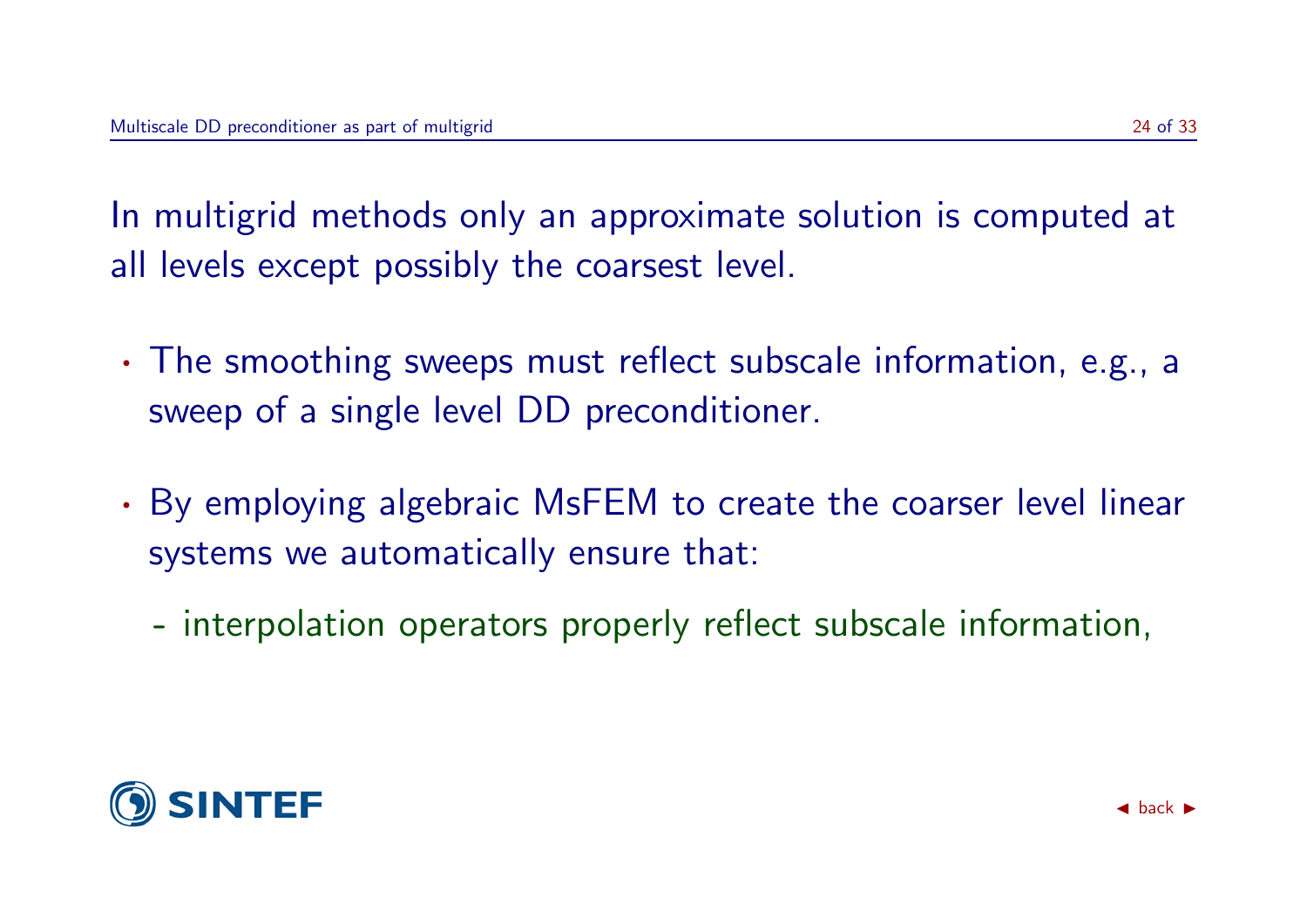- · The smoothing sweeps must reflect subscale information, e.g., a sweep of a single level DD preconditioner.
- · By employing algebraic MsFEM to create the coarser level linear systems we automatically ensure that:
	- interpolation operators properly reflect subscale information,
	- coarse systems incorporate subgrid information in a manner that is consistent with local properties of the elliptic operator.

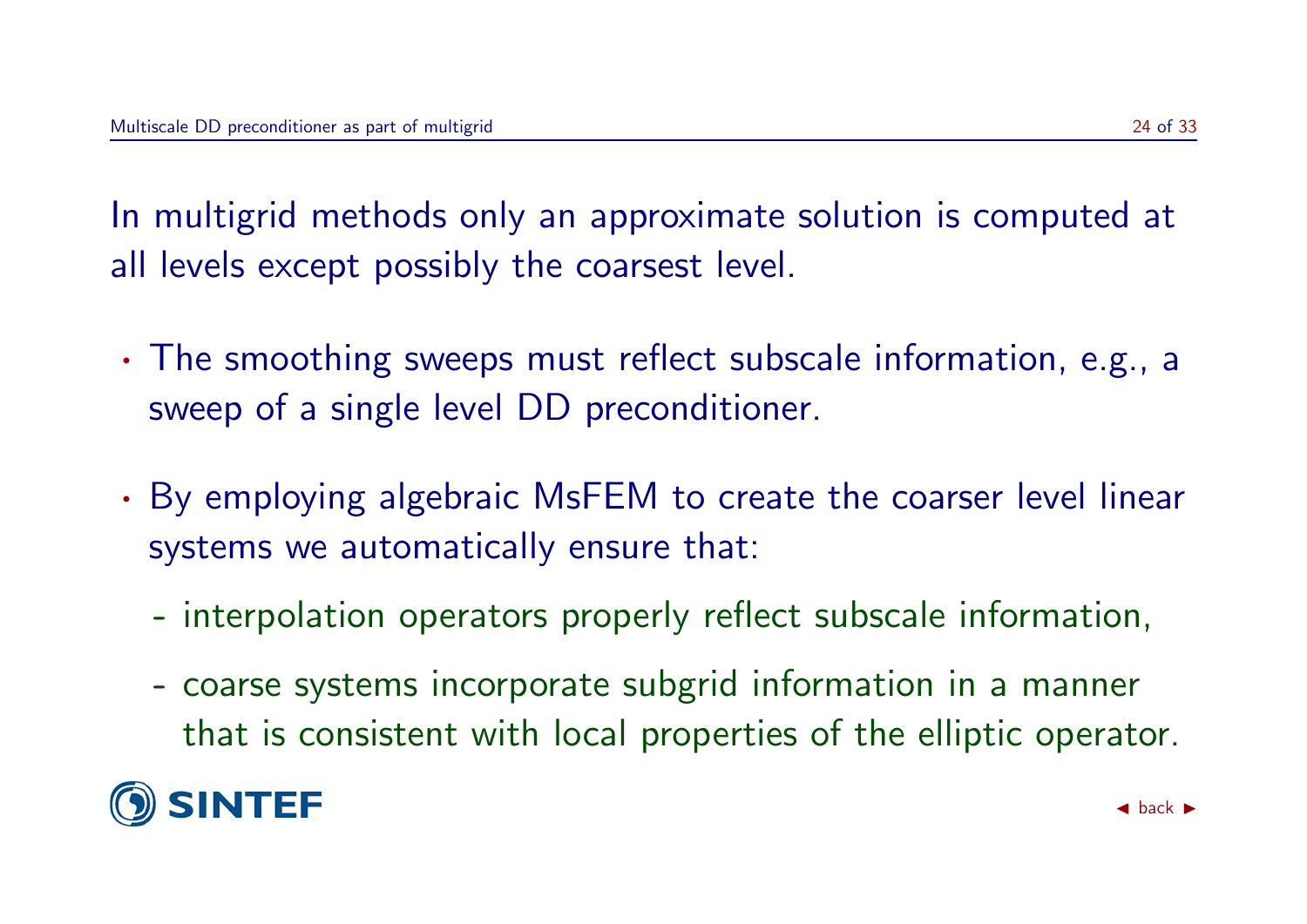#### Two alternative solution strategies

One can solve the mixed system with PCG by hybridization:

$$
\mathbf{S}\mathbf{u} = \mathbf{f}, \qquad \mathbf{S} = \mathbf{D} + \mathbf{C}\mathbf{B}^{-1}\mathbf{C}^{\mathbf{T}},
$$

for  ${\bf u}$  with a suitable preconditioner, e.g.,  ${\bf M_S} = {\bf D} + {\bf C} {\bf B}_0^{-1} {\bf C}^{\rm T}.$ 

 $M<sub>S</sub>$  is the matrix that we obtain from a TPFA finite volume scheme with interface transmissibilities equal to

$$
b_{i,i}^{-1} = \left(\int_{\Omega} \psi_i \cdot k^{-1} \psi_i \, dx\right)^{-1}.
$$

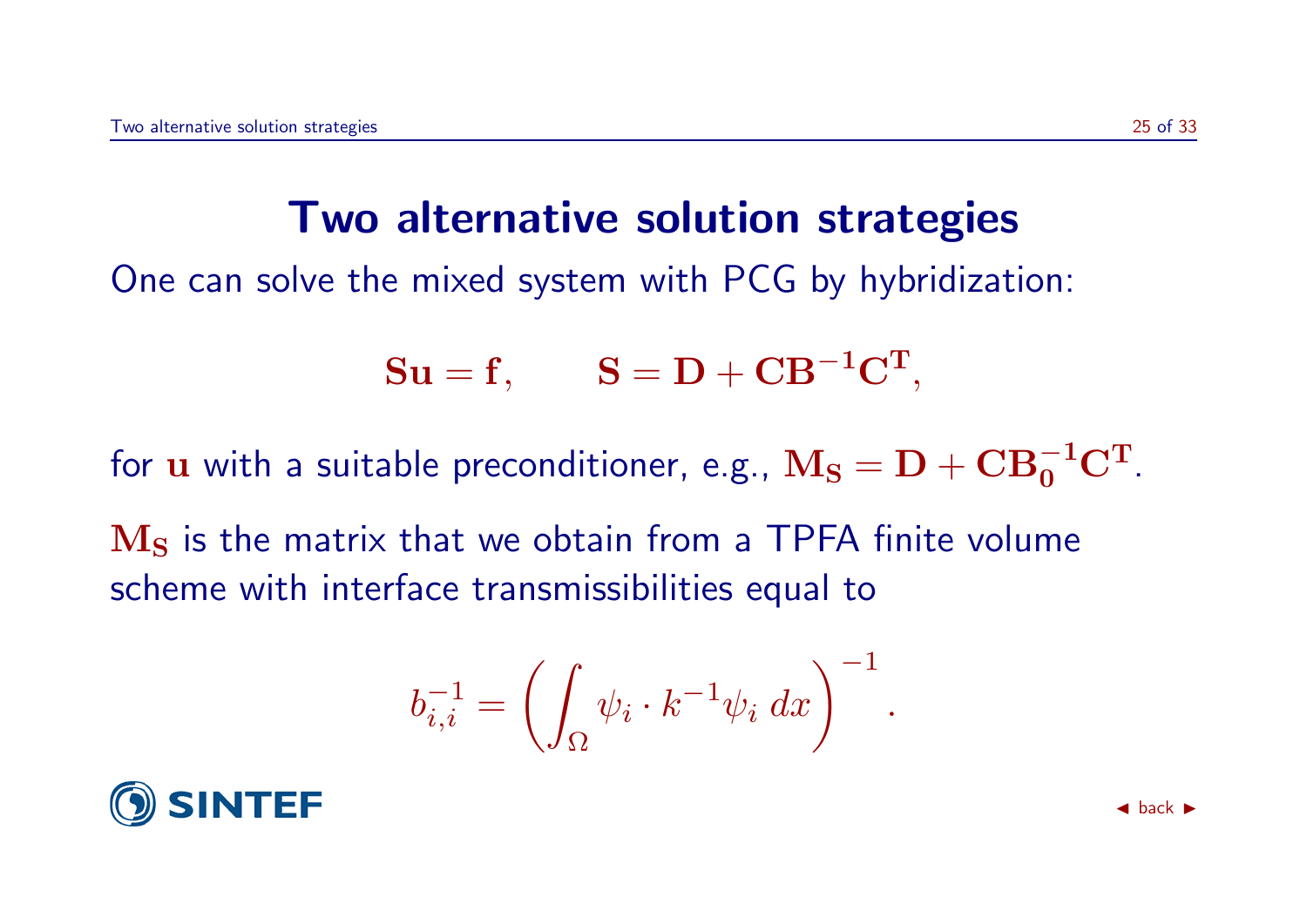..., or one can solve the full system using preconditioned GMRES:

$$
\begin{bmatrix} \Psi_B^{-1} & \Psi_B^{-1} C^T \Psi_S^{-1} \\ 0 & \Psi_S^{-1} \end{bmatrix} \begin{bmatrix} B & -C^T \\ C & D \end{bmatrix} \begin{bmatrix} q \\ u \end{bmatrix} = \begin{bmatrix} \Psi_B^{-1} C^T \Psi_S^{-1}f \\ \Psi_S^{-1}f \end{bmatrix}.
$$

Note that solving the mixed linear system is equivalent to solving

$$
\begin{bmatrix} \mathbf{B} & -\mathbf{C}^T \\ \mathbf{0} & \mathbf{S} \end{bmatrix} \begin{bmatrix} \mathbf{q} \\ \mathbf{u} \end{bmatrix} = \begin{bmatrix} \mathbf{0} \\ \mathbf{f} \end{bmatrix}
$$

and that

$$
\begin{bmatrix} B & -C^T \\ 0 & S \end{bmatrix}^{-1} = \begin{bmatrix} B^{-1} & B^{-1}C^TS^{-1} \\ 0 & S^{-1} \end{bmatrix}.
$$

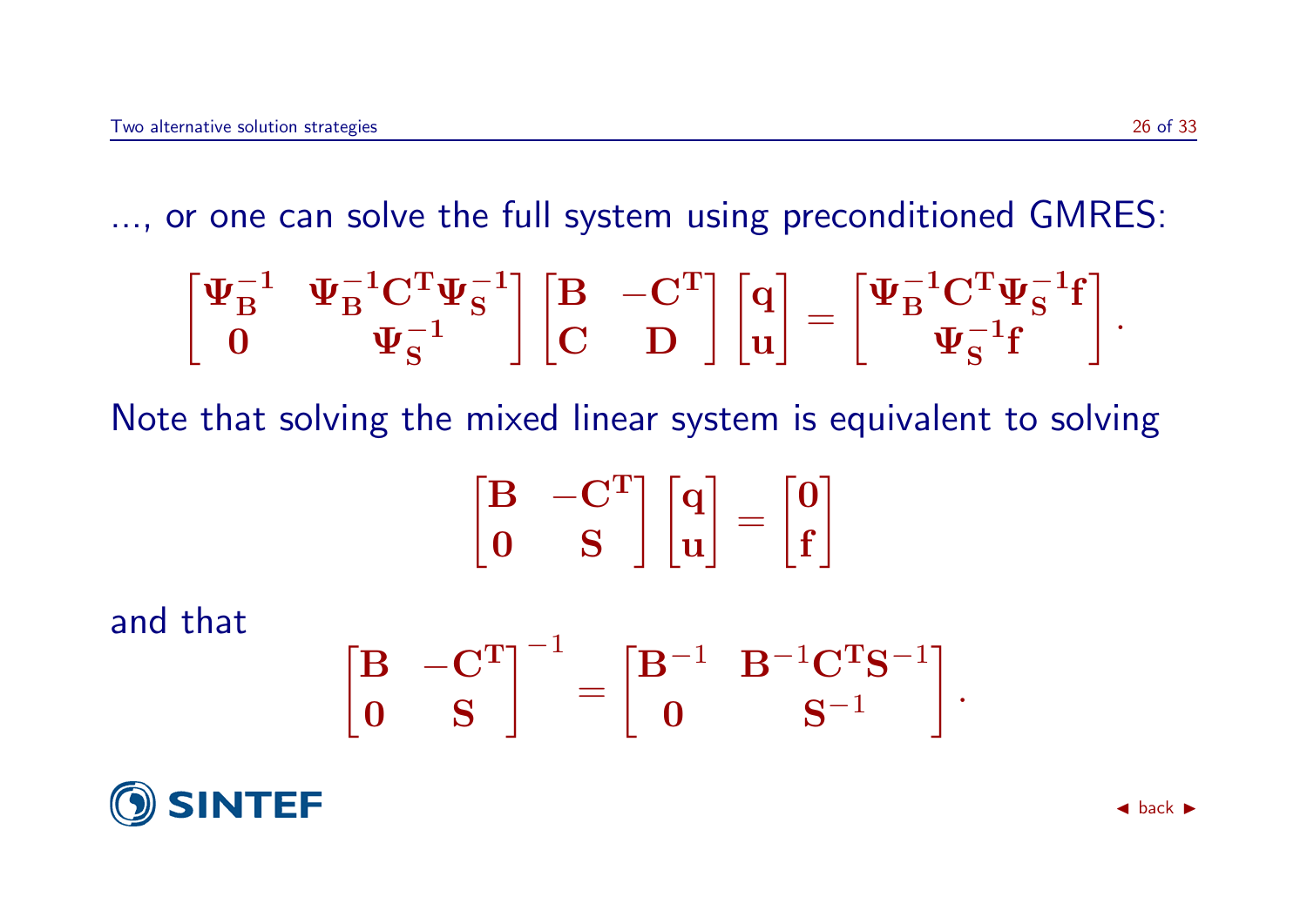### Numerical test case (flow in porous media)

For our numerical examples we extract permeabilities  $\lambda(x)$  and porosities  $\phi(x)$  from an oil reservoir model that was used to test and validate upscaling techniques for reservoir simulation.





Map of the logarithm of the Permeability in the top layer.

Map of the logarithm of the Permeability in the bottom layer.

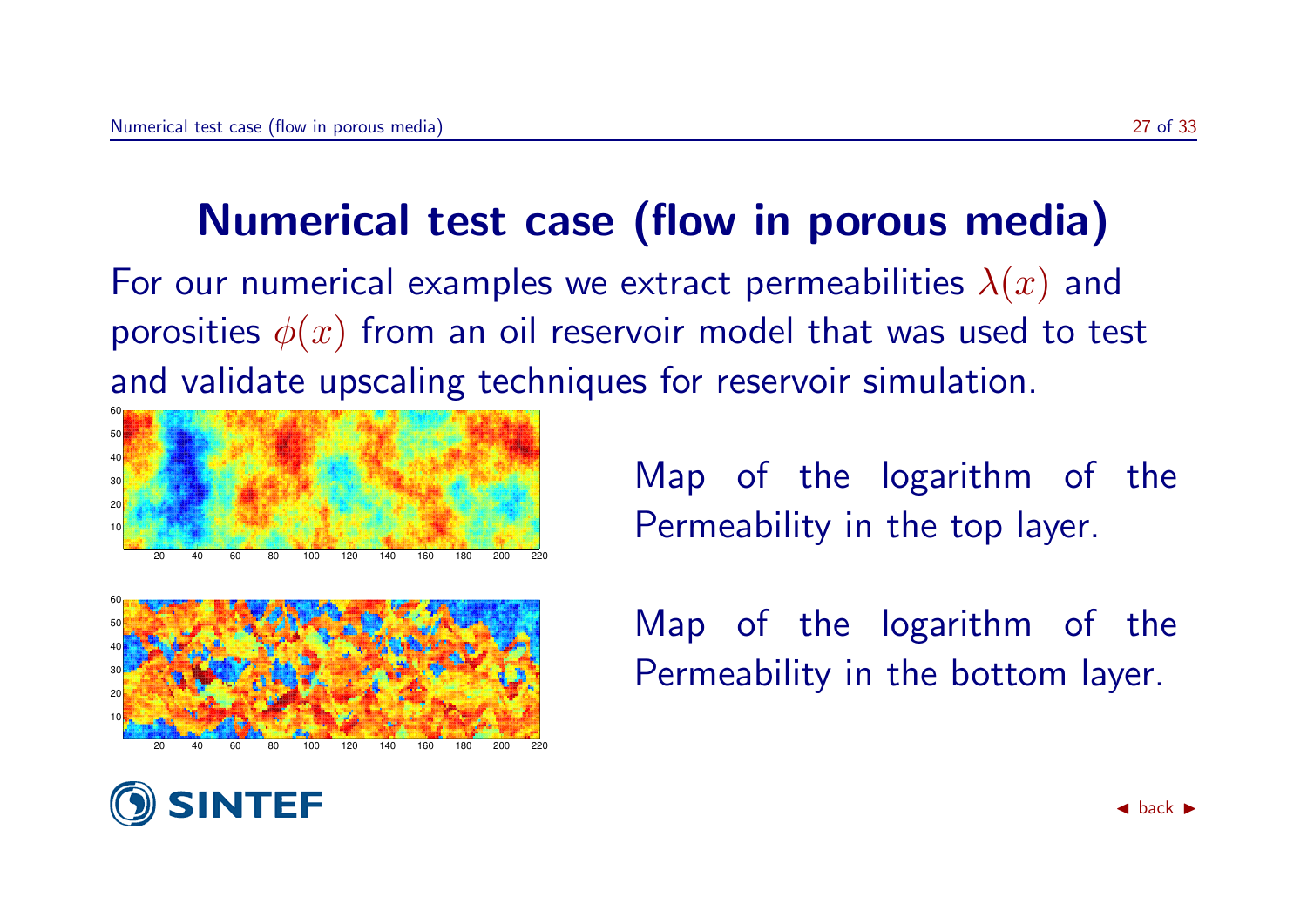The full 3D reservoir model consist of  $60 \times 220 \times 85$  cells.

The top 35 layers is a so-called Tarbert formation, while the bottom 50 layers is a fluvial Upper Ness formation.

For our numerical examples, we define  $k(x) = \lambda(x)$  and  $c(x) = \nu \phi(x)$  where  $\nu$  is a constant positive parameter.

We thus test the proposed precondition iterative schemes on mixed FEM equations that arise from the following equation:

$$
-\nabla \cdot \lambda(x)\nabla u + \nu\phi(x)u = f \text{ in } \Omega,
$$
  

$$
(-\lambda(x)\nabla u) \cdot n = 0 \text{ on } \partial\Omega.
$$

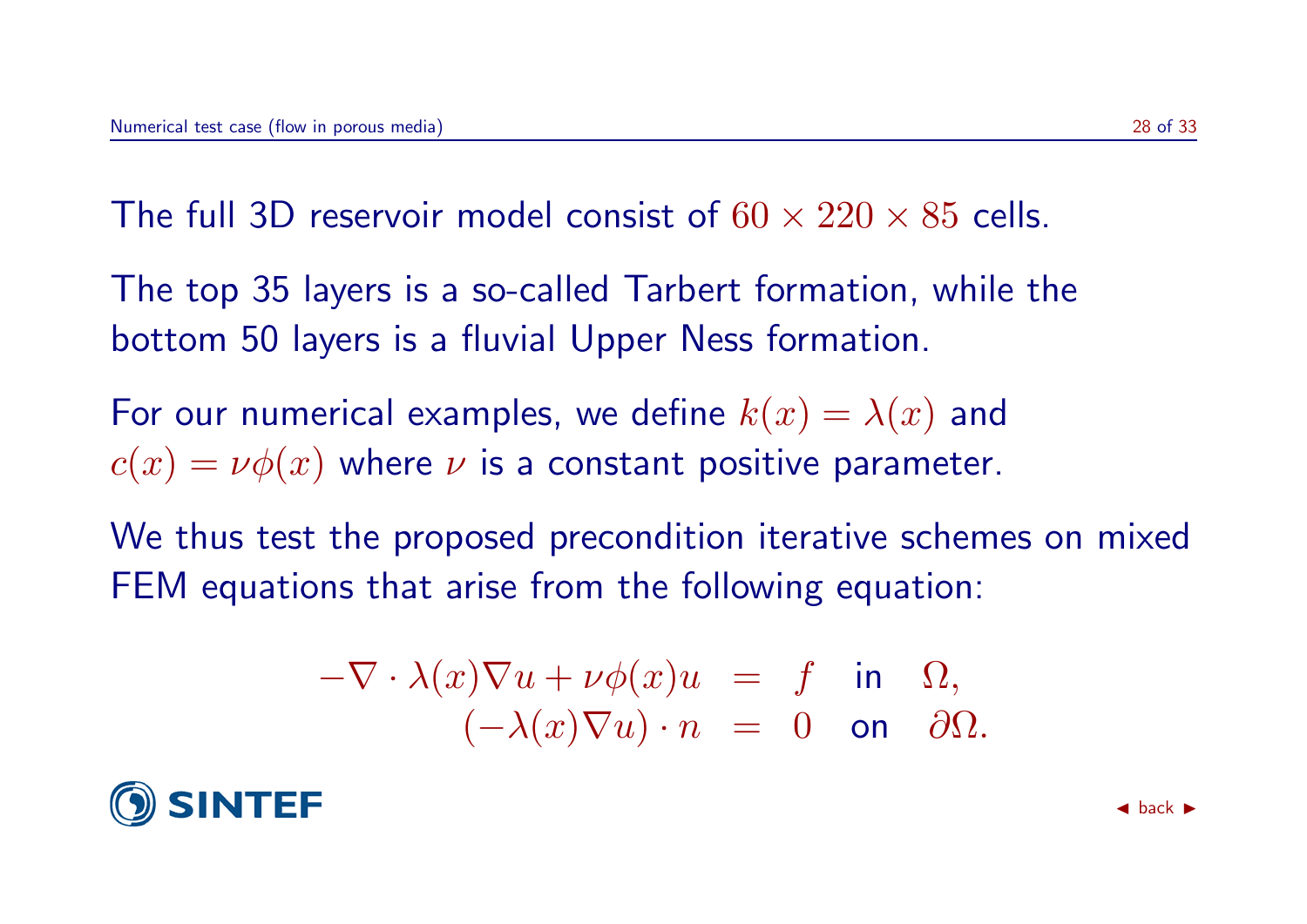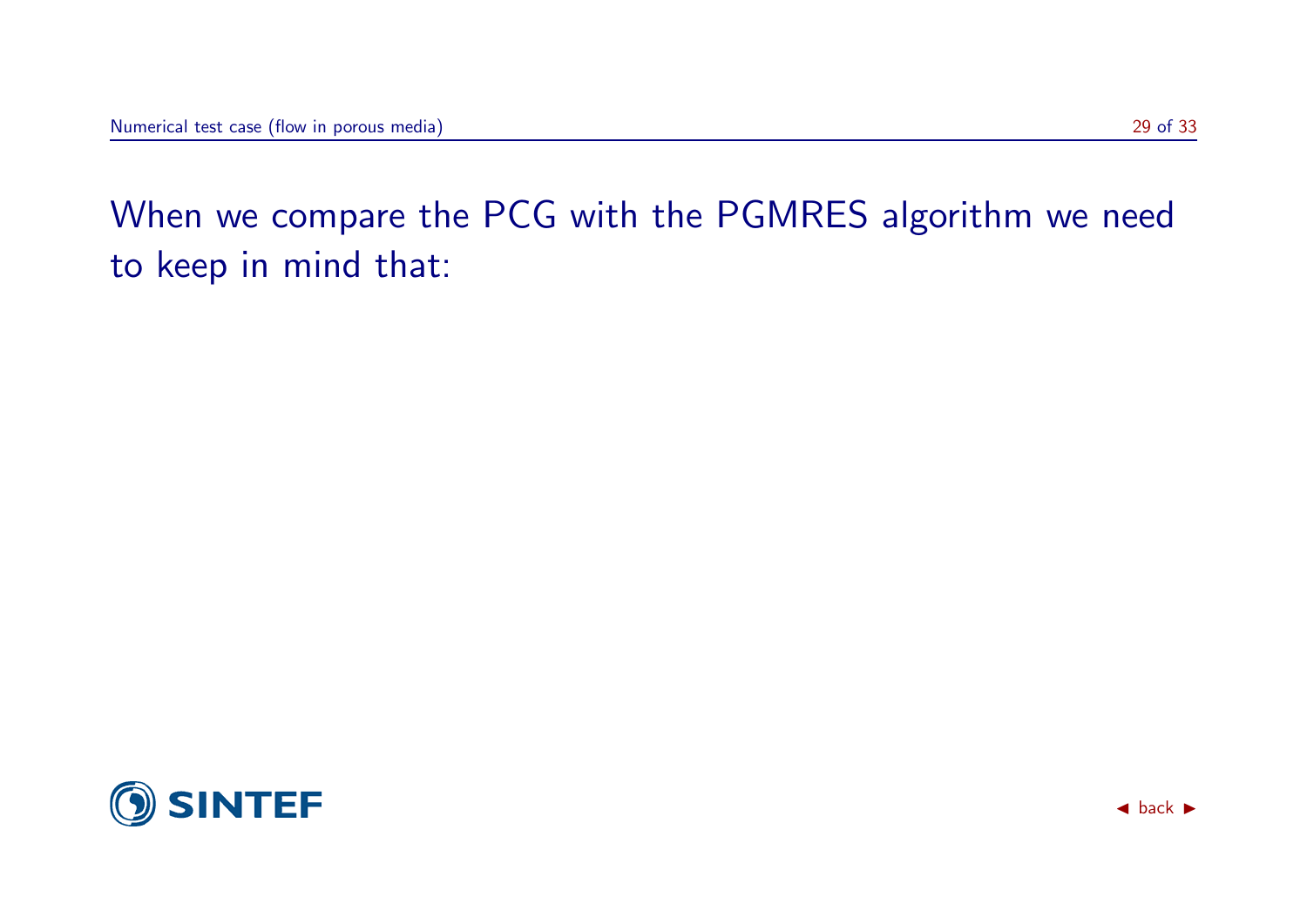· each iteration of the PCG algorithm involves solving two SPD systems: one for  $\bf{B}$  (the action of  $\bf{S}$ ) and one for  $\bf{M}_S$ .

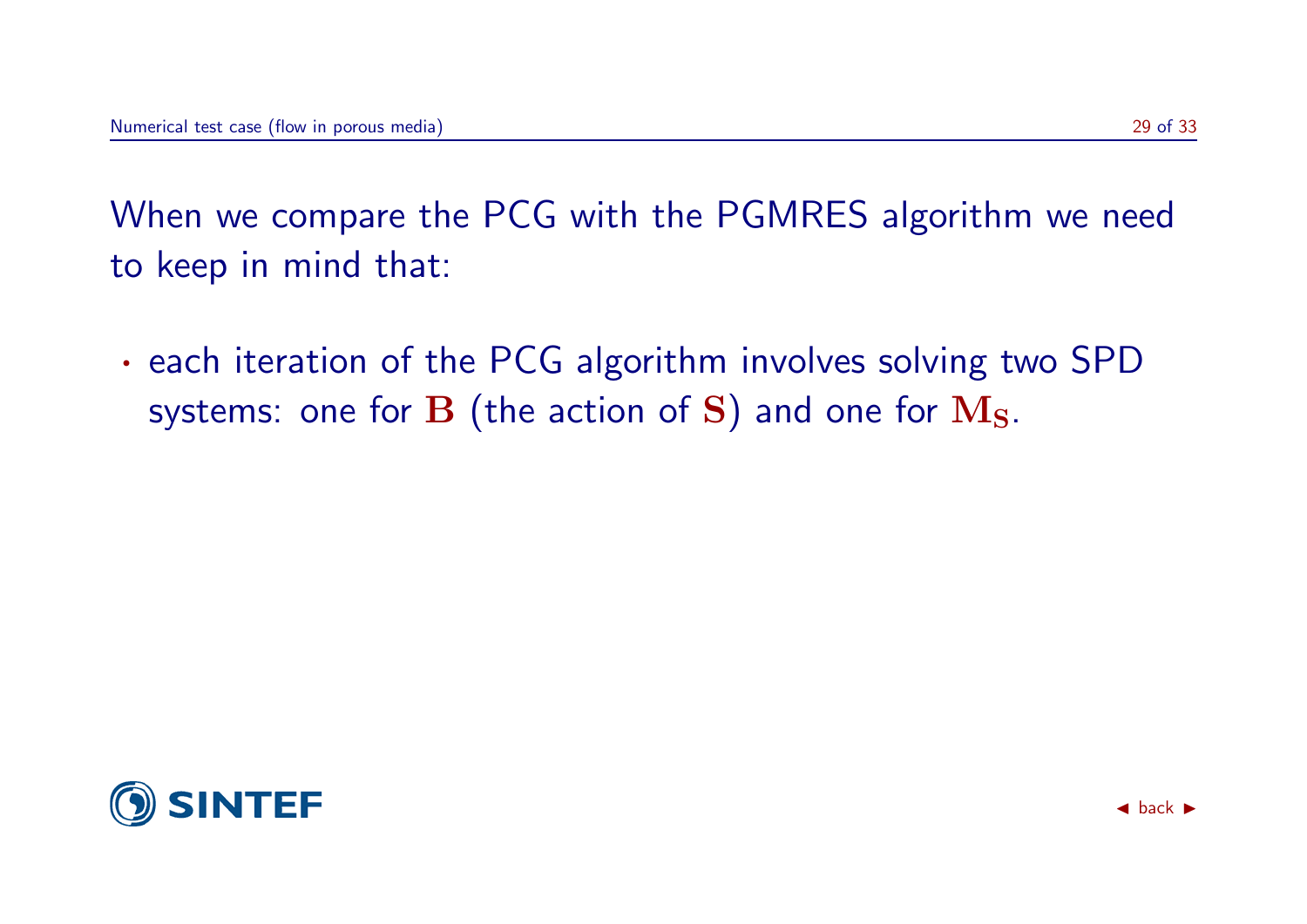- · each iteration of the PCG algorithm involves solving two SPD systems: one for  $\bf{B}$  (the action of  $\bf{S}$ ) and one for  $\bf{M}_S$ .
- $\bm{\cdot}$  For the PCG algorithm we report  $N_0(N_B/N_{M_S})$  where

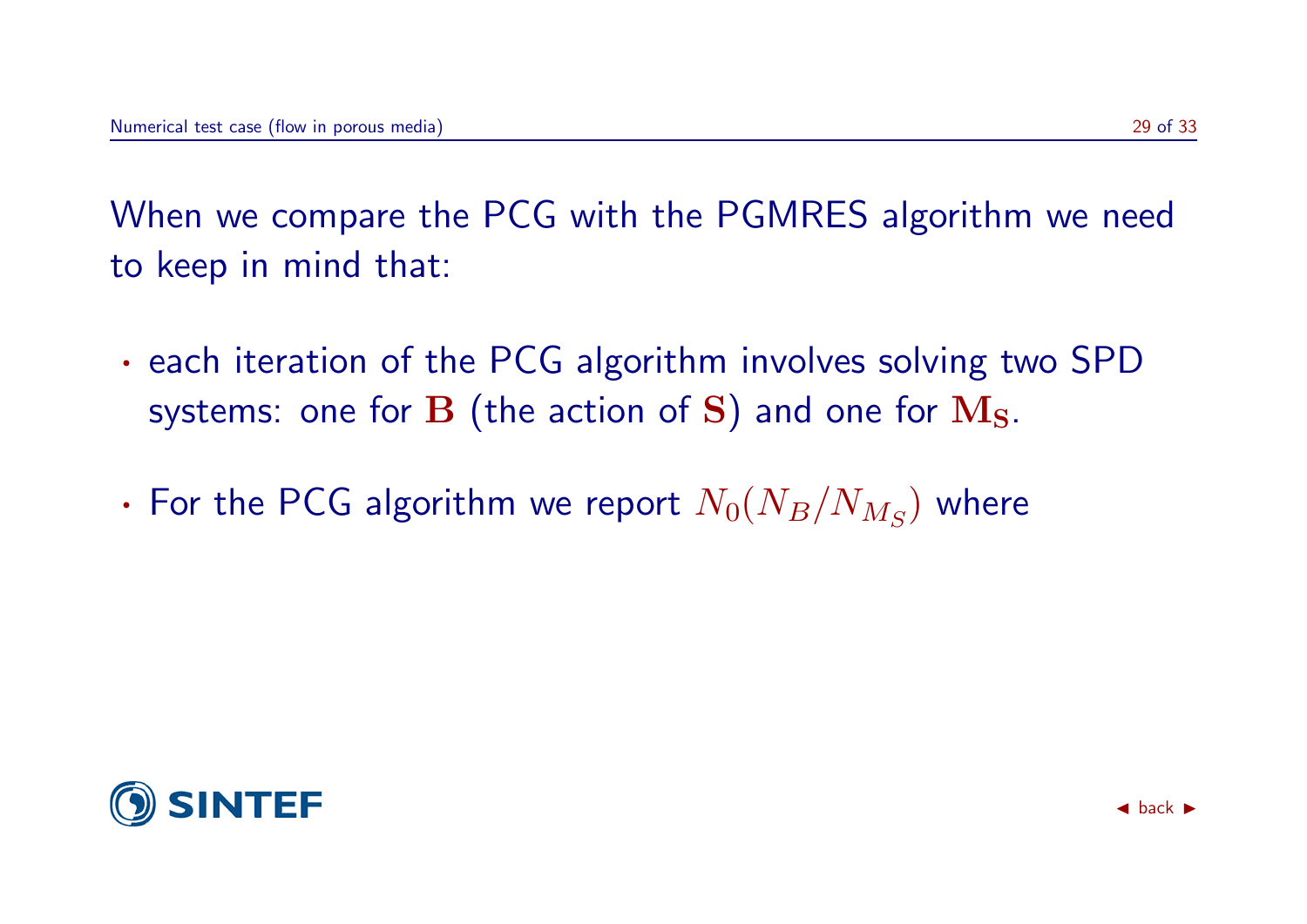- · each iteration of the PCG algorithm involves solving two SPD systems: one for  $\bf{B}$  (the action of  $\bf{S}$ ) and one for  $\bf{M}_S$ .
- $\bm{\cdot}$  For the PCG algorithm we report  $N_0(N_B/N_{M_S})$  where
	- $N_0 = \text{\# PCG iterations}$  for  $\mathbf{S} \mathbf{u} = \mathbf{f}$  with preconditioner  $\mathbf{M_S}$ .

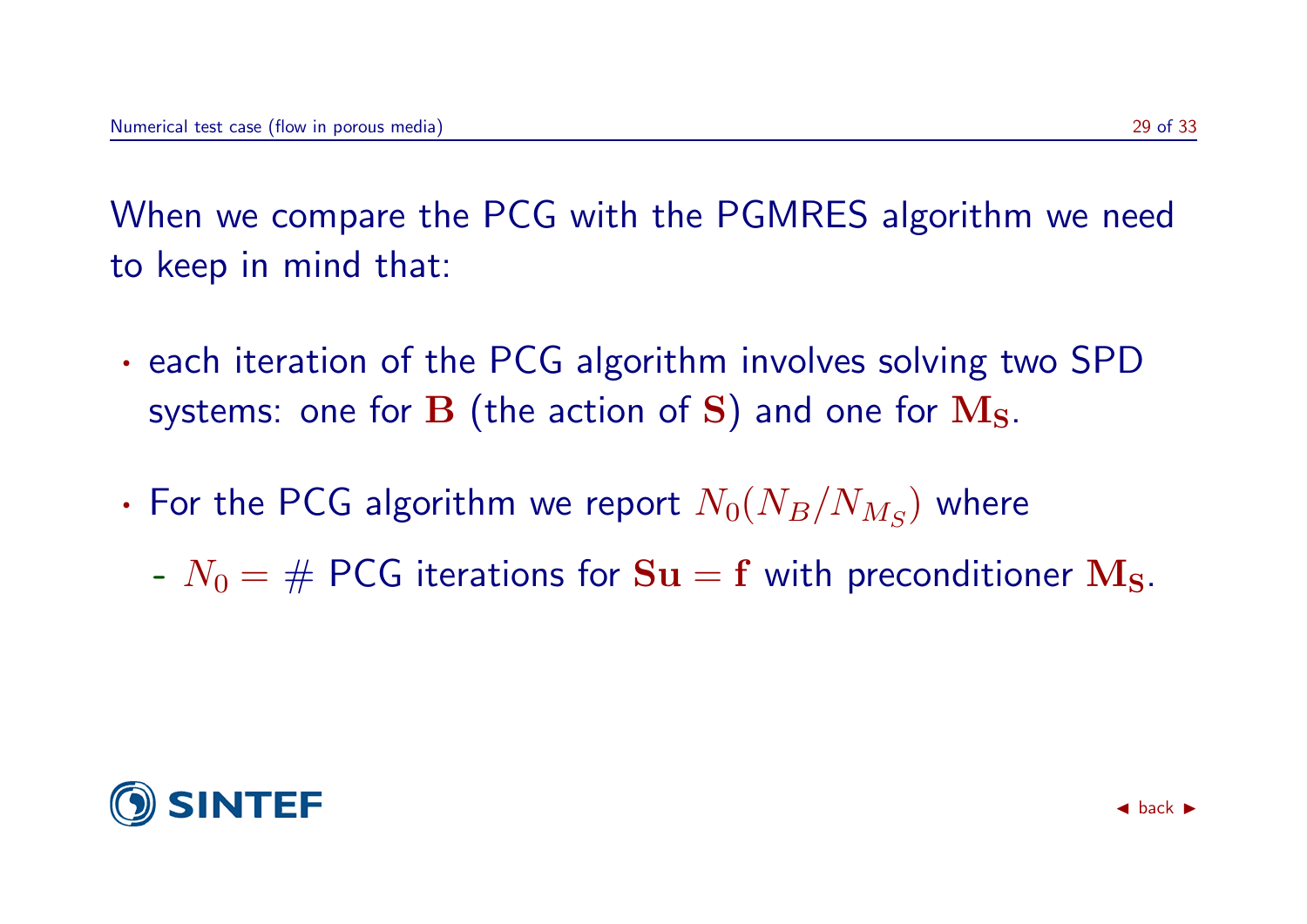- · each iteration of the PCG algorithm involves solving two SPD systems: one for  $\bf{B}$  (the action of  $\bf{S}$ ) and one for  $\bf{M}_S$ .
- $\bm{\cdot}$  For the PCG algorithm we report  $N_0(N_B/N_{M_S})$  where
	- $N_0 = \text{\# PCG iterations}$  for  $\textbf{S} \textbf{u} = \textbf{f}$  with preconditioner  $\textbf{M}_\textbf{S}$ .
	- $N_B = # PCG$  iterations for  $Bp = q$  with preconditioner  $\Psi_B$ .

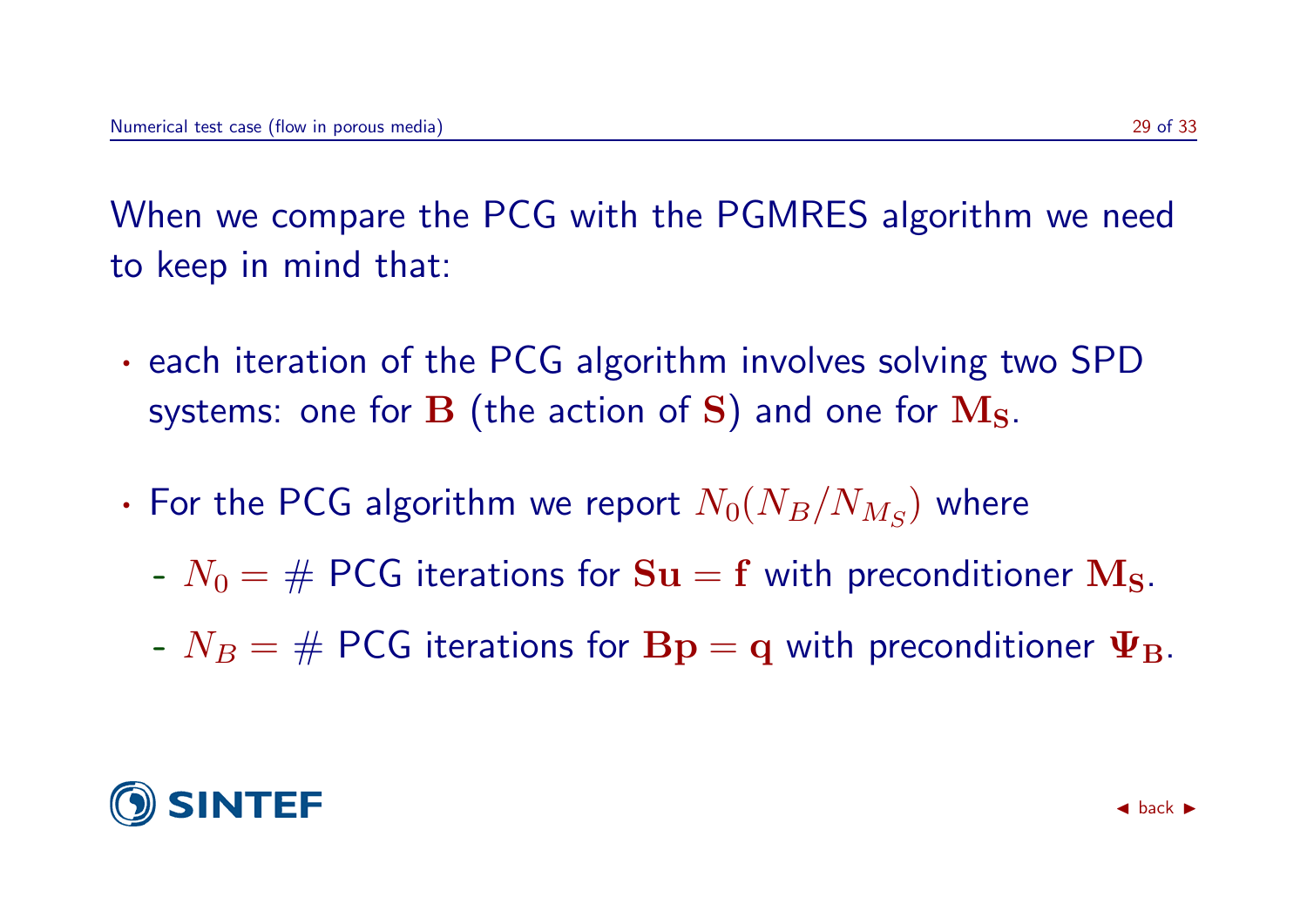- · each iteration of the PCG algorithm involves solving two SPD systems: one for  $\bf{B}$  (the action of  $\bf{S}$ ) and one for  $\bf{M}_S$ .
- $\bm{\cdot}$  For the PCG algorithm we report  $N_0(N_B/N_{M_S})$  where
	- $N_0 = \text{\# PCG iterations}$  for  $\textbf{S} \textbf{u} = \textbf{f}$  with preconditioner  $\textbf{M}_\textbf{S}$ .
	- $N_B = # PCG$  iterations for  $Bp = q$  with preconditioner  $\Psi_B$ .
	- $N_S = \text{\# PCG iterations for } \mathbf{M_S u} = \mathbf{f}$  with preconditioner  $\mathbf{\Psi_S}$ .

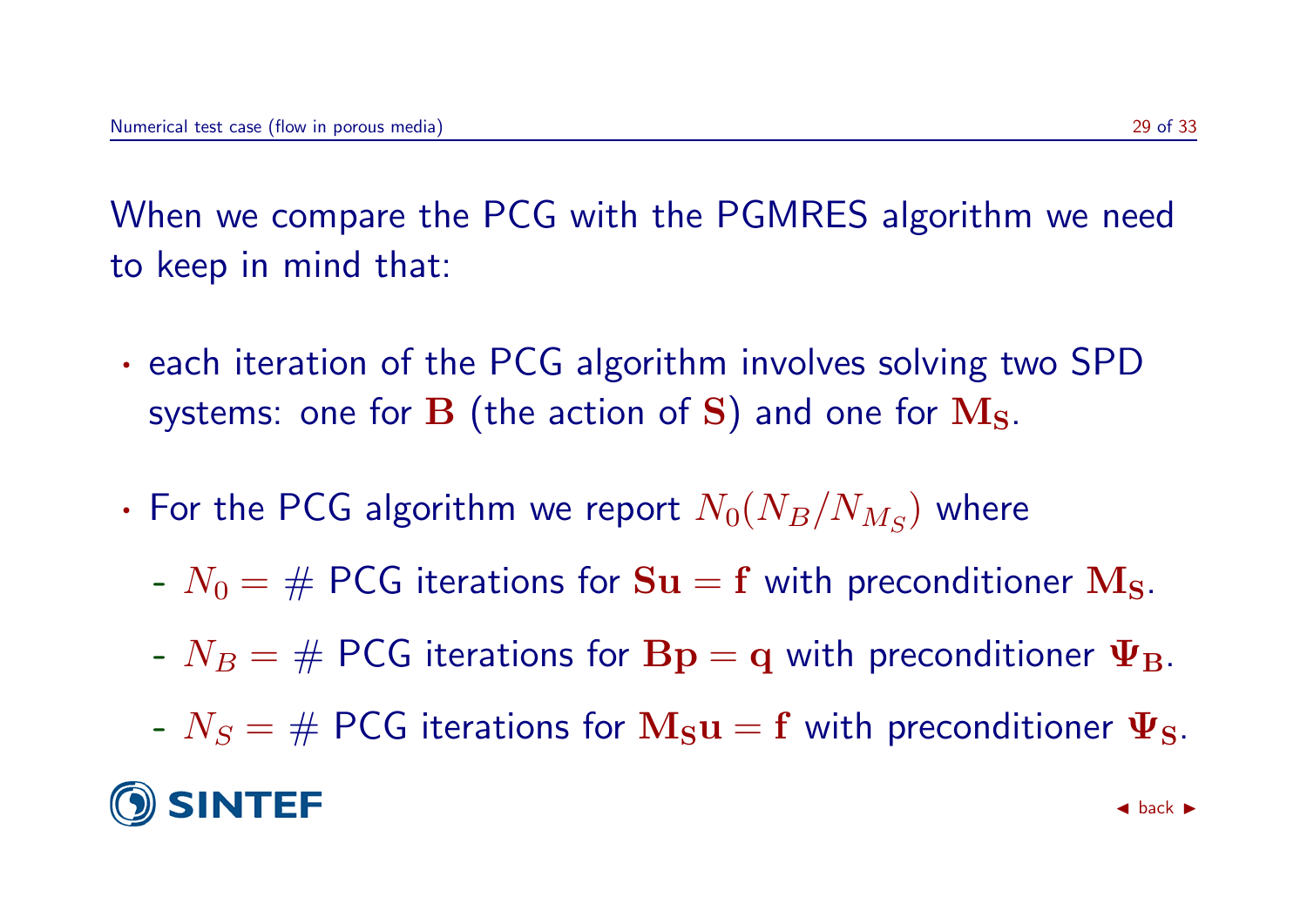Each iteration of the PGMRES involves one sweep of each DD preconditioner.

Indeed, the action of the full preconditioner on a vector  $[p, v]$  is

$$
\begin{bmatrix} \Psi_B^{-1} & \Psi_B^{-1} C^T \Psi_S^{-1} \\ 0 & \Psi_S^{-1} \end{bmatrix} \begin{bmatrix} p \\ v \end{bmatrix} = \begin{bmatrix} \Psi_B^{-1}(p + C^T \Psi_S^{-1} v) \\ \Psi_S^{-1} v \end{bmatrix}
$$

Hence, we compute first  $\mathbf{r} = \mathbf{\Psi}_{\mathbf{S}}^{-1} \mathbf{v}$  and then  $\mathbf{\Psi}_{\mathbf{B}}^{-1} (\mathbf{p} + \mathbf{C}^{\mathbf{T}} \mathbf{r}).$ Thus, for the PGMRES algorithm we have  $N_S = N_B = N_0$ .

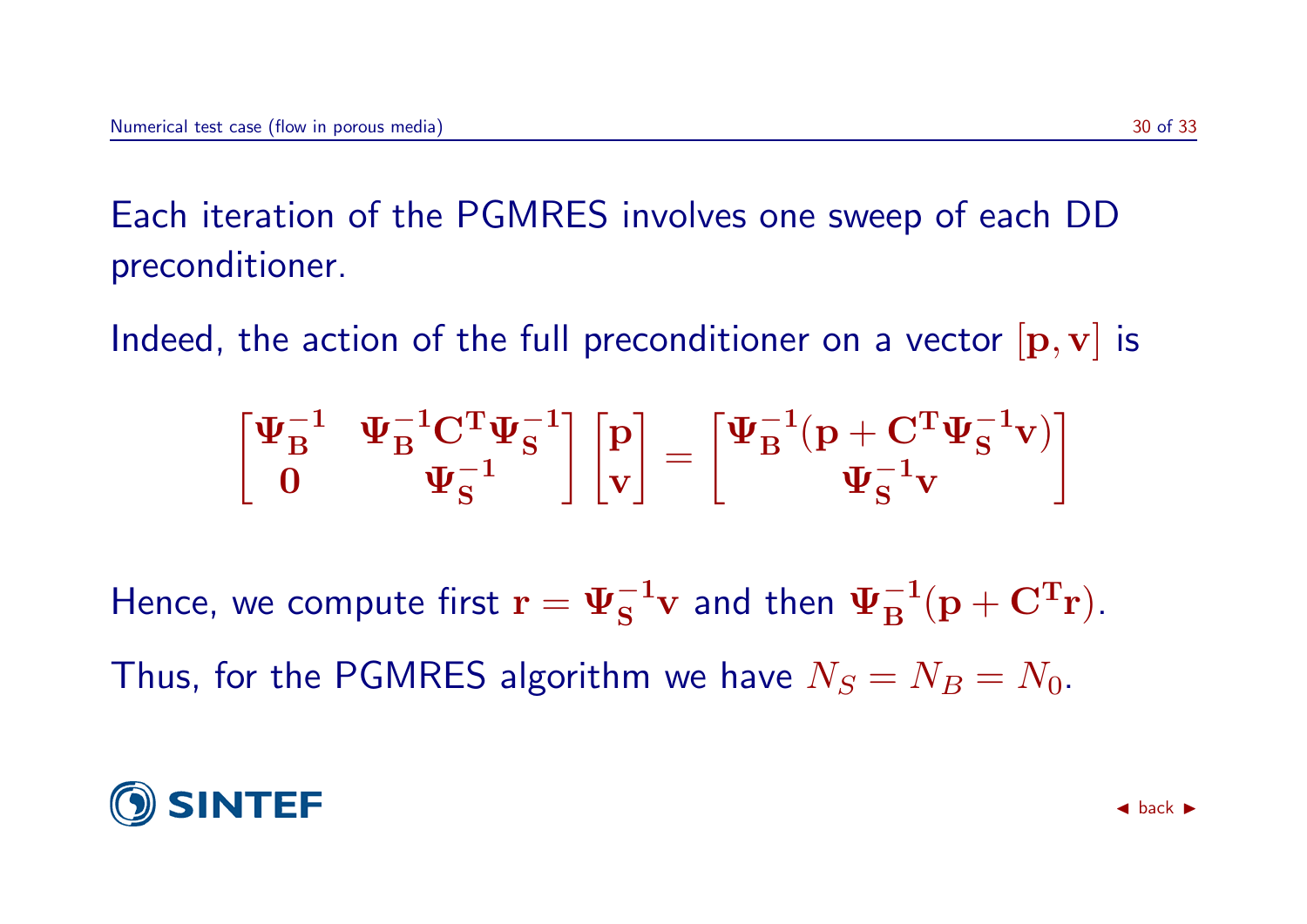2D test-cases sampled from the reservoir:  $\nu=10^{-4}.$ 

#### Case 1: Top layer in Tarbert formation.

| DD algorithm   PGMR   Ms-PGMR |     |    | PCG                                    | Ms-PCG |
|-------------------------------|-----|----|----------------------------------------|--------|
| <b>Additive Swz.</b>          | 199 | 53 | $\mid 15(161/448) \mid 10(53/56) \mid$ |        |
| Multipt. Swz.                 | 55  | 20 | $13(28/206)$   $10(22/25)$             |        |

Case 2: Bottom layer in Upper Ness formation.

| DD algorithm   PGMR   Ms-PGMR |     |    | PCG                        | $Ms-PCG$ |
|-------------------------------|-----|----|----------------------------|----------|
| Additive Swz.                 | 183 | 57 | $10(98/378)$   $10(44/88)$ |          |
| Multipt. Swz.                 | 73  | 21 | $10(45/204)$   $10(22/33)$ |          |

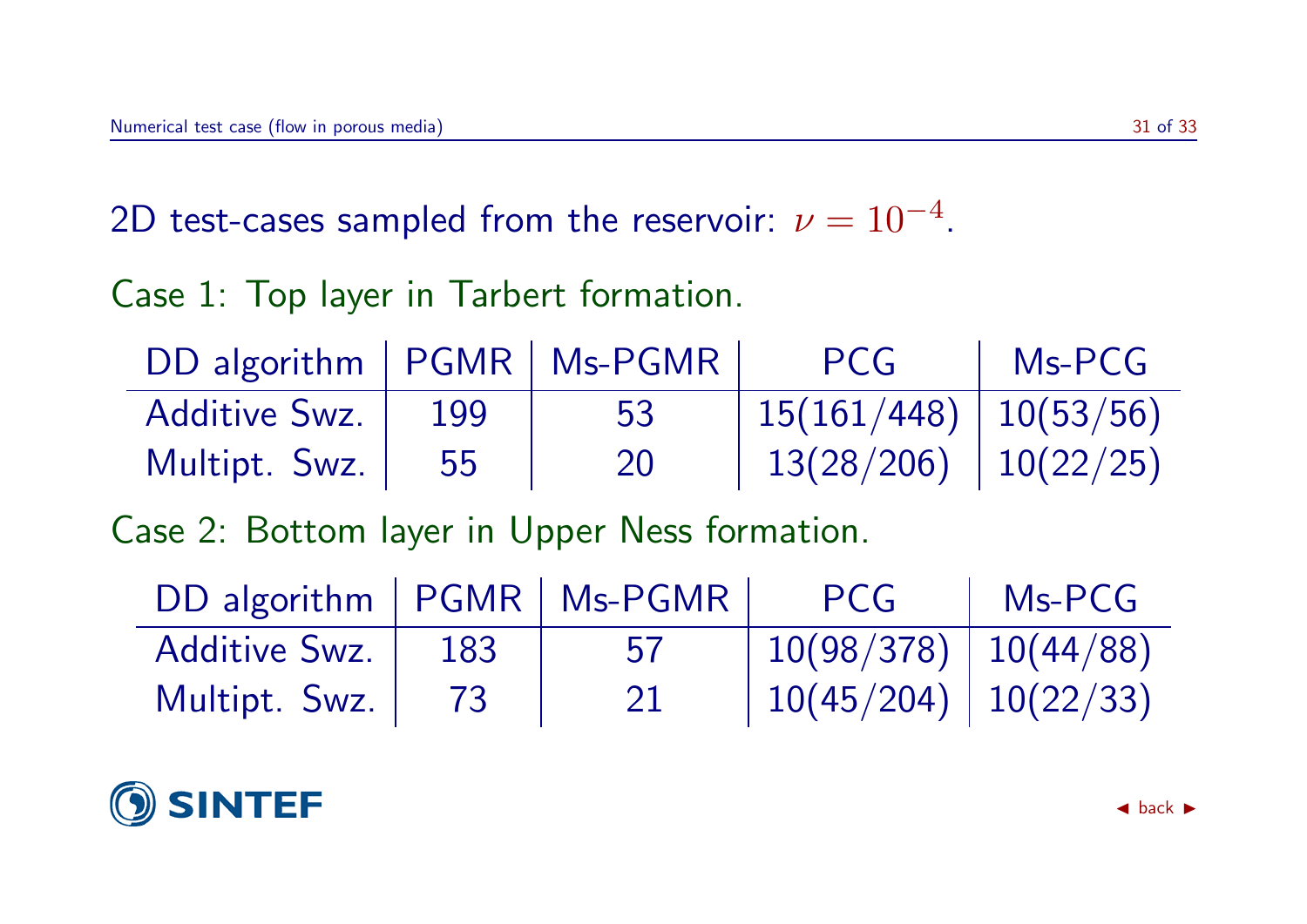#### Full 3D test-cases: Tarbert formation and Upper Ness formation

| Geomodel        | <b>Tarbert</b> |           | <b>Upper Ness</b> |            |
|-----------------|----------------|-----------|-------------------|------------|
| Algorithm       | Ms-PGMR        | Ms-PCG    | Ms-PGMR           | Ms-PCG     |
| $\nu=1$         | 20             | 9(30/29)  |                   | 5(13/5)    |
| $\nu = 10^{-2}$ | 40             | 10(33/72) | 45                | 9(28/98)   |
| $\nu = 10^{-4}$ | 59             | 10(33/88) | 150               | 10(33/255) |

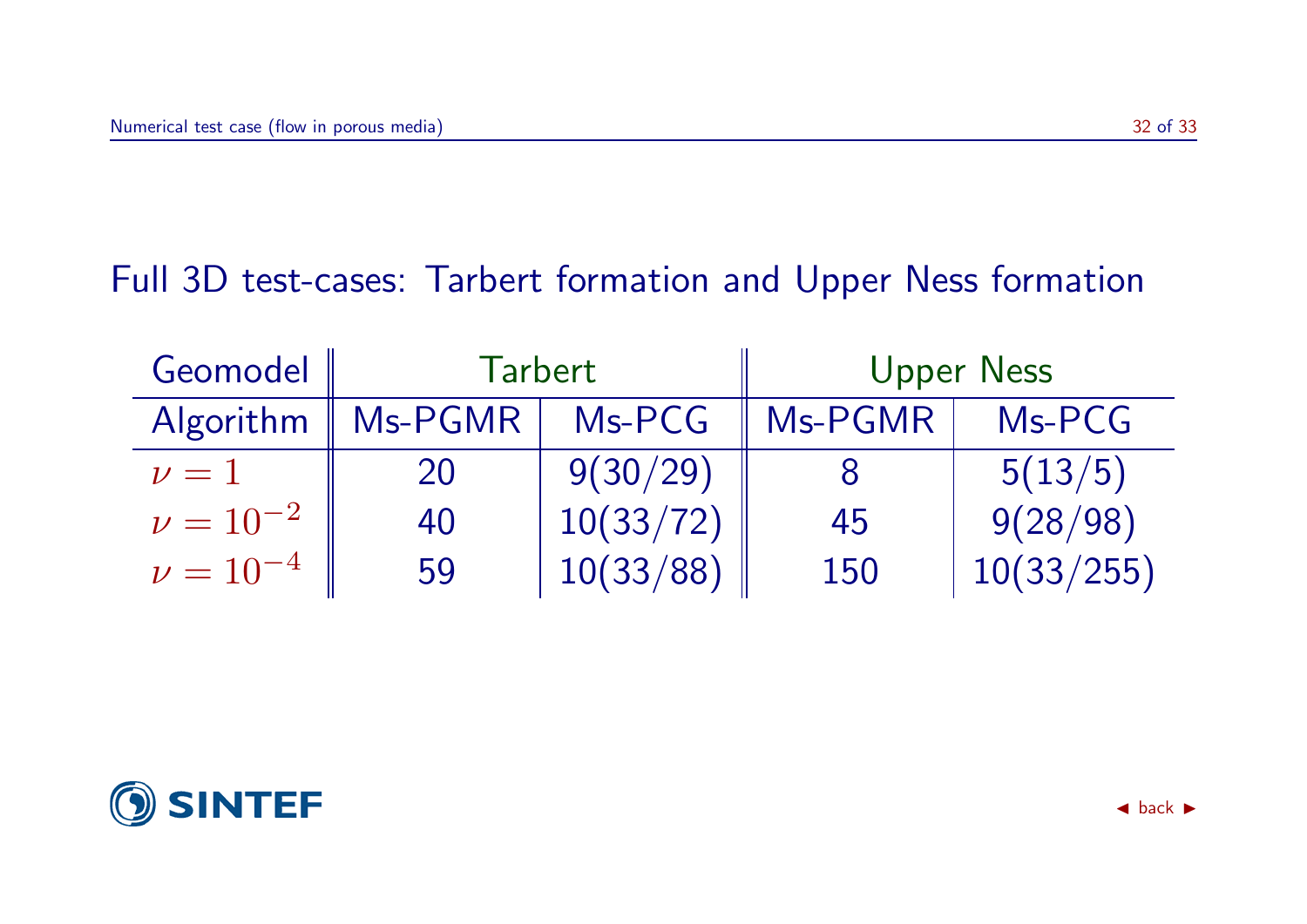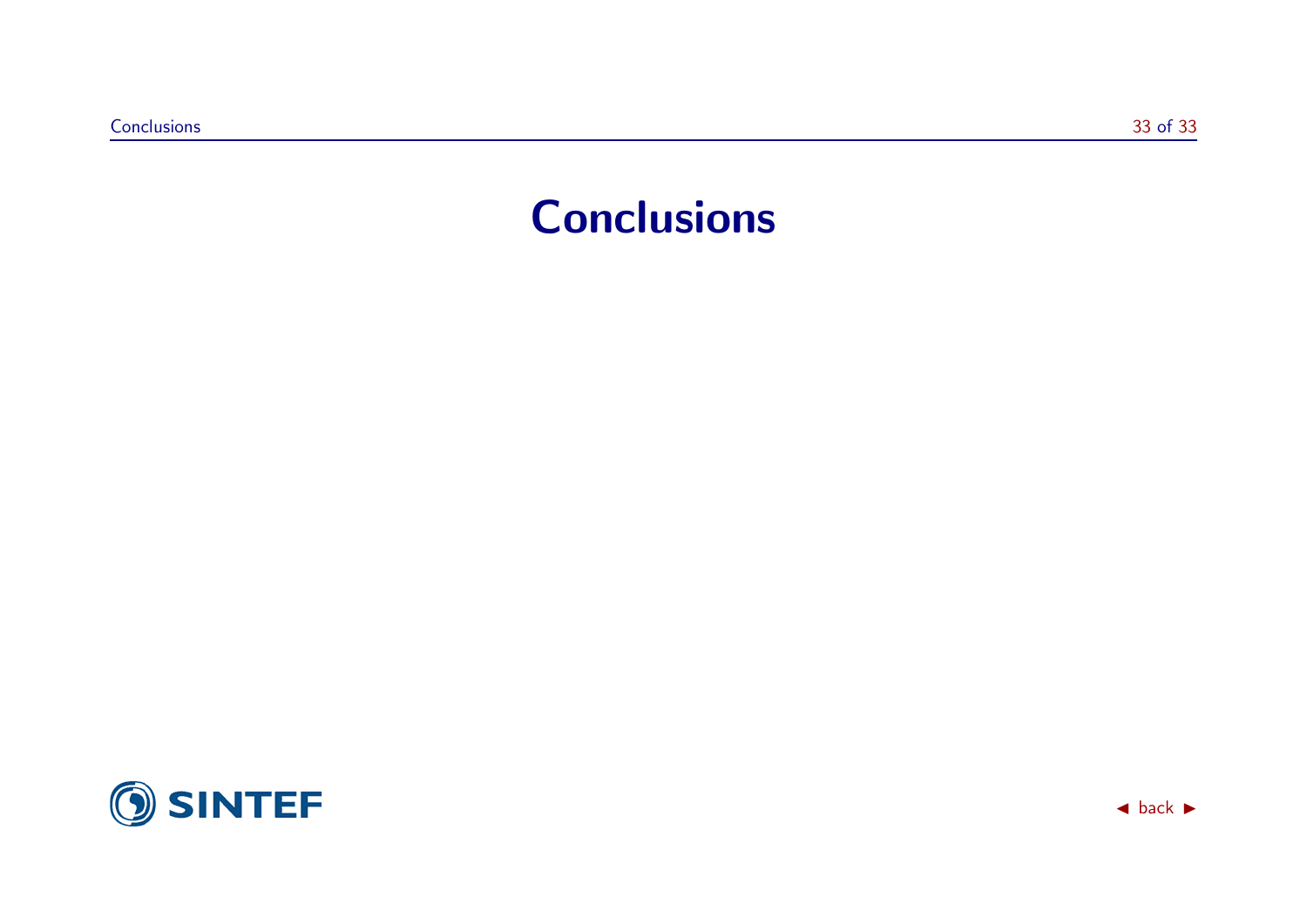· Multiscale methods can be used to construct MG and DD preconditioners that accelerate PCG and PGRMRES significantly compared with traditional MG and DD preconditioners.

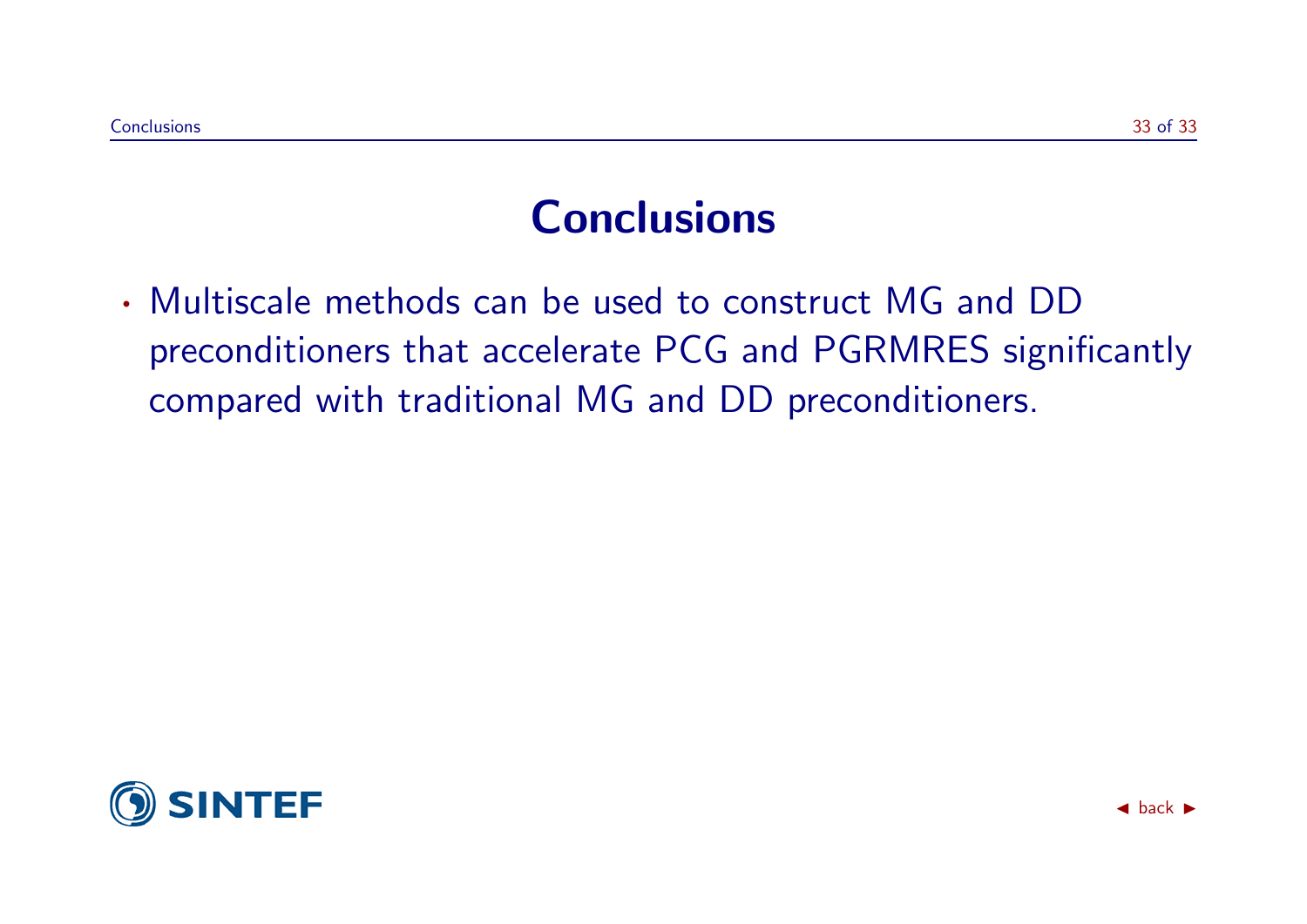- · Multiscale methods can be used to construct MG and DD preconditioners that accelerate PCG and PGRMRES significantly compared with traditional MG and DD preconditioners.
- · The PGMRES algorithm performed better than the PCG algorithm for most problems, but it also requires more memory.